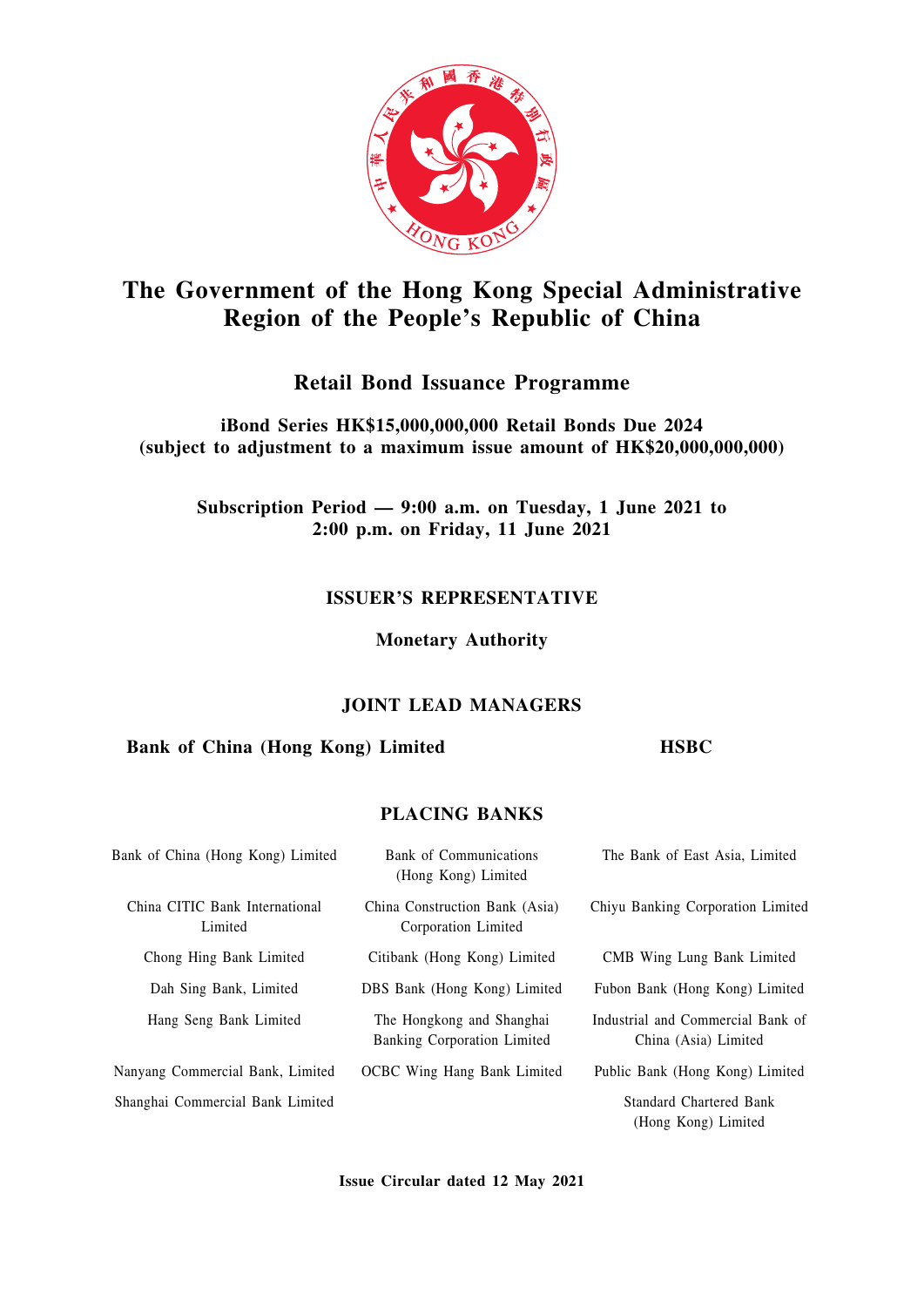#### **KEY FACTS**

This table only provides a quick summary of the retail bonds. It does not contain all the information that may be important to you as an investor. **You should read the entire programme circular and all of this issue circular carefully before making any investment decision concerning the retail bonds.**

|                                  | <b>QUICK FACTS ABOUT THE RETAIL BONDS</b>                                                                                                                                                                                                                                                                                                                                                                                                                                                                                                                                                                                                                                                                                                                         |
|----------------------------------|-------------------------------------------------------------------------------------------------------------------------------------------------------------------------------------------------------------------------------------------------------------------------------------------------------------------------------------------------------------------------------------------------------------------------------------------------------------------------------------------------------------------------------------------------------------------------------------------------------------------------------------------------------------------------------------------------------------------------------------------------------------------|
| <b>Issuer</b>                    | The Government of the Hong Kong Special Administrative Region of the<br>People's Republic of China                                                                                                                                                                                                                                                                                                                                                                                                                                                                                                                                                                                                                                                                |
| <b>Subscription period</b>       | 9:00 a.m. on Tuesday, 1 June 2021 to 2:00 p.m. on Friday, 11 June 2021                                                                                                                                                                                                                                                                                                                                                                                                                                                                                                                                                                                                                                                                                            |
|                                  | HKSAR Government may decide to close the offer early, or allow more<br>time, without prior notice. HKSAR Government may also change the<br>commencement date of the subscription period by making an announcement<br>on www.hkma.gov.hk and on www.hkgb.gov.hk. HKSAR Government<br>reserves the right to cancel the offer at any time on or before the scheduled<br>issue date.                                                                                                                                                                                                                                                                                                                                                                                  |
| Issue date*                      | 23 June 2021                                                                                                                                                                                                                                                                                                                                                                                                                                                                                                                                                                                                                                                                                                                                                      |
| <b>Application price</b>         | 100%                                                                                                                                                                                                                                                                                                                                                                                                                                                                                                                                                                                                                                                                                                                                                              |
| <b>Subscription price</b>        | The subscription price of the retail bonds is equal to the application price.                                                                                                                                                                                                                                                                                                                                                                                                                                                                                                                                                                                                                                                                                     |
| Principal<br>application amounts | The minimum principal amount of retail bonds you can apply for is<br>HK\$10,000. You must apply for a principal amount of retail bonds which is<br>an integral multiple of HK\$10,000.                                                                                                                                                                                                                                                                                                                                                                                                                                                                                                                                                                            |
| <b>Minimum</b><br>denomination   | HK\$10,000                                                                                                                                                                                                                                                                                                                                                                                                                                                                                                                                                                                                                                                                                                                                                        |
| <b>Interest rate</b><br>(coupon) | The interest rate for each interest payment date will be determined and<br>announced on the relevant interest determination date as the higher of:<br>the floating rate, being the arithmetic average of the year-on-year<br>(i)<br>rates of change in the Composite Consumer Price Index compiled and<br>published by the Census and Statistics Department of HKSAR<br>Government based on the results of the most recent Household<br>Expenditure Survey at the relevant interest determination date<br>(currently being the 2014/15-based Composite Consumer Price<br>Index) for the 6 most recent preceding months, rounded to the<br>nearest two decimal places; and<br>the fixed rate of $2.00\%$ ,<br>(ii)<br>per annum, payable every 6 months in arrear. |
| <b>Maturity date</b>             | 23 June 2024                                                                                                                                                                                                                                                                                                                                                                                                                                                                                                                                                                                                                                                                                                                                                      |
| <b>Application</b><br>channels   | Applications can be made through placing banks, Hong Kong Securities<br>Clearing Company Limited (HKSCC)** and securities brokers.                                                                                                                                                                                                                                                                                                                                                                                                                                                                                                                                                                                                                                |
| Handling fee***                  | $0.15\%$ of the application moneys of the retail bonds applied for.                                                                                                                                                                                                                                                                                                                                                                                                                                                                                                                                                                                                                                                                                               |
| <b>Brokerage fee***</b>          | For applications made directly through HKSCC, this is the fee that you pay<br>HKSCC for handling your application, calculated as 0.15% of the<br>application moneys of the retail bonds you apply for.<br>For applications made through a securities broker, the level of brokerage<br>fee that you pay is determined by your securities broker (and may be higher<br>than or lower than 0.15%). Please consult your securities broker on how<br>this fee is charged.                                                                                                                                                                                                                                                                                             |
| $\ast$                           | Note that certain circumstances (for example, a "black" rainstorm warning or a tropical cyclone warning signal number 8                                                                                                                                                                                                                                                                                                                                                                                                                                                                                                                                                                                                                                           |

or above in force in Hong Kong) may result in the issue date falling on a later date.

\*\* For applications made through HKSCC, the applicant must have an investor account with HKSCC.

Depending on how you apply for retail bonds, either a handling fee or a brokerage fee may apply, but never both. Any handling fee is charged by a placing bank and any brokerage fee is charged by HKSCC or a securities broker.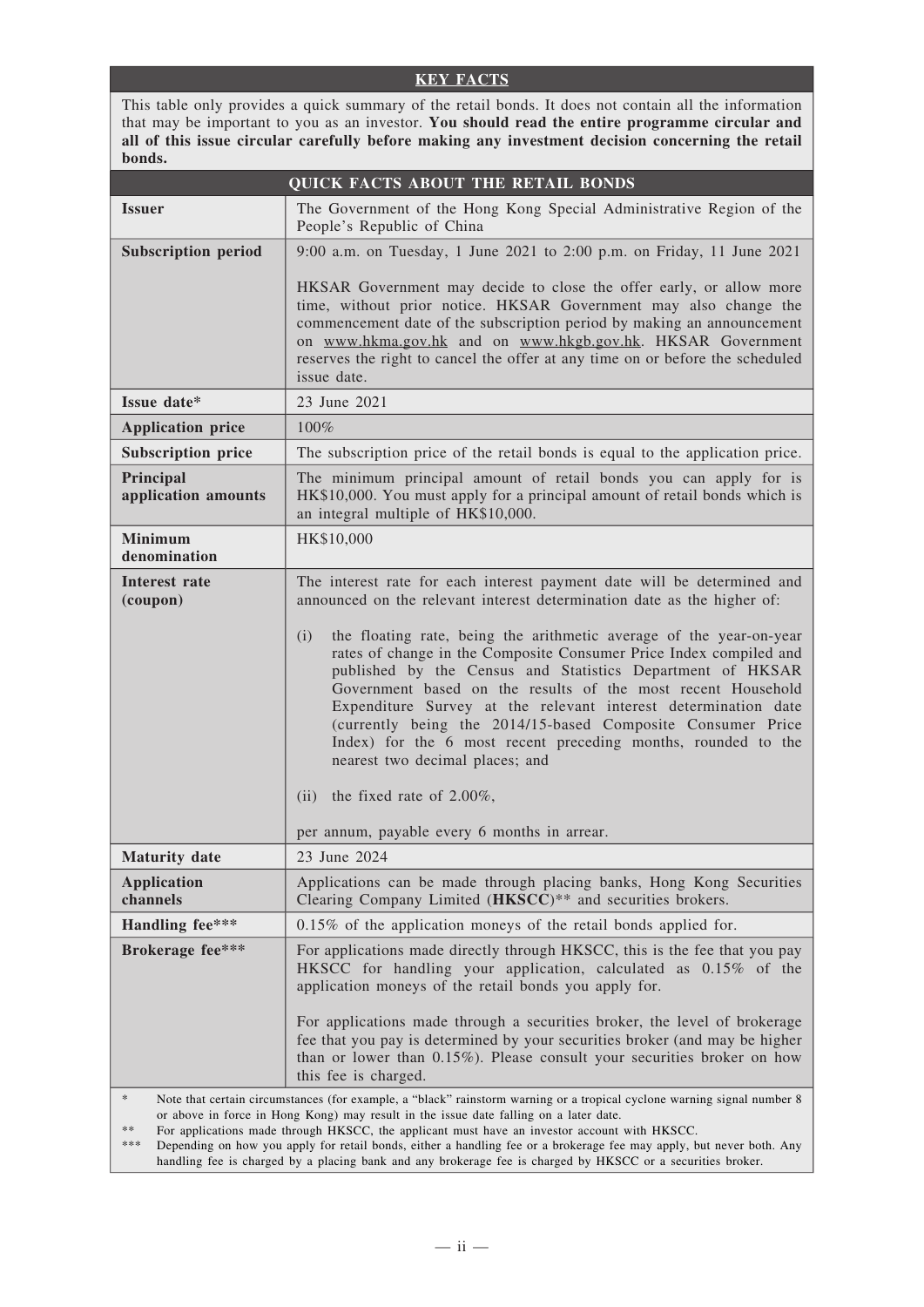| <b>KEY BENEFITS OF INVESTING IN</b><br><b>RETAIL BONDS</b>                                                                                                                                        | KEY RISKS OF INVESTING IN<br><b>RETAIL BONDS</b>                                                                                                                                                                                                                                                                                                                                                                                                                                                                                         |
|---------------------------------------------------------------------------------------------------------------------------------------------------------------------------------------------------|------------------------------------------------------------------------------------------------------------------------------------------------------------------------------------------------------------------------------------------------------------------------------------------------------------------------------------------------------------------------------------------------------------------------------------------------------------------------------------------------------------------------------------------|
| Strong credit: HKSAR Government has a<br>strong "investment grade" credit rating.                                                                                                                 | Interest rate risk: The retail bonds carry a<br>floating rate of interest that is calculated<br>other than by reference to prevailing Hong<br>Kong dollar interest rates. The market value<br>of your retail bonds may decrease if the<br>prevailing Hong Kong dollar interest rates<br>increase during the term of the retail bonds.                                                                                                                                                                                                    |
| Regular returns: The retail bonds offer half-<br>yearly interest payments that are linked to<br>inflation, subject to a pre-specified<br>minimum rate, for the entire term of your<br>investment. | Index risk: The retail bonds carry a rate of<br>interest that includes a component linked to<br>the Composite Consumer Price Index. The<br>market value of your retail bonds may be<br>affected by movements in the index.                                                                                                                                                                                                                                                                                                               |
| Interest rate: The retail bonds may offer<br>higher interest rates than Hong Kong dollar<br>time deposits of similar maturities.                                                                  | Liquidity risk: There may not be an active<br>secondary market for your retail bonds and<br>it may not be possible to sell your retail<br>bonds prior to maturity or the sale price<br>may be lower than the amount you invested.                                                                                                                                                                                                                                                                                                        |
|                                                                                                                                                                                                   | Credit risk: The retail bonds are not secured.<br>When you buy retail bonds you will be<br>relying on the creditworthiness of HKSAR<br>Government. Adverse changes in the wider<br>economic conditions in Hong Kong and the<br>world and/or the creditworthiness of<br>HKSAR Government may reduce the<br>market value of your retail bonds and may<br>affect HKSAR Government's ability to make<br>payments of principal of and interest on your<br>retail bonds. In the worst case scenario, you<br>could lose all of your investment. |
|                                                                                                                                                                                                   | Intermediary risk: You can only hold retail<br>bonds indirectly through certain institutions,<br>whom you will have to rely on to perform a<br>number of functions, including passing on<br>payments of principal of and interest on<br>your retail bonds to you and proving your<br>interest in your retail bonds.                                                                                                                                                                                                                      |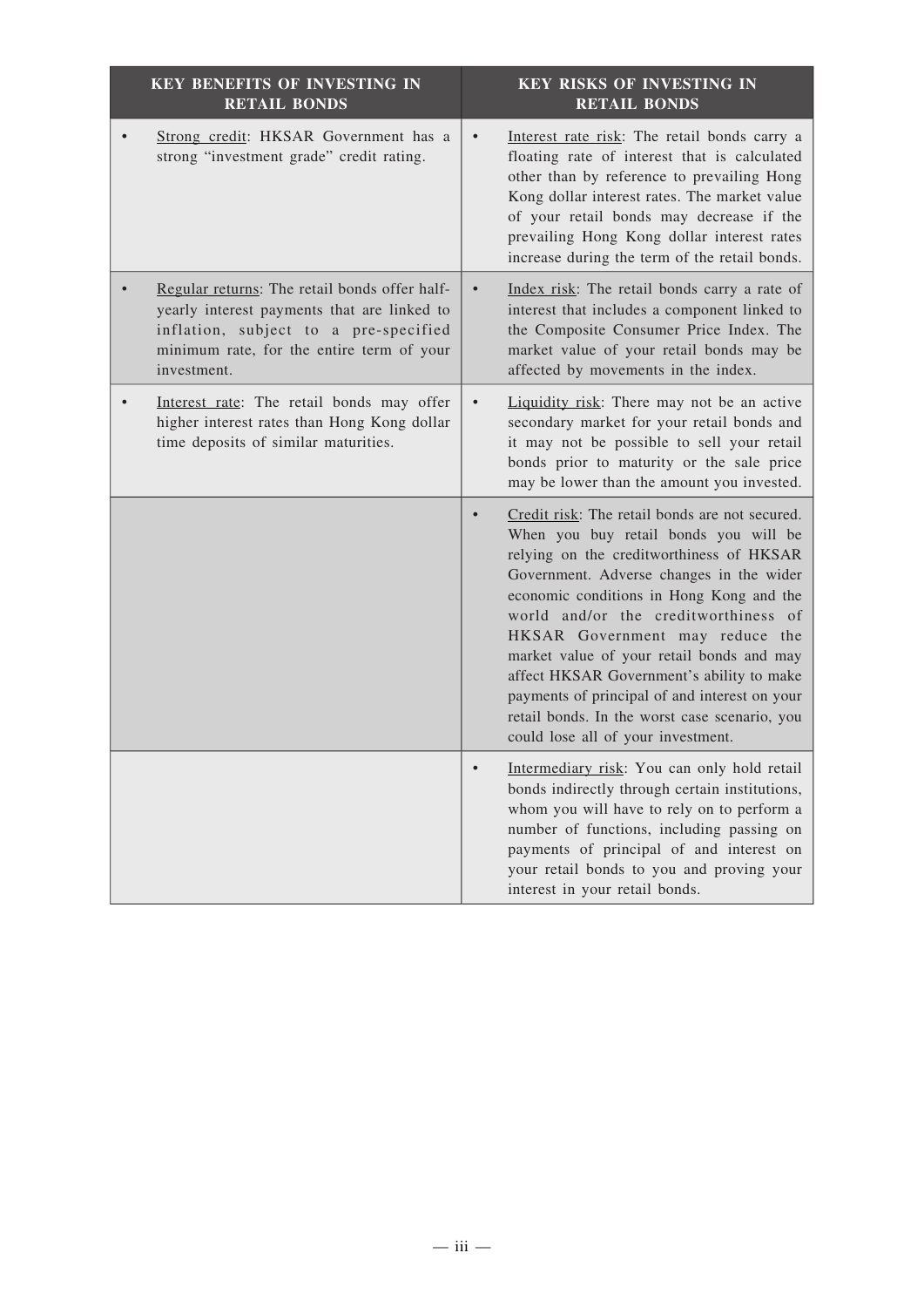The Government of the Hong Kong Special Administrative Region of the People's Republic of China (**HKSAR Government**) has set up its retail bond issuance programme (the **retail bond programme**) to issue retail bonds to the public in Hong Kong in order to promote investor awareness of the bond market in Hong Kong.

This is the issue circular for the series of retail bonds described in this document (the **retail bonds**). This issue circular contains the final terms and conditions of this series of retail bonds and must be read in conjunction with HKSAR Government's programme circular dated 12 May 2021 (as amended or supplemented from time to time) relating to the retail bond programme (the **programme circular**). Full information on HKSAR Government and the retail bonds is only available by reading both this issue circular and the programme circular. If a statement or term in this issue circular is inconsistent with a statement or term in the programme circular, then the statement or term contained in this issue circular should be treated as correct, but only in relation to this series of retail bonds.

No action has been or will be taken in any jurisdiction by HKSAR Government that would permit the offering of the retail bonds, or possession or distribution of this issue circular or the programme circular (in proof or final form), any application form or any other offering or publicity material relating to the retail bonds, in any country or jurisdiction other than Hong Kong.

In this issue circular, words and expressions have the meanings given in the programme circular unless this issue circular specifies a different meaning. In that case, in relation to this series of retail bonds only, the meaning contained in this issue circular should be treated as correct and that meaning should be applied in reading the programme circular (including the section entitled "Terms and conditions of the retail bonds"). Please also refer to the section entitled "Defined terms used in this issue circular" for meanings of certain terms used in this issue circular.

#### **YOU SHOULD NOTE THE FOLLOWING IMPORTANT INFORMATION**

**If you are in any doubt about the contents of this issue circular or the programme circular, you should obtain independent professional advice.**

The retail bonds are issued under HKSAR Government's retail bond issuance programme. You should read the programme circular as well as this issue circular in order to understand the offer of the retail bonds, and ensure you fully understand the risks associated with any investment in the retail bonds, before deciding whether to apply for any retail bonds.

None of HKSAR Government, the Monetary Authority, the joint lead managers and the placing banks will give you investment advice. You must decide for yourself whether any retail bonds meet your investment needs, taking professional advice if appropriate.

Any application for HKSAR Government's retail bonds will be made solely on the basis of the information contained in this issue circular and the programme circular. No person has been authorised to give any information or to make any representation not contained in or not consistent with this issue circular and the programme circular or any other information supplied by HKSAR Government in connection with the retail bonds. If someone has given you any such information or made any such representation, you must disregard it and must not rely on it as having been authorised by HKSAR Government.

Hong Kong Exchanges and Clearing Limited, The Stock Exchange of Hong Kong Limited (the **Hong Kong Stock Exchange**), HKSCC, the joint lead managers, the placing banks and the securities brokers take no responsibility for the contents of this document, make no representation as to its accuracy, completeness or sufficiency and expressly disclaim any liability whatsoever for any loss howsoever arising from or in reliance upon the whole or any part of the contents of this document.

This issue circular relates only to the series of retail bonds described in it. It does not relate to any other series of retail bonds issued by HKSAR Government under the retail bond programme or any bonds issued by HKSAR Government under the institutional bond programme or any other bond or note issuance programme or otherwise.

**本發行通函備有中文版本。你可於金融管理專員辦事處索取本發行通函之中文版本。金融管理專員辦 事處地址為香港中環金融街8號國際金融中心二期55樓。**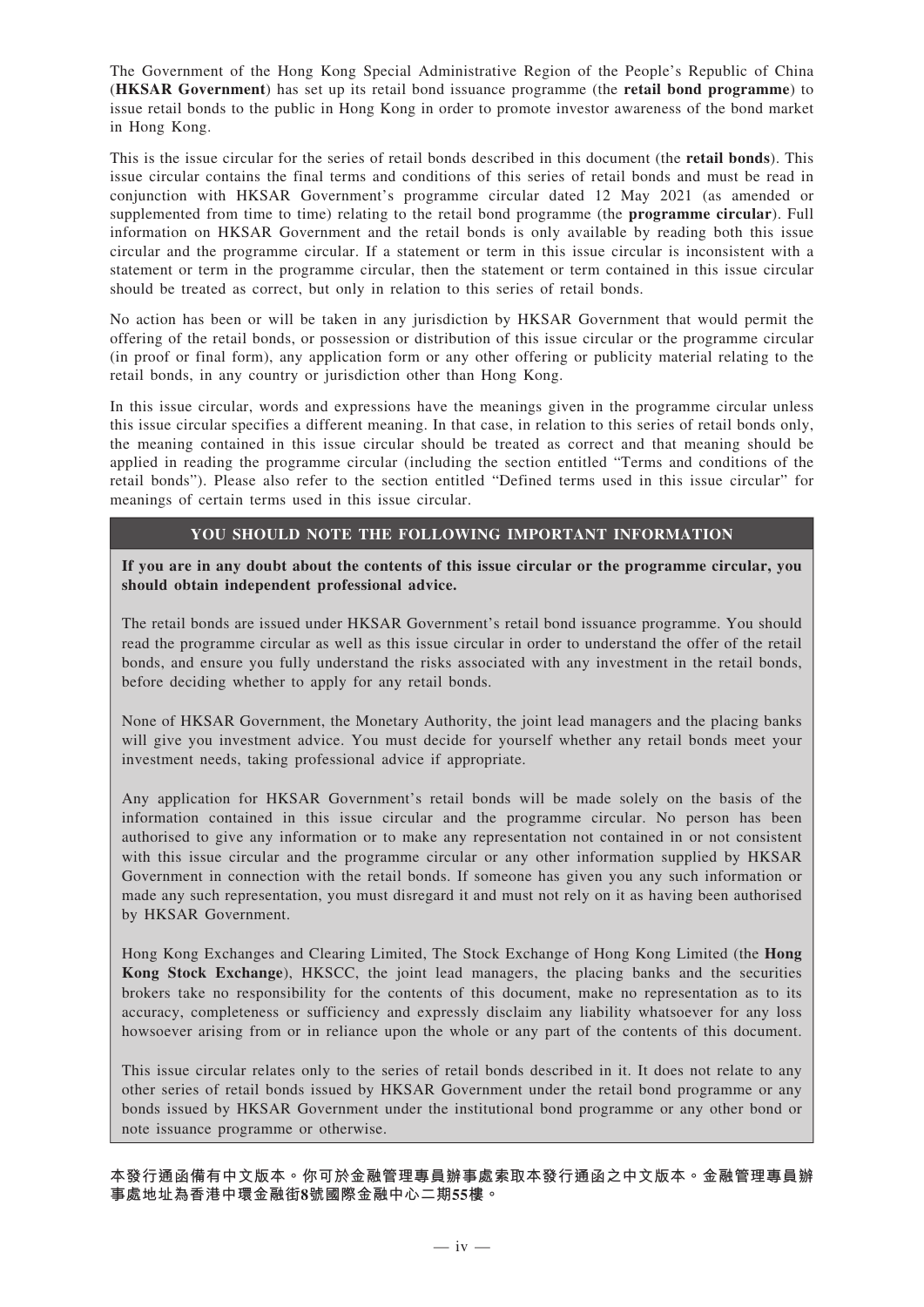## **CONTENTS**

#### **Page No.**

| HKSAR GOVERNMENT IS OFFERING THE BOND SERIES OF RETAIL BONDS | $\mathbf{1}$   |
|--------------------------------------------------------------|----------------|
|                                                              | $\overline{4}$ |
| <b>EXPECTED TIMETABLE FOR APPLYING FOR RETAIL BONDS</b>      | 6              |
|                                                              | 9              |
|                                                              | 17             |
| DEALING IN RETAIL BONDS AND LISTING OF RETAIL BONDS          | 20             |
|                                                              | 23             |
|                                                              | 26             |
| DEFINED TERMS USED IN THIS ISSUE CIRCULAR                    | 29             |
|                                                              | 30             |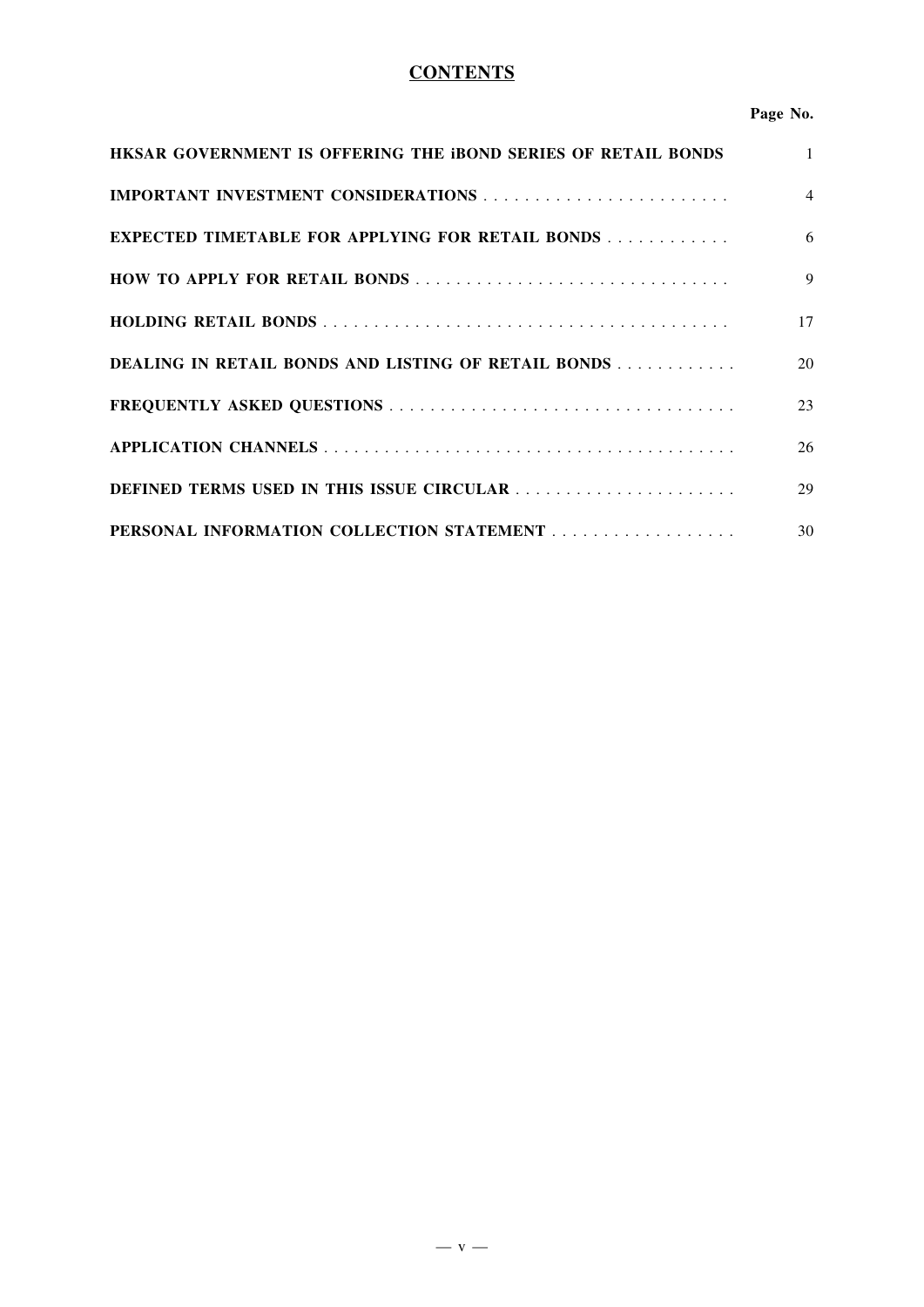## **HKSAR GOVERNMENT IS OFFERING THE iBOND SERIES OF RETAIL BONDS**

The iBond series of retail bonds is offered on the terms set out in the table below and as described in this issue circular.

| <b>Series</b><br><b>Issue Number</b><br><b>Stock Code</b> | <b>iBond Series</b><br>03GB2406R<br>4246<br>HK\$ Retail Bonds due 2024                                                                                                                                                                                                                                                                                                                                                                                                                                                  |
|-----------------------------------------------------------|-------------------------------------------------------------------------------------------------------------------------------------------------------------------------------------------------------------------------------------------------------------------------------------------------------------------------------------------------------------------------------------------------------------------------------------------------------------------------------------------------------------------------|
| <b>Subscription period</b>                                | 9:00 a.m. on Tuesday, 1 June 2021 to 2:00 p.m. on Friday, 11 June<br>2021                                                                                                                                                                                                                                                                                                                                                                                                                                               |
|                                                           | HKSAR Government may decide to close the offer early, or allow<br>more time, without prior notice. HKSAR Government may also<br>change the commencement date of the subscription period by making<br>an announcement on www.hkma.gov.hk and on www.hkgb.gov.hk.<br>The issue date (and hence the interest payment dates and the<br>maturity date) may change accordingly. HKSAR Government<br>reserves the right to cancel the offer at any time on or before the<br>scheduled issue date.                              |
| <b>Currency</b>                                           | Hong Kong dollars                                                                                                                                                                                                                                                                                                                                                                                                                                                                                                       |
| Interest rate (coupon)                                    | The interest rate for each interest payment date will be determined<br>and announced on the relevant interest determination date as the<br>higher of:                                                                                                                                                                                                                                                                                                                                                                   |
|                                                           | the floating rate, being the arithmetic average of the year-on-<br>(i)<br>year rates of change in the Composite Consumer Price Index<br>compiled and published by the Census and Statistics<br>Department of HKSAR Government based on the results of<br>the most recent Household Expenditure Survey at the relevant<br>interest determination date (currently being the 2014/15-based<br>Composite Consumer Price Index) for the 6 most recent<br>preceding months, rounded to the nearest two decimal places;<br>and |
|                                                           | the fixed rate of $2.00\%$ .<br>(ii)                                                                                                                                                                                                                                                                                                                                                                                                                                                                                    |
|                                                           | This is the percentage rate of the principal amount per annum to be<br>applied to calculate the interest that HKSAR Government pays on<br>the retail bonds.                                                                                                                                                                                                                                                                                                                                                             |
| <b>Issue date</b>                                         | 23 June 2021                                                                                                                                                                                                                                                                                                                                                                                                                                                                                                            |
|                                                           | If the issue date ceases to be a business day in Hong Kong, for<br>example, if there is a "black" rainstorm warning or a tropical cyclone<br>warning signal number 8 or above in force in Hong Kong, then the<br>issue date will be the next day which is a business day in Hong Kong<br>not affected by the cessation.                                                                                                                                                                                                 |
| <b>Application price</b>                                  | 100%                                                                                                                                                                                                                                                                                                                                                                                                                                                                                                                    |
|                                                           | The application moneys, being the application price multiplied by the<br>principal amount of the retail bonds you apply for, are the amount<br>which you must pay at the time of your application.                                                                                                                                                                                                                                                                                                                      |
| <b>Subscription price</b>                                 | The subscription price is equal to the application price.                                                                                                                                                                                                                                                                                                                                                                                                                                                               |
| <b>Application channels</b>                               | Applications can be made through placing banks, HKSCC and<br>securities brokers.                                                                                                                                                                                                                                                                                                                                                                                                                                        |
| Eligibility criteria                                      | You can only apply for retail bonds if you hold a valid Hong Kong<br>identity card.                                                                                                                                                                                                                                                                                                                                                                                                                                     |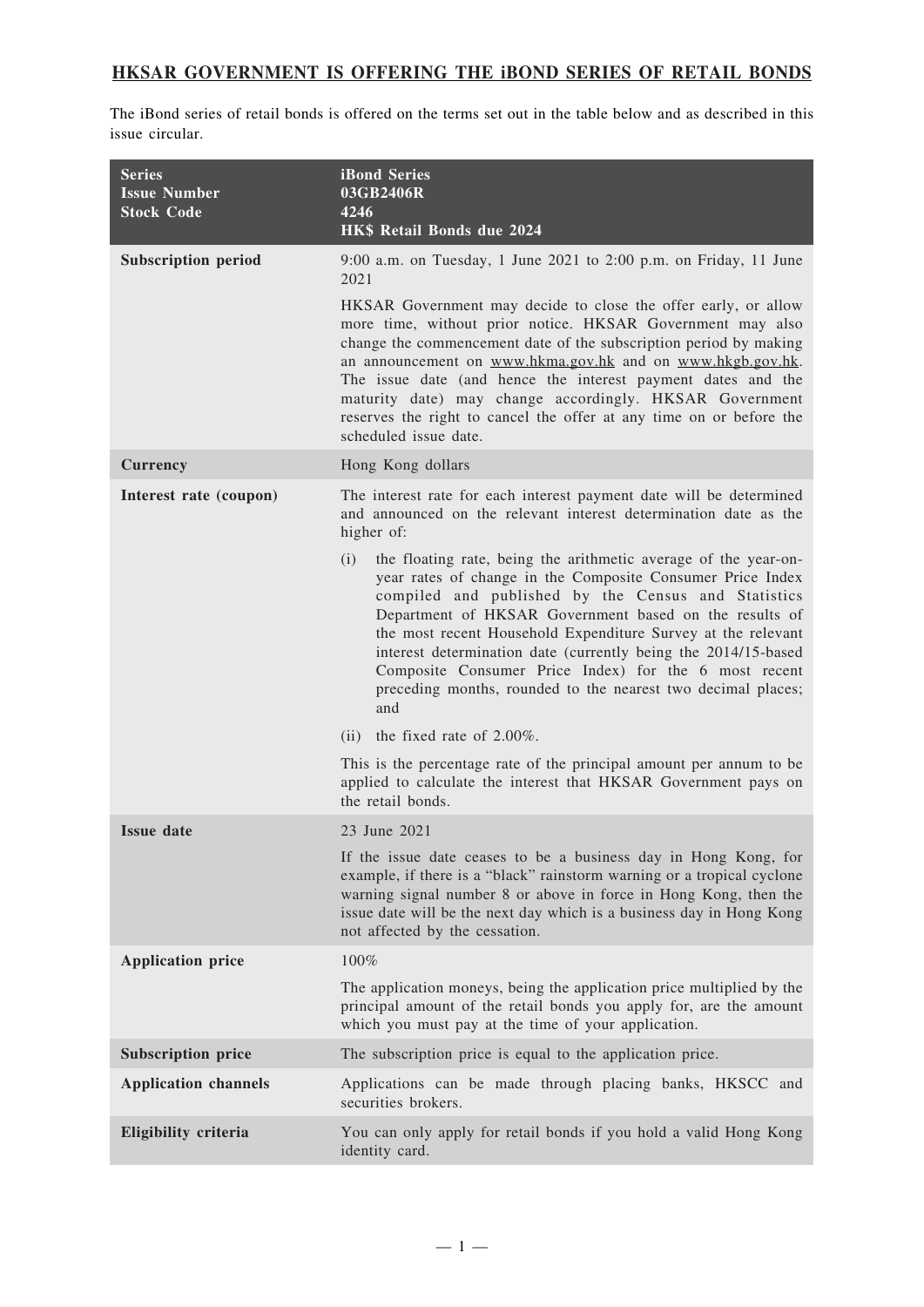| <b>Series</b><br><b>Issue Number</b><br><b>Stock Code</b> | <b>iBond Series</b><br>03GB2406R<br>4246<br>HK\$ Retail Bonds due 2024                                                                                                                                                                                                                                                                                                                                                                                          |                                                                                                                                                                                                                                                                  |                                                                                                     |
|-----------------------------------------------------------|-----------------------------------------------------------------------------------------------------------------------------------------------------------------------------------------------------------------------------------------------------------------------------------------------------------------------------------------------------------------------------------------------------------------------------------------------------------------|------------------------------------------------------------------------------------------------------------------------------------------------------------------------------------------------------------------------------------------------------------------|-----------------------------------------------------------------------------------------------------|
| Handling fee $\triangle$                                  | 0.15%                                                                                                                                                                                                                                                                                                                                                                                                                                                           |                                                                                                                                                                                                                                                                  |                                                                                                     |
|                                                           | This is the fee that you pay your placing bank for handling your<br>application, calculated as a percentage of the application moneys of<br>the retail bonds you apply for. It is in addition to the application<br>moneys. Your placing bank may choose to waive or reduce the<br>amount of the handling fee it charges. This fee applies only to<br>applications made through a placing bank.                                                                 |                                                                                                                                                                                                                                                                  |                                                                                                     |
| Brokerage fee $\triangle$                                 |                                                                                                                                                                                                                                                                                                                                                                                                                                                                 | For applications made directly through HKSCC, this is the fee that<br>you pay HKSCC for handling your application, calculated as 0.15%<br>of the application moneys of the retail bonds you apply for.                                                           |                                                                                                     |
|                                                           |                                                                                                                                                                                                                                                                                                                                                                                                                                                                 | For applications made through a securities broker*, the level of<br>brokerage fee that you pay is determined by your securities broker<br>(and may be higher than or lower than $0.15\%$ ). Please consult your<br>securities broker on how this fee is charged. |                                                                                                     |
| <b>Principal application</b><br>amounts                   |                                                                                                                                                                                                                                                                                                                                                                                                                                                                 | The minimum principal amount of retail bonds you can apply for is<br>HK\$10,000. You must apply for a principal amount of retail bonds<br>which is an integral multiple of HK\$10,000.                                                                           |                                                                                                     |
|                                                           | Applications for a principal amount of retail bonds which is less than<br>HK\$10,000 or for a principal amount of retail bonds which is not an<br>integral multiple of HK\$10,000 are liable to be rejected.                                                                                                                                                                                                                                                    |                                                                                                                                                                                                                                                                  |                                                                                                     |
| <b>Minimum denomination</b>                               | HK\$10,000                                                                                                                                                                                                                                                                                                                                                                                                                                                      |                                                                                                                                                                                                                                                                  |                                                                                                     |
| Total issue amount                                        | The total issue amount is expected to be up to HK\$15,000,000,000,<br>which is subject to adjustment by HKSAR Government to a<br>maximum issue amount of HK\$20,000,000,000. HKSAR<br>Government will decide the total principal amount of the retail<br>bonds to be issued in light of investor demand.                                                                                                                                                        |                                                                                                                                                                                                                                                                  |                                                                                                     |
| Minimum issue amount                                      | No specified minimum issue amount.                                                                                                                                                                                                                                                                                                                                                                                                                              |                                                                                                                                                                                                                                                                  |                                                                                                     |
| <b>Maximum issue amount</b>                               | HK\$20,000,000,000                                                                                                                                                                                                                                                                                                                                                                                                                                              |                                                                                                                                                                                                                                                                  |                                                                                                     |
|                                                           | This is the maximum principal amount of this series of retail bonds<br>that HKSAR Government may issue.                                                                                                                                                                                                                                                                                                                                                         |                                                                                                                                                                                                                                                                  |                                                                                                     |
| <b>Maturity</b> date                                      | 23 June 2024                                                                                                                                                                                                                                                                                                                                                                                                                                                    |                                                                                                                                                                                                                                                                  |                                                                                                     |
|                                                           | HKSAR Government will repay 100% of the principal amount of<br>your retail bonds on the maturity date.**                                                                                                                                                                                                                                                                                                                                                        |                                                                                                                                                                                                                                                                  |                                                                                                     |
| Interest payment dates and                                |                                                                                                                                                                                                                                                                                                                                                                                                                                                                 |                                                                                                                                                                                                                                                                  | <b>Relevant interest</b><br>determination date**                                                    |
| relevant interest<br>determination dates                  | Interest payment date**<br>First:<br>Second:<br>Third:<br>Fourth:<br>Fifth:<br>Maturity date:                                                                                                                                                                                                                                                                                                                                                                   | 23 December 2021<br>23 June 2022<br>23 December 2022<br>23 June 2023<br>27 December 2023<br>23 June 2024                                                                                                                                                         | 9 December 2021<br>9 June 2022<br>9 December 2022<br>8 June 2023<br>11 December 2023<br>7 June 2024 |
| <b>Listing</b>                                            | Application has been made to the Hong Kong Stock Exchange for<br>permission to deal in, and for listing of, the retail bonds. The retail<br>bonds are expected to be admitted to listing on 24 June 2021. Listed<br>retail bonds will be traded in units of HK\$100 each in principal<br>amount and each trading lot of the retail bonds has 100 units (in<br>other words, one trading lot is equivalent to HK\$10,000 in principal<br>amount of retail bonds). |                                                                                                                                                                                                                                                                  |                                                                                                     |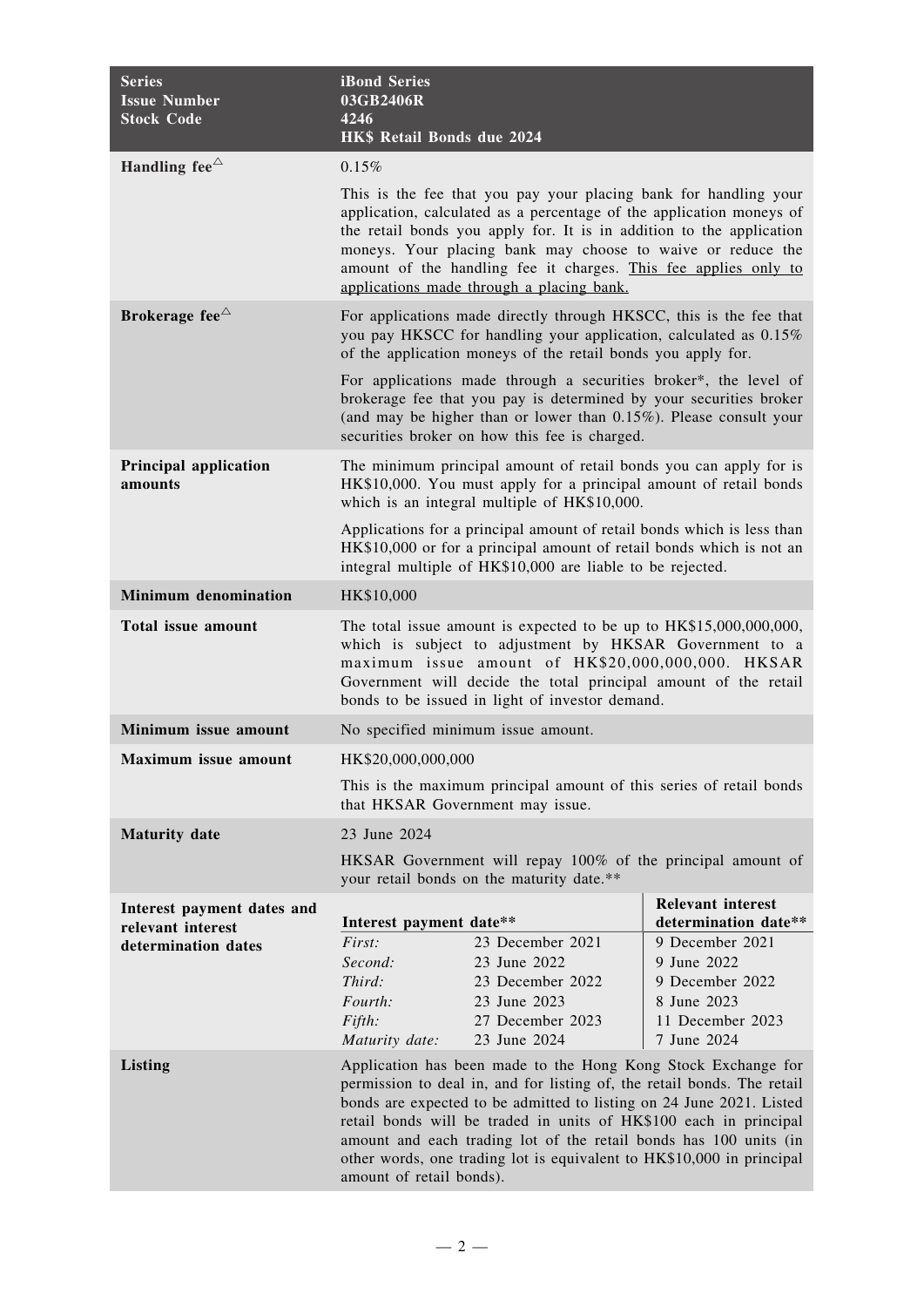- $\sim$  Upon application, the handling fee or, as the case may be, the brokerage fee (if any) equal to a percentage of the application moneys will be payable.
- \* **A securities broker** is a CCASS clearing participant or CCASS custodian participant. This may be a securities broker, a custodian bank or any other institution admitted to CCASS as a clearing participant or custodian participant. All CCASS clearing participants and CCASS custodian participants are referred to in this issue circular as **securities brokers**. **CCASS** means the Central Clearing and Settlement System operated by HKSCC.
- \*\* Unless specified otherwise, if the due date for any action on the part of HKSAR Government in relation to a retail bond, including making a payment, is not a business day in Hong Kong, then HKSAR Government will perform such action on the next day which is a business day in Hong Kong unless that day falls in the next calendar month, in which case HKSAR Government will perform such action on the day immediately preceding the due date which is a business day in Hong Kong. If the due date for any such action ceases to be a business day in Hong Kong, for example, if there is a "black" rainstorm warning or a tropical cyclone warning signal number 8 or above in force in Hong Kong, then HKSAR Government will perform the action on the next day which is a business day in Hong Kong not affected by the cessation. Where a payment date is so changed, interest shall continue to accrue to the new payment date and any additional interest or, where the new payment date is a date falling before the original due date, any reduction in interest, shall be taken into account for the purposes of calculating any amounts of interest payable in respect of the applicable interest period.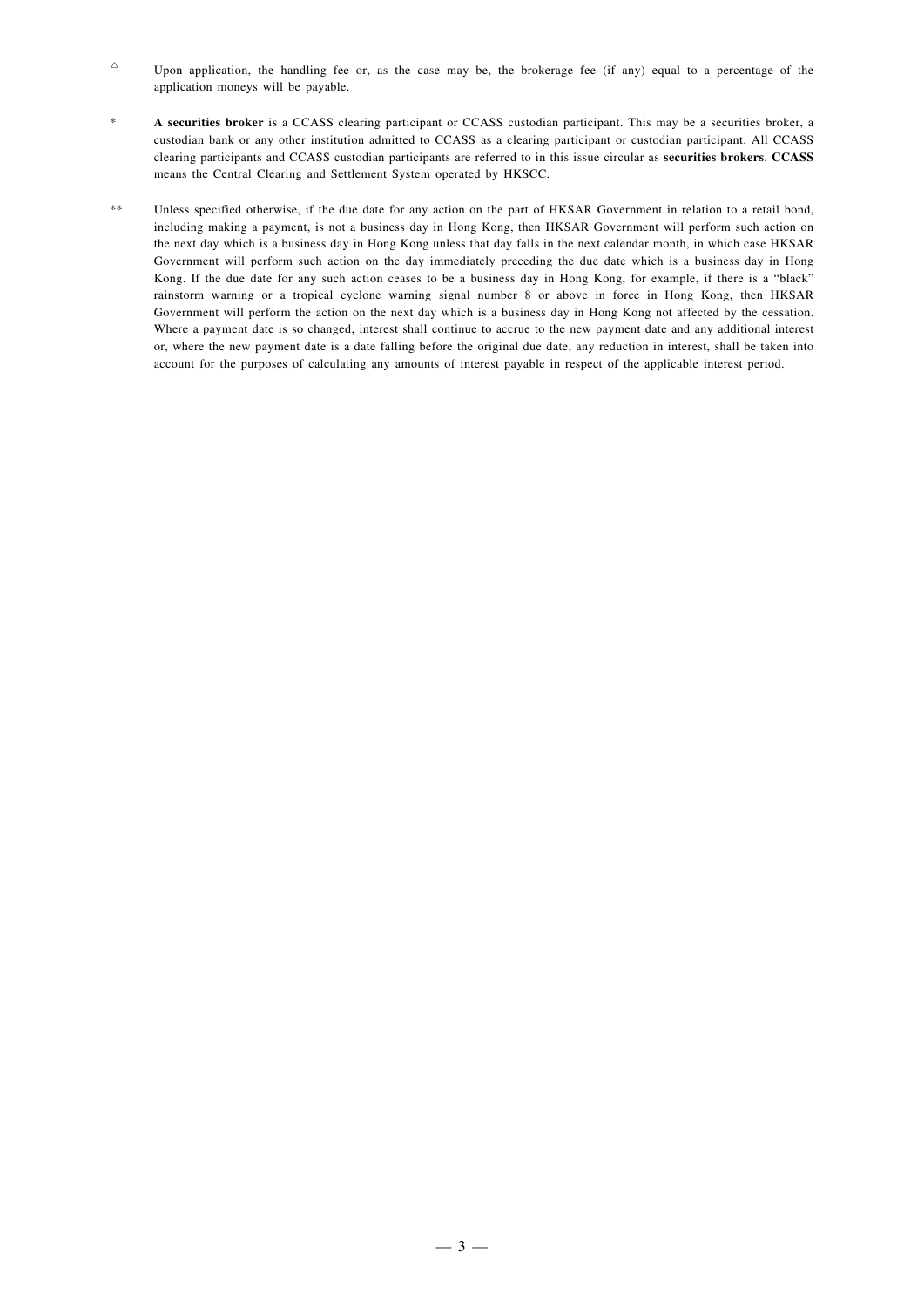## **IMPORTANT INVESTMENT CONSIDERATIONS**

#### **An investment in retail bonds is not equivalent to a time deposit and involves investment risks.**

**Your investment in retail bonds is subject to interest rate risk. The market value of your retail bonds may decrease if the prevailing Hong Kong dollar interest rates increase during the term of the retail bonds.**

Your investment in retail bonds is also subject to index risk. The retail bonds have an interest rate **that includes a component linked to the Composite Consumer Price Index. The market value of your retail bonds may be affected by movements in that index.**

**Your investment in retail bonds may also be subject to liquidity risk. While HKSAR Government** has appointed some of the placing banks as market makers to quote prices for the retail bonds on a best-efforts basis, there may not be an active secondary market. If you try to sell your retail bonds before maturity, you may not be able to find a buyer for your retail bonds or the market value of **your retail bonds could be lower than the amount you invested. Although retail bonds are listed and can be traded on the Hong Kong Stock Exchange, you should be aware that this does not** guarantee an active secondary trading market for the retail bonds or that you will have access to a firm bid or offer price for your retail bonds, nor does it guarantee the ready availability of pricing **information in relation to your retail bonds. If this information is not available, your ability to make an informed decision about whether to sell your retail bonds may be affected.**

**Like investments in any other fixed income instruments, your investment in retail bonds is also subject to credit risk of default on any repayment of principal or any payment of interest. This** credit risk can be assessed by referring, among other things, to the credit rating of the issuer of the **fixed income instruments or to the credit rating of such instruments themselves if available, but you should not rely solely on such ratings. The retail bonds do not have a specific credit rating, however, HKSAR Government has been assigned specific credit ratings by a number of credit rating agencies as set out in the programme circular, which should be read together with the information presented in the section entitled "The Hong Kong Special Administrative Region" in the programme circular. Such credit ratings may change from time to time, including during the** subscription period for this series of retail bonds and at any time on or before the issue date. You **should refer to the latest credit rating information published on the HKSAR government bond programme website at www.hkgb.gov.hk.**

**The retail bonds are not secured. When you buy retail bonds, you will be relying on the creditworthiness of HKSAR Government. Changes in the creditworthiness of HKSAR Government and in market conditions such as the economic and political environment in Hong Kong and other parts of the world may reduce the market value of your retail bonds and may affect HKSAR Government's ability to make payments of principal of and interest on your retail bonds. In the worst case scenario, you could lose all of your investment.**

**Prices of retail bonds are also influenced by a combination of factors such as time to maturity, overall market conditions and supply and demand of similar instruments. In general, risk increases with the length of maturity of bonds as the prices of longer-term retail bonds tend to be more sensitive to interest rate movements than those of shorter-term retail bonds.**

**Your retail bonds may not have the same terms and conditions as other bonds or notes issued by HKSAR Government or other issuers. In particular, the retail bonds do not restrict HKSAR Government's power to grant security for any of its indebtedness and do not include any rights of holders of retail bonds to require payments of principal on any date earlier than the maturity date, even in circumstances where HKSAR Government is in breach of its obligations under the retail** bonds. Your attention is drawn to the terms and conditions of the retail bonds on pages 7 to 9 of **the programme circular. These terms and conditions are varied and/or supplemented for the retail bonds by this issue circular.**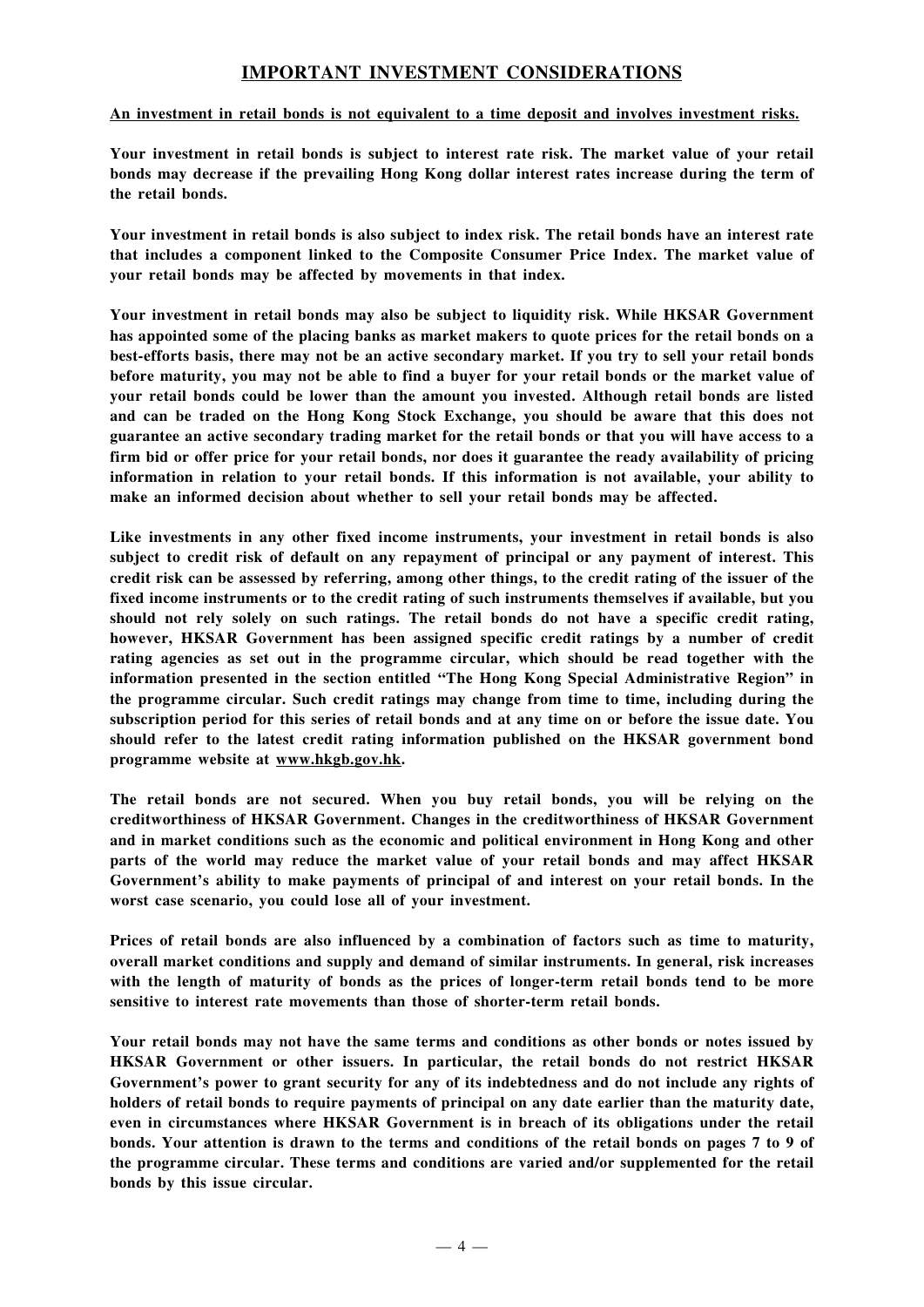**Retail bonds are issued in the form of computerised book entries in securities accounts maintained with the Monetary Authority by recognised dealers. They do not exist in physical form and HKSAR Government will not issue certificates for any retail bonds. Title to retail bonds is held by the recognised dealers. You cannot hold retail bonds directly, but must instead hold an interest in retail bonds indirectly through a recognised dealer or through a securities broker holding an interest in retail bonds through a recognised dealer on your behalf. You will have to depend on your recognised dealer (and if applicable, your securities broker) to make and receive payments on your retail bonds, give and receive notices in relation to them, prove your interest in retail bonds and make claims for any sums which are due under the retail bonds which have not been paid. HKSAR Government does not endorse or guarantee the solvency of any recognised dealer or securities broker.**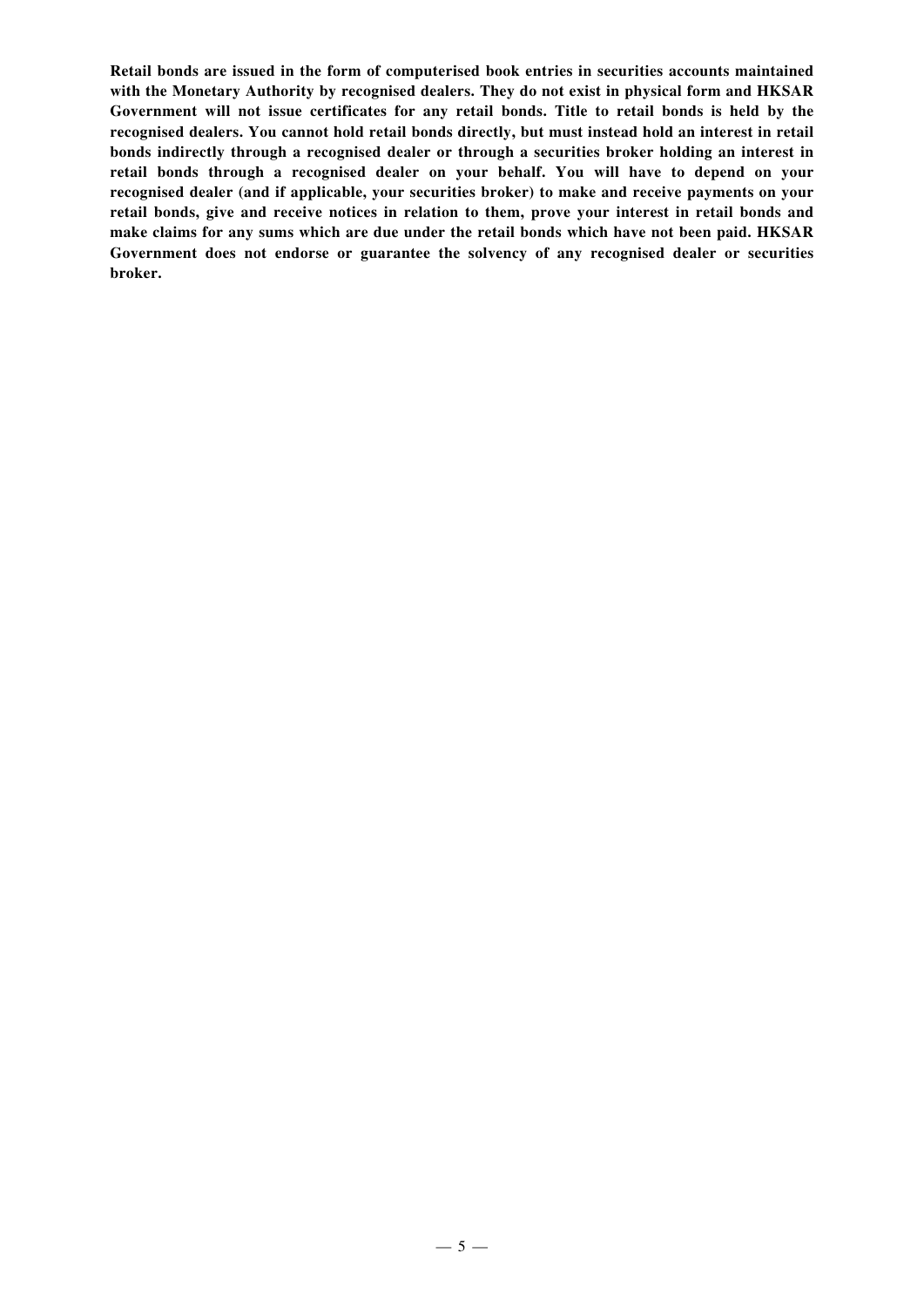## **EXPECTED TIMETABLE FOR APPLYING FOR RETAIL BONDS**

| 9:00 a.m. on 1 June 2021 (Tuesday)<br>Commencement date of<br>subscription period<br>(commencement date) | Applications for retail bonds may be made from this date<br>onwards. See further the section entitled "How to apply for<br>retail bonds" below.                                                                                                                                                                                                                                                                                                                                                                                                                                                                                                                                                                                        |
|----------------------------------------------------------------------------------------------------------|----------------------------------------------------------------------------------------------------------------------------------------------------------------------------------------------------------------------------------------------------------------------------------------------------------------------------------------------------------------------------------------------------------------------------------------------------------------------------------------------------------------------------------------------------------------------------------------------------------------------------------------------------------------------------------------------------------------------------------------|
|                                                                                                          | HKSAR Government may change the commencement date by<br>making an announcement on www.hkma.gov.hk and on<br>www.hkgb.gov.hk.                                                                                                                                                                                                                                                                                                                                                                                                                                                                                                                                                                                                           |
| 2:00 p.m. on 11 June 2021 (Friday)<br>Closing date of subscription<br>period                             | If you are instructing a placing bank to apply for the retail<br>bonds on your behalf:                                                                                                                                                                                                                                                                                                                                                                                                                                                                                                                                                                                                                                                 |
| (closing date)                                                                                           | All applications in person, by internet or by telephone must<br>have been submitted by 2:00 p.m. on the closing date. No<br>applications shall be accepted by any placing bank after this<br>time.                                                                                                                                                                                                                                                                                                                                                                                                                                                                                                                                     |
|                                                                                                          | The application moneys will be collected by debit from<br>00:00 a.m. on the closing date onwards from your specified<br>bank account with the placing bank to which you gave your<br>application instructions.                                                                                                                                                                                                                                                                                                                                                                                                                                                                                                                         |
|                                                                                                          | If you are instructing HKSCC to apply for the retail bonds<br>on your behalf (either directly or through a securities<br>broker):                                                                                                                                                                                                                                                                                                                                                                                                                                                                                                                                                                                                      |
|                                                                                                          | All instructions to apply for retail bonds, whether given<br>directly by you as a holder of an investor account with<br>HKSCC or indirectly through your securities broker, must be<br>received by HKSCC by 2:00 p.m. on the closing date. No<br>instructions for applications for retail bonds will be accepted<br>after this time. Please note that your securities broker may<br>under the terms and conditions of your securities account or,<br>as the case may be, custody account stipulate its own deadline<br>(which may be earlier than the closing date) for the<br>submission of instructions to it. You should check with your<br>securities broker as to its deadline for the submission of<br>application instructions. |
|                                                                                                          | The application moneys will be collected by debit on the<br>closing date from your designated bank account or, as the case<br>may be, the designated bank account of your securities broker.                                                                                                                                                                                                                                                                                                                                                                                                                                                                                                                                           |
| 21 June 2021 (Monday)<br>(allocation date)                                                               | The allocation date is relevant to HKSAR Government's<br>internal procedures. This is only relevant to you because a<br>change to the allocation date may result in a change to the<br>issue date, as described below.                                                                                                                                                                                                                                                                                                                                                                                                                                                                                                                 |
| 23 June 2021 (Wednesday)<br>(issue date)                                                                 | On or before the issue date, HKSAR Government will<br>announce on www.hkma.gov.hk and on www.hkgb.gov.hk:                                                                                                                                                                                                                                                                                                                                                                                                                                                                                                                                                                                                                              |
|                                                                                                          | the issue amount;<br>$\bullet$                                                                                                                                                                                                                                                                                                                                                                                                                                                                                                                                                                                                                                                                                                         |
|                                                                                                          | the principal amount of valid applications received; and                                                                                                                                                                                                                                                                                                                                                                                                                                                                                                                                                                                                                                                                               |
|                                                                                                          | the maximum principal application amount per investor<br>(if any is imposed).                                                                                                                                                                                                                                                                                                                                                                                                                                                                                                                                                                                                                                                          |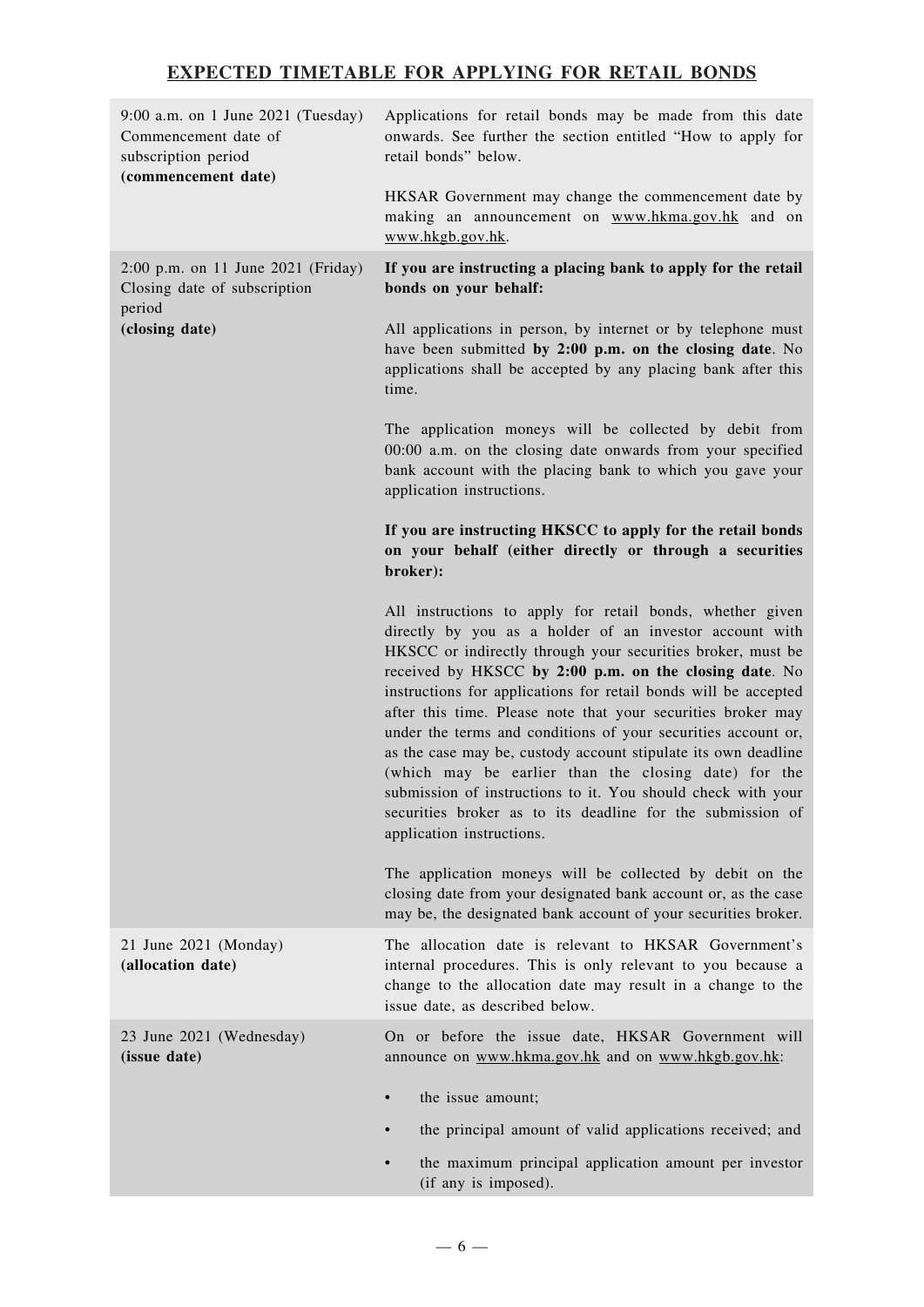#### **If you have instructed a placing bank to apply for the retail bonds on your behalf:**

Your placing bank has agreed that, commencing on and from the issue date, it will notify you by mail (or by any alternative methods agreed with them) of your allocation of retail bonds (if any), the applicable subscription moneys and the amount of any refund of your application moneys. The placing banks have agreed to complete all notifications within five business days of the issue date.

Retail bonds allocated to you will be issued against payment in full of your subscription moneys for those retail bonds by your placing bank. Your placing bank has agreed that retail bonds allocated to you will be credited within the same day to your securities or investment account maintained with the relevant placing bank.

All refunds of application moneys and/or any handling fee will be made as described in the paragraph entitled "What happens if I am owed a refund for any application moneys and/or handling fee or brokerage fee?" in the section entitled "How to apply for retail bonds" below.

#### **If you have directly or indirectly instructed HKSCC to apply for the retail bonds on your behalf:**

HKSCC has agreed to notify you or, as the case may be, your securities broker of your allocation of retail bonds (if any), the applicable subscription moneys and the amount of any refund of your application moneys. HKSCC has agreed to complete all notifications on or before the issue date. If you apply through a securities broker, you will have to rely on your securities broker to pass this information on to you in a timely manner.

Retail bonds allocated to you will be issued against payment in full of your subscription moneys for those retail bonds by HKSCC. HKSCC has agreed that retail bonds allocated to you will be credited within the same day to your investor account with HKSCC or, as the case may be, your securities broker's account with HKSCC.

All refunds of application moneys and/or any brokerage fee will be made as described in the paragraph entitled "What happens if I am owed a refund for any application moneys and/or handling fee or brokerage fee?" in the section entitled "How to apply for retail bonds" below.

24 June 2021 (Thursday) **(listing date)**

Listing of the retail bonds on the Hong Kong Stock Exchange will become effective and dealings in the retail bonds on the Hong Kong Stock Exchange will commence.

**business day** means a day (other than Saturdays, Sundays and general holidays) on which both the CMU (as defined in this issue circular) is operating and banks in Hong Kong are open for business.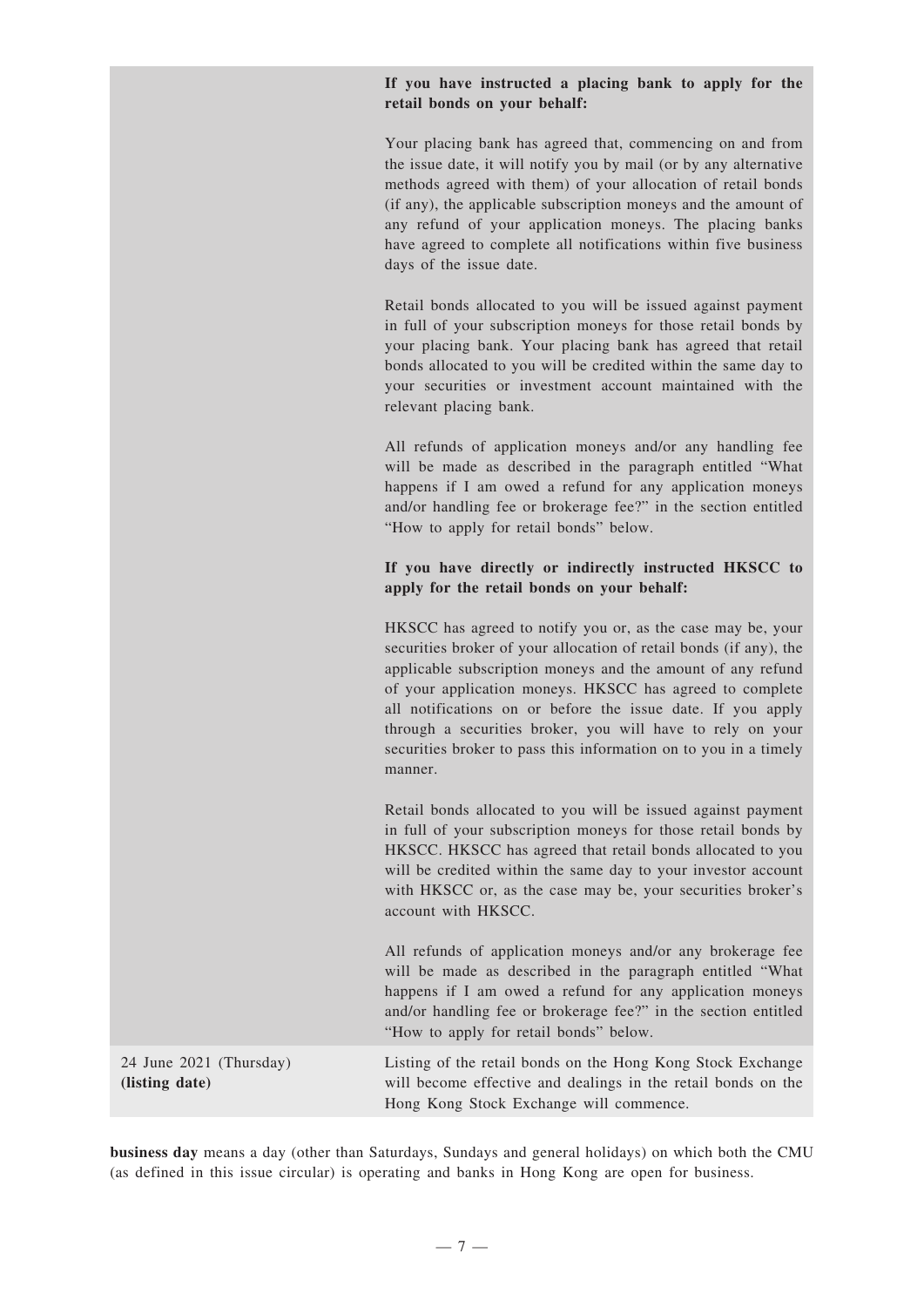**designated bank accounts** means the bank accounts designated by CCASS investor participants, CCASS clearing participants or CCASS custodian participants, and approved by HKSCC for money settlement purposes in CCASS.

References to times are to Hong Kong time.

Subject to HKSAR Government's right to shorten or extend the subscription period without prior notice or to change the commencement date by making an announcement on www.hkma.gov.hk and on www.hkgb.gov.hk, the commencement date and any dates after the commencement of the subscription period will not be adjusted or extended for any reason (for example, the issue of a tropical cyclone warning signal number 8 or above or a "black" rainstorm warning for all or any part of a day which would otherwise have been a business day) except that:

- (1) if any day (other than a Saturday, Sunday or general holiday in Hong Kong) between the closing date and the issue date (exclusive of both dates) falls on a day which is not a business day for any reason, the allocation date and/or the issue date shall be postponed to such dates that the adjusted allocation date and the adjusted issue date are expected to be the fifth business day and the seventh business day respectively following the closing date;
- (2) if the closing date:
	- (a) falls on a day which is not a business day for any reason, the closing date will be the next business day (which shall become the adjusted closing date), and the adjusted allocation date and the adjusted issue date are expected to be the fifth business day and the seventh business day respectively following the adjusted closing date; or
	- (b) falls on a day which is not a business day because banks are not open for business in Hong Kong for part of the day commencing after 12:00 (noon) (for example, because of the issue of a tropical cyclone warning signal number 8 or above or a "black" rainstorm warning with effect from a time later than 12:00 (noon)), then that day shall remain the closing date (and that day shall be deemed to remain a business day) but the allocation date and issue date are expected to be the sixth business day and the eighth business day, respectively, following the closing date;
- (3) if the allocation date:
	- (a) falls on a day which is not a business day for any reason, the allocation date will be the next business day which shall become the adjusted allocation date; or
	- (b) falls on a day which is not a business day because banks are not open for business in Hong Kong for part of the day commencing after 12:00 (noon) (for example, because of the issue of a tropical cyclone warning signal number 8 or above or a "black" rainstorm warning with effect from a time later than 12:00 (noon)), then that day shall remain the allocation date (and that day shall be deemed to remain a business day) but the issue date is expected to be the eighth business day following the closing date;
- (4) if the issue date falls on a day which is not a business day for any reason, the issue date will be the next business day which shall become the adjusted issue date, and the listing date will be the next business day following the adjusted issue date; and
- (5) if the listing date falls on a day which is not a business day for any reason, the listing date will be postponed to the next business day which shall become the adjusted listing date.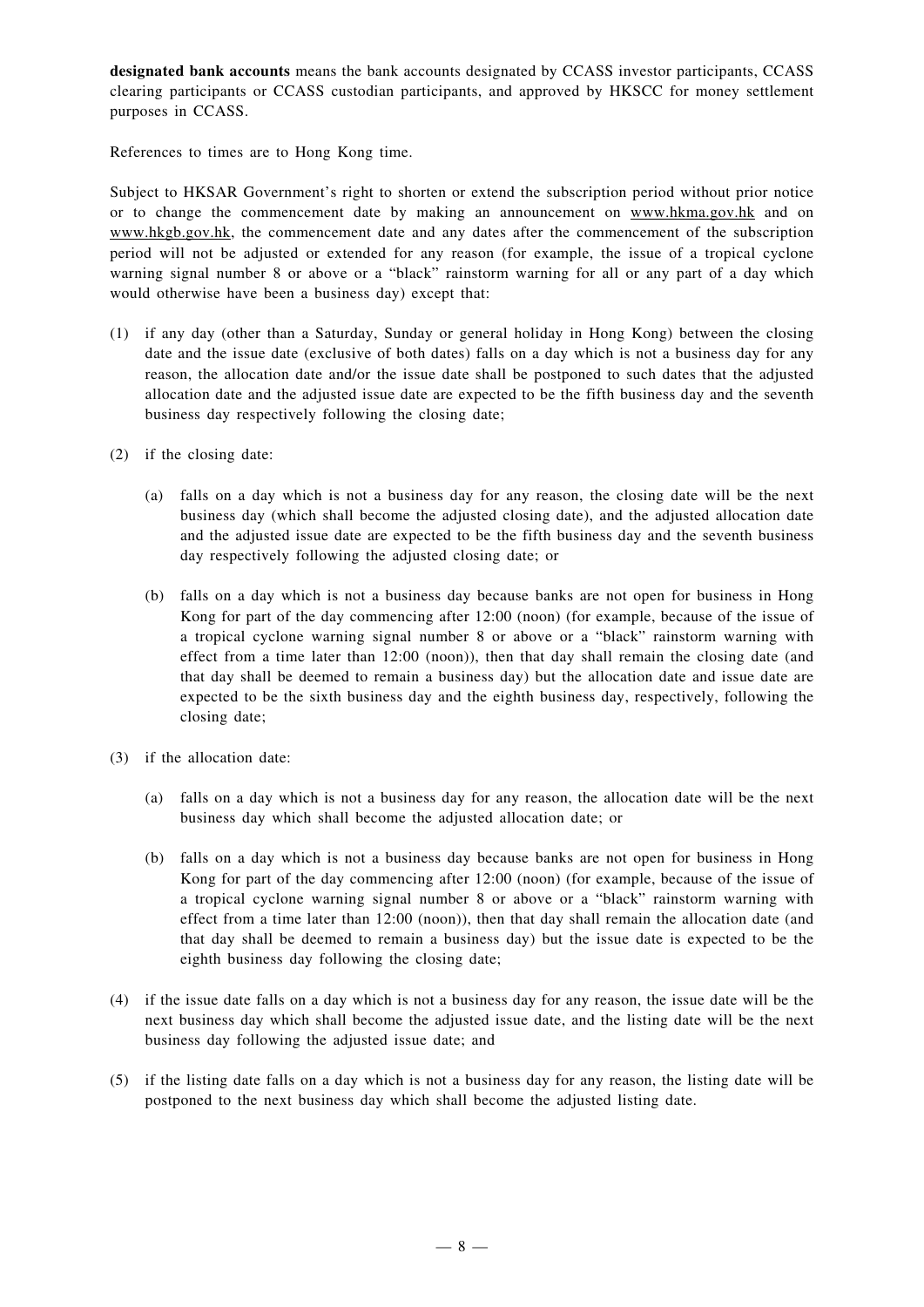#### **HOW TO APPLY FOR RETAIL BONDS**

#### **WHERE CAN I GET A COPY OF THE PROGRAMME CIRCULAR AND THIS ISSUE CIRCULAR?**

You can get copies of the programme circular and this issue circular from the offices of the Monetary Authority (Hong Kong Monetary Authority) at 55th Floor, Two International Finance Centre, 8 Finance Street, Central, Hong Kong and, during the subscription period for this series of retail bonds, from any of the application channels described in the paragraph entitled "How can I apply for this series of retail bonds?" below.

Further information about the retail bonds is available from the HKSAR government bond programme website at www.hkgb.gov.hk.

#### **AM I ELIGIBLE TO APPLY FOR THIS SERIES OF RETAIL BONDS?**

You can only apply for this series of retail bonds if you hold a valid Hong Kong identity card. This is referred to in this issue circular as the **eligibility criteria.** An application using a joint account can only be made if either you or one of your joint account holder(s) hold(s) a valid Hong Kong identity card. HKSAR Government has the right to redeem any retail bonds allocated to an applicant who did not satisfy the eligibility criteria at the time of application for the retail bonds. Such bonds will be redeemed at an amount equal to their principal amount multiplied by the subscription price, on the date specified in the notice without any payment of accrued and unpaid interest.

See further the paragraph entitled "What confirmations do I have to make?" below in relation to other restrictions and the paragraph entitled "Can I make multiple applications for retail bonds?" below for more information about making an application using a joint account.

#### **HOW CAN I APPLY FOR THIS SERIES OF RETAIL BONDS?**

**The subscription period for this series of retail bonds is from 9:00 a.m. on Tuesday, 1 June 2021 to 2:00 p.m. on Friday, 11 June 2021.**

See further the paragraph entitled "How will I know if my application is successful?" below in relation to possible changes to the subscription period.

You can apply for this series of retail bonds through any of the following three application channels:

- ➣ through any of the placing banks listed on page 26 of this issue circular;
- $\geq$  through HKSCC as the operator of CCASS (you will need to have an investor account with HKSCC to do this):
- directly or indirectly through a CCASS clearing participant or CCASS custodian participant who is willing and able to make an application for you through HKSCC. This may be a securities broker, a custodian bank or any other institution admitted to CCASS as a clearing participant or custodian participant. All CCASS clearing participants and CCASS custodian participants are referred to in this issue circular as **securities brokers**.

Applications for retail bonds must be submitted before 2:00 p.m. on Friday, 11 June 2021.

If you are applying (whether directly or indirectly) through a securities broker, your securities broker may stipulate its own deadline (which may be earlier than the closing date) for the submission of application instructions to it. Please consult your securities broker if in doubt.

#### **CAN I APPLY TO HKSAR GOVERNMENT DIRECTLY FOR RETAIL BONDS?**

No. The retail bonds are issued in the form of computerised book entries in securities accounts maintained by recognised dealers with the Central Moneymarkets Unit (**CMU**) operated by the Monetary Authority. These securities accounts are referred to in this issue circular as **CMU accounts**. Individual investors cannot open a personal account with the CMU. You can therefore only apply for retail bonds through a placing bank, through HKSCC directly or (whether directly or indirectly) through a securities broker who is willing and able to apply for retail bonds for you through HKSCC.

#### **WHAT OTHER MATTERS SHOULD I BE AWARE OF IN APPLYING FOR RETAIL BONDS?**

You may only subscribe for retail bonds in a principal amount which is an integral multiple of HK\$10,000. Applications for a principal amount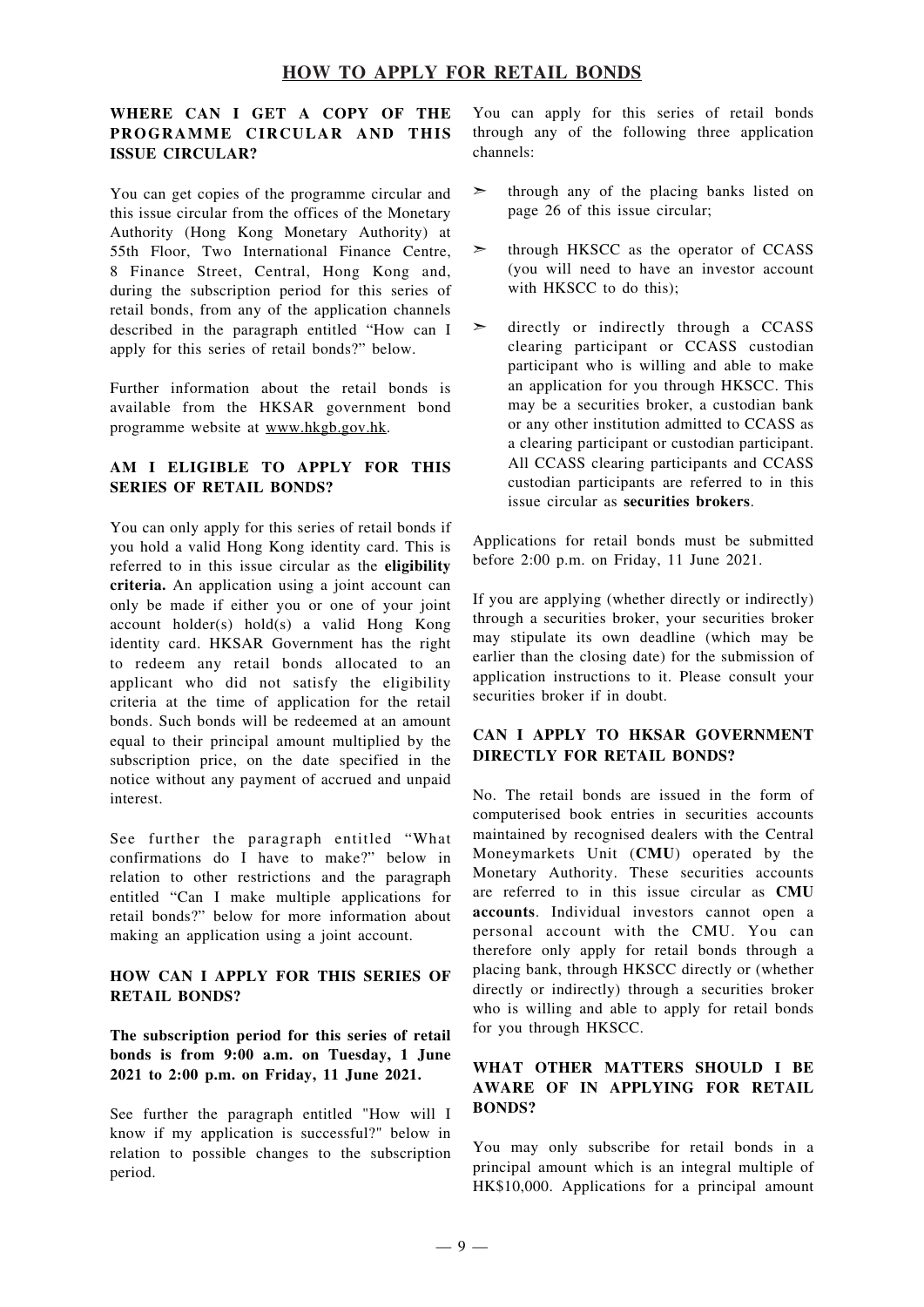which is less than HK\$10,000 or for a principal amount of retail bonds which is not an integral multiple of HK\$10,000 are liable to be rejected.

HKSAR Government reserves the right to set a maximum principal application amount per investor for a series of retail bonds at any time on or before the issue date without prior notice, where it considers it necessary to prevent an overconcentration of holdings in retail bonds by a single investor.

If HKSAR Government sets a maximum principal application amount per investor for this series of retail bonds, then any application for a principal amount of this series of retail bonds which is greater than that maximum principal application amount will be treated as an application for the maximum principal application amount and any application moneys paid in excess of the application moneys for that maximum principal application amount (and, for applications made through a placing bank, any handling fee or, for applications made directly through HKSCC, any brokerage fee) will be refunded without interest. For applications made (whether directly or indirectly) through a securities broker, applicants should consult their securities broker for the details of whether or not, and if so how, it will refund to them any application moneys and/or brokerage or other fees. See further the paragraph entitled "What happens if I am owed a refund for any application moneys and/or handling fee or brokerage fee?" below in relation to refund arrangements.

Any application for retail bonds by you to HKSAR Government through a placing bank or HKSCC (whether for an investor who has an investor account with HKSCC or for an investor applying, whether directly or indirectly, through a securities broker) will constitute an offer by you to subscribe for retail bonds.

#### **DOES IT MATTER WHICH APPLICATION CHANNEL I USE?**

Different fees may apply depending on how you apply for retail bonds. Fees which may apply are described in the paragraphs entitled "How can I apply for retail bonds through a placing bank?", "How can I apply for retail bonds directly through HKSCC?" and "How can I apply for retail bonds through a securities broker?" below.

How you apply for retail bonds also affects how you hold the retail bonds if your application is successful. While you may change the way in which you hold the retail bonds from time to time, fees may apply when you do so.

How you hold the retail bonds affects whom you have to rely on to make and receive payments and give and receive notices in relation to the retail bonds, how you trade in the retail bonds, how you prove your interest in the retail bonds and how you make claims for any payments which are due on the retail bonds but have not been paid by HKSAR Government.

See the sections entitled "Holding retail bonds" and "Dealing in retail bonds and listing of retail bonds" below for more information. If you are unsure about the most suitable method for you to apply for retail bonds, you should seek professional advice.

#### **HOW CAN I APPLY FOR RETAIL BONDS THROUGH A PLACING BANK?**

The placing banks for this series of retail bonds are specified on page 26 of this issue circular.

If you wish to apply for retail bonds through a placing bank, you must have a bank account and a securities or investment account with that placing bank. Please note that if you need to open a bank account and/or a securities or investment account with a placing bank in order to apply for retail bonds, your placing bank may require you to undergo an assessment to satisfy the placing bank's regulatory and internal requirements. Each placing bank may apply different terms and conditions to your securities or investment account with it and charge different handling and other fees.

You can apply for retail bonds through a placing bank at designated branches, or through the placing bank's internet, telephone or mobile banking service as specified on pages 26 to 28 of this issue circular. You should contact the relevant placing bank to find out the locations of the designated branches and the availability of internet, telephone and mobile banking services.

When you apply for retail bonds through a placing bank, you must pay the application moneys for those retail bonds plus a handling fee, if any. A handling fee may be charged by the placing banks at their sole discretion. The maximum amount of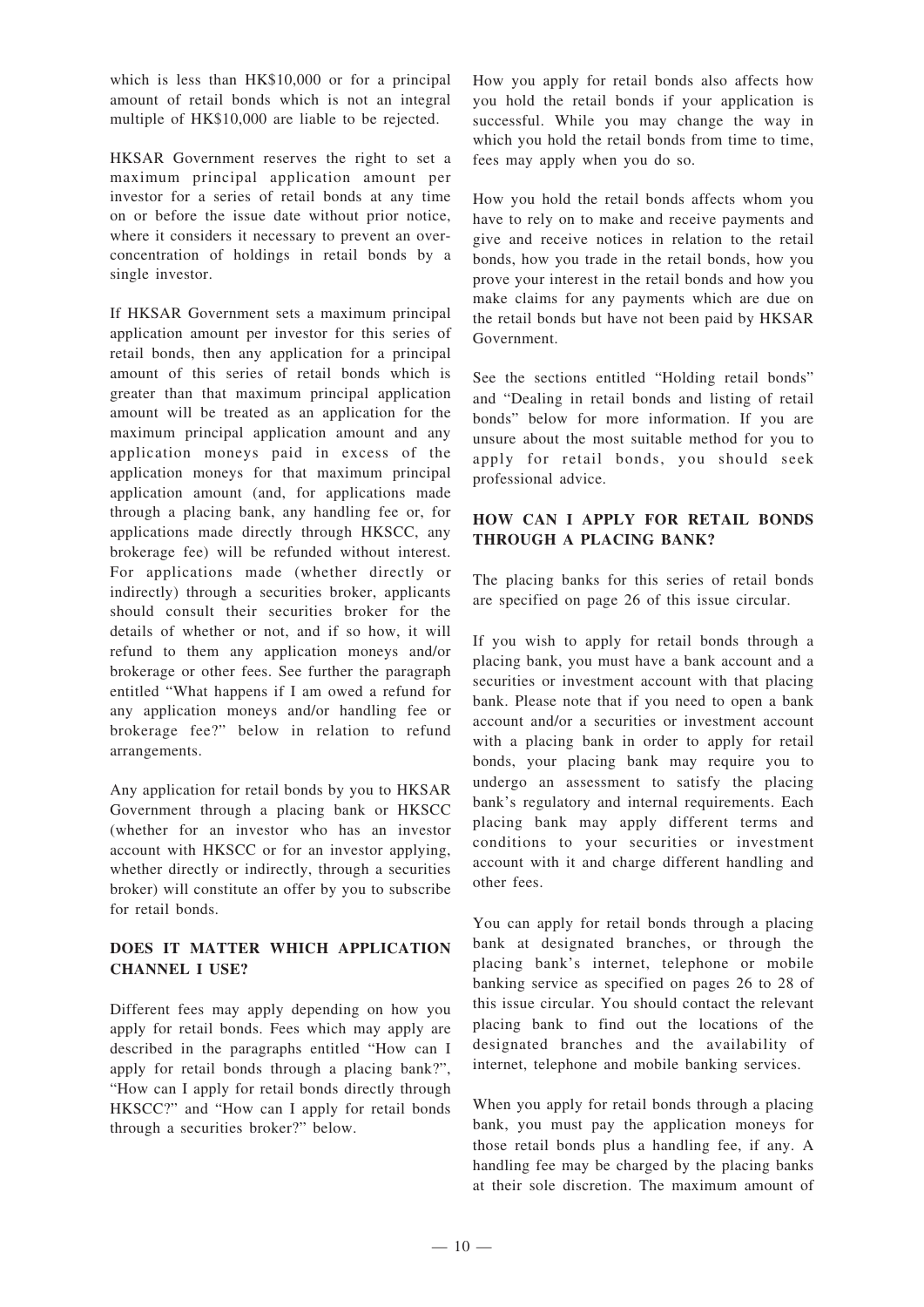the handling fee which may be charged by a placing bank is 0.15% of the application moneys of the retail bonds you apply for. A placing bank may charge additional fees for any other services it performs for you in connection with the retail bonds. For example, a placing bank may charge fees for custody of the retail bonds and/or for transferring retail bonds.

You must ensure that your application complies with the requirements specified by your placing bank.

#### **HOW CAN I APPLY FOR RETAIL BONDS DIRECTLY THROUGH HKSCC?**

If you wish to apply for retail bonds directly through HKSCC, you must have an investor account with HKSCC. If you need to open one for this purpose, HKSCC may require you to undergo an assessment to satisfy its regulatory and internal requirements.

When you apply for retail bonds through HKSCC, you must pay the application moneys for the retail bonds you are applying for plus a brokerage fee, if any. The brokerage fee which may be charged when you apply for retail bonds directly through HKSCC is 0.15% of the application moneys of the retail bonds you apply for. HKSCC may charge additional fees for any other services it performs for you in connection with the retail bonds. For example, HKSCC may charge fees for custody of the retail bonds and/or for transferring the retail bonds.

#### **HOW CAN I APPLY FOR RETAIL BONDS THROUGH A SECURITIES BROKER?**

You may apply for retail bonds (whether directly or indirectly) through a securities broker who is willing and able to apply for retail bonds on your behalf through HKSCC. To do this, the securities broker must have been admitted to participate in CCASS as a clearing participant or a custodian participant.

To apply through a securities broker you must (whether directly or indirectly) have a securities or custody account with that securities broker. Please note that if you need to open a securities or custody account with a securities broker in order to apply for retail bonds, your securities broker may require you to undergo an assessment to satisfy the securities broker's regulatory and internal requirements. Different securities brokers

may apply different terms and conditions to your securities or custody account and charge different brokerage and other fees.

When you apply for retail bonds through a securities broker, you must pay the application moneys for the retail bonds you are applying for plus a brokerage fee, if any. The level of the brokerage fee, if any, that you must pay is determined by your securities broker (and may be higher or lower than 0.15%). HKSCC and/or your securities broker may charge additional fees for any other services they perform for you in connection with the retail bonds. For example, HKSCC and/or your securities broker may charge fees for custody of the retail bonds and/or for transferring retail bonds.

#### **DO I NEED AN APPLICATION FORM?**

You will not be issued an official application form for retail bonds. However, in order to standardise and streamline the application process, HKSAR Government has prepared a standard application template for use by the placing banks and securities brokers in executing your instructions. You will be required to make a series of confirmations and acknowledgements.

#### **WHAT CONFIRMATIONS DO I HAVE TO MAKE?**

When you apply for this series of retail bonds, you are deemed to confirm for the benefit of HKSAR Government and your placing bank (if you apply through a placing bank), HKSCC (if you apply through HKSCC directly), or HKSCC and your securities broker (if you apply, whether directly or indirectly, through a securities broker) that:

- (1) you agree to accept the retail bonds applied for, or any lesser amount allocated to you;
- (2) you understand that no certificates of title will be available for your retail bonds or any other retail bonds, that the retail bonds are in book-entry form only, that legal title to the retail bonds is held at all times and under all circumstances by the recognised dealer to whose CMU account the retail bonds are credited and that you acquire no direct rights against HKSAR Government in respect of your retail bonds;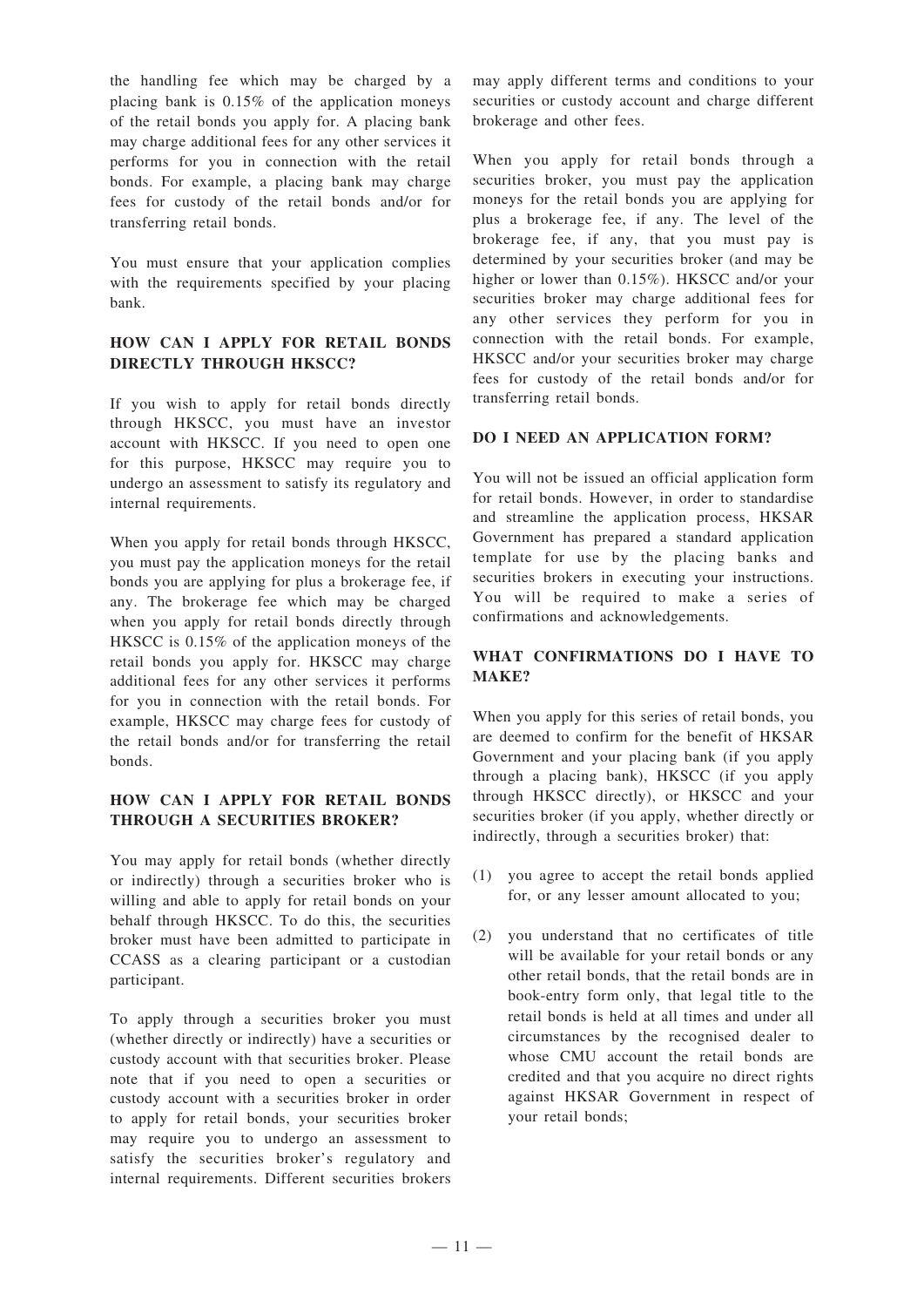- (3) you agree that if you are not allocated any retail bonds or if the retail bonds you have applied for are not issued to you in full for any reason, the whole or an appropriate portion of the application moneys will be refunded to you without interest and at your own risk and that all interest which may have accrued between the date of your application and the date of such refund will be retained for the benefit of the holder(s) of the  $account(s)$ to which such amounts have been credited (being such of HKSAR Government and/or your placing bank, HKSCC and/or your securities broker as may be applicable). If you apply through a securities broker, you should consult your securities broker for the details of whether or not, and if so how, it will refund to you any application moneys and/or brokerage or other fee. Please see further the paragraph entitled "What happens if I am owed a refund for any application moneys and/or handling fee or brokerage fee?" below;
- (4) you understand that the retail bonds will be held through the CMU, a debt securities custodian, clearing and settlement system operated by the Monetary Authority, which means that:
	- (a) if you hold your retail bonds through a recognised dealer (whether a placing bank, HKSCC or an additional recognised dealer), you will have to rely on your recognised dealer:
		- (i) to credit the account you hold with your recognised dealer with interest and principal payments credited to its settlement account;
		- (ii) to distribute notices to you which your recognised dealer receives from HKSAR Government; and
		- (iii) to prove your holding in your retail bonds; and
	- (b) if you hold your retail bonds (whether directly or indirectly) through a securities broker:
		- (i) you will have to rely on HKSCC to credit the designated bank account of your securities broker with interest and principal payments credited to HKSCC's settlement

account, and you will also have to rely on HKSCC to distribute to your securities broker notices which HKSCC receives from HKSAR Government and to prove your securities broker's holding in retail bonds; and

(ii) you will have to rely on your securities broker to credit the account you hold (whether directly or indirectly) with it with interest and principal payments credited by HKSCC to its designated bank account, and you will also have to rely on your securities broker to distribute notices to you which it receives from HKSCC and to prove your holding in your retail bonds.

In this paragraph (4), **settlement account** means, in relation to a recognised dealer which is a licensed bank, the account maintained by that recognised dealer with the Monetary Authority through which its own clearing balance is settled or, in relation to a recognised dealer which is not a licensed bank, the account maintained by its designated correspondent bank with the Monetary Authority for the purpose of settling, inter alia, interbank payments;

- (5) you have obtained a copy of this issue circular and a copy of the programme circular, have read and understood this issue circular and the programme circular and have relied on no other information or material in applying for the retail bonds;
- (6) you understand and agree that HKSAR Government accepts no responsibility for the provision of brokerage, custody, banking (including internet, telephone and mobile banking) or any other services by any recognised dealer (whether a placing bank, HKSCC or an additional recognised dealer) or securities broker or other intermediary, or for any consequences of, or any losses arising from the use of, any bank account, securities or investment account, custody account or brokerage, custody, banking or any other services of any recognised dealer (whether a placing bank, HKSCC or an additional recognised dealer) or securities broker or other intermediary;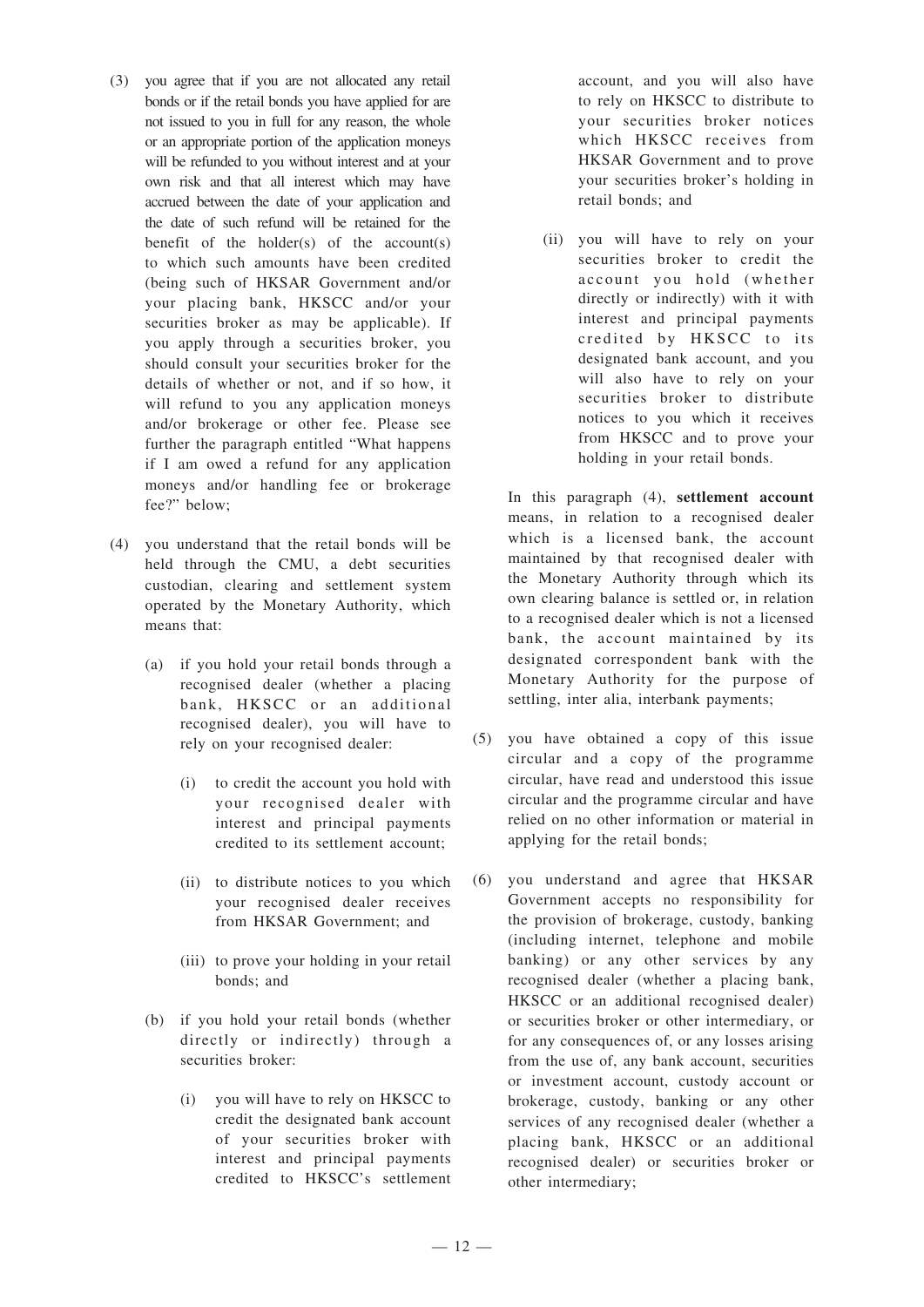- (7) you have not made more than one application for this series of retail bonds in accordance with the paragraph entitled "Can I make multiple applications for retail bonds?" below;
- (8) you hold a valid Hong Kong identity card or, if you are making an application using a joint account, either you or one of your joint account holder(s) hold(s) a valid Hong Kong identity card;
- (9) you are not located within the United States or Canada and are not a U.S. Person within the meaning of Regulation S under the U.S. Securities Act of 1933, as amended (which includes any person resident in the United States and any partnership or corporation organised or incorporated under the laws of the United States) or a resident of Canada; and you are not acting as an agent of a U.S. Person or a resident of Canada; and
- (10) you agree to the personal information collection statement at the end of this issue circular.

**By applying for retail bonds, you make these confirmations to HKSAR Government and your placing bank (if you are applying through a placing bank), HKSCC (if you are applying through HKSCC directly) or HKSCC and your securities broker (if you are applying through a securities broker). You understand that HKSAR Government would not otherwise issue you the retail bonds for which you are applying. Your placing bank, your securities broker and/or HKSCC may well require you to make these and other confirmations at the time you make your application.**

#### **HOW WILL I KNOW IF MY APPLICATION IS SUCCESSFUL?**

The total principal amount of this series of retail bonds issued and any other relevant information will be notified by HKSAR Government to the placing banks and HKSCC on or before the issue date.

Retail bonds will be issued on the issue date.

If you apply for retail bonds through a placing bank, your placing bank agrees to notify you within five business days of the issue date of

whether your application is successful or unsuccessful and, if your application is successful, of your allocation of retail bonds.

If you apply for retail bonds through HKSCC directly, HKSCC agrees to notify you on or before the issue date of whether your application is successful or unsuccessful and, if your application is successful, of your allocation of retail bonds.

If you apply for retail bonds through a securities broker, HKSCC agrees to notify your securities broker on or before the issue date of whether your application is successful or unsuccessful and, if your application is successful, of your allocation of retail bonds. You will have to rely on your securities broker to pass this notification on to you in a timely manner.

On the issue date, retail bonds will be issued in the form of computerised book entries in the respective CMU accounts of HKSCC and the placing banks who have made successful applications for retail bonds and all subscription moneys paid by successful applicants for purchase of the retail bonds allotted to them will be released to HKSAR Government by HKSCC and the placing banks.

If for any reason the issue date ceases to be a business day (for example, if there is a "black" rainstorm warning or a tropical cyclone warning signal number 8 or above in force in Hong Kong), then the retail bonds will be issued on the next business day which is not affected by the cessation.

HKSAR Government reserves the right to cancel all or a portion of the offering of this series of retail bonds at any time on or before the issue date and to extend or shorten the subscription period for this series of retail bonds without prior notice. HKSAR Government may also change the commencement date of the subscription period by making an announcement on www.hkma.gov.hk and on www.hkgb.gov.hk. If HKSAR Government so cancels the offering of this series of retail bonds, in part or in whole:

- ➣ HKSAR Government will give prompt public notice of the cancellation on or before the issue date;
- $\geq$  this series of retail bonds, or the relevant portion of it, will not be issued; and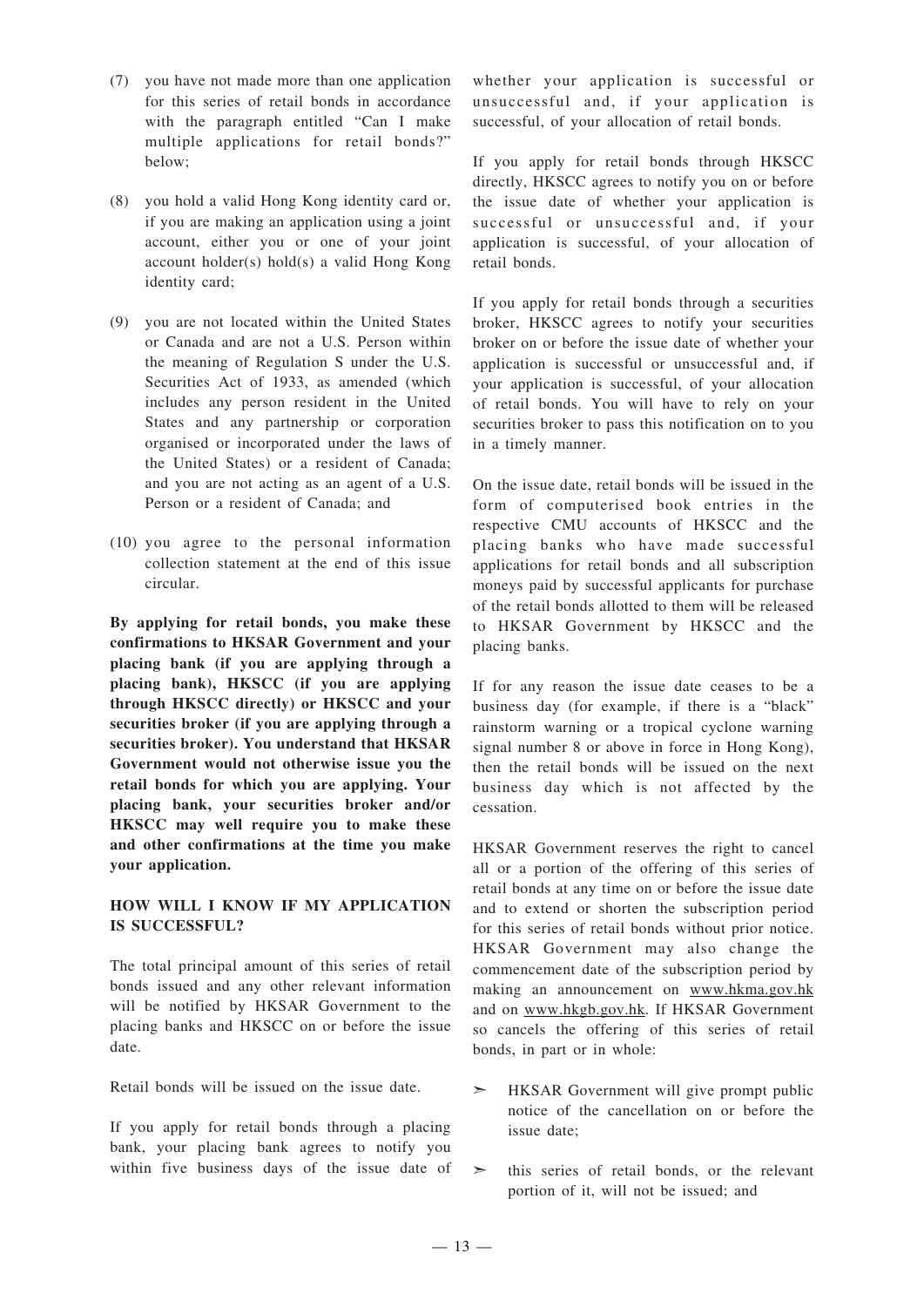$\geq$  all applicants for this series of retail bonds will be refunded all, or the relevant portion, of their application moneys (and, for applications made through a placing bank, any handling fee or, for applications made directly through HKSCC, any brokerage fee) without interest. For applications made through a securities broker, applicants should consult their securities broker for the details of whether or not, and if so how, it will refund to them any application moneys and/or brokerage or other fees. See further the paragraph entitled "What happens if I am owed a refund for any application moneys and/or handling fee or brokerage fee?" below.

#### **CAN I MAKE MULTIPLE APPLICATIONS FOR RETAIL BONDS?**

You may not make more than one application for this series of retail bonds. For this purpose, each application for this series of retail bonds will be identified by a Hong Kong identity card number and will be treated as an application by the person with that Hong Kong identity card number, irrespective of whether the application is made using an account in the sole name of that person or by that person using a joint account with one or more other persons.

Any applications identified by the same Hong Kong identity card number will be treated as multiple applications, which will be rejected.

- $\geq$  If your application is made using an account in your sole name, the application will be identified by your Hong Kong identity card number.
- ➣ If your application is made using a joint account in the joint name of you and one or more joint account holders, the application will be identified either by your Hong Kong identity card number or by that of one of your joint account holders. Please confirm with the placing bank, HKSCC and/or the securities broker (as may be applicable) through which your application is made which joint account holder's Hong Kong identity card number will be used for this purpose.

#### **WHAT ARE "APPLICATION MONEYS"? HOW ARE "SUBSCRIPTION MONEYS" DIFFERENT?**

Application moneys are the amount which you must pay for the principal amount of retail bonds you are applying for at the time of your application. They are equal to the application price for the retail bonds (as stated in this issue circular) multiplied by the principal application amount. The application moneys will be held from the time you make your application pending release to HKSAR Government of the subscription moneys and/or payment of any refund. See further the paragraph entitled "What happens if I am owed a refund for any application moneys and/or handling fee or brokerage fee?" below in relation to refund arrangements.

The subscription moneys are the amount which you actually pay for the principal amount of retail bonds allocated to you at the time of issue of this series of retail bonds. The subscription moneys are paid to HKSAR Government out of your application moneys.

The subscription moneys are equal to the principal amount of retail bonds allocated to you multiplied by the subscription price for those retail bonds. The subscription price of this series of retail bonds is equal to the application price.

Neither the application moneys nor the subscription moneys include any handling, brokerage or other fees.

#### **WHAT ARE THE ARRANGEMENTS WITH THE PLACING BANKS AND MARKET MAKERS FOR SELLING THE RETAIL BONDS?**

The legal framework under which HKSAR Government arranges for the offering, issue and placing of retail bonds is contained in the **programme agreement** which was entered into on 8 January 2010 by HKSAR Government with the initial placing banks, market makers and nominees, as amended or supplemented from time to time. Scheduled to the programme agreement are the terms of the placing bank agreement, the market maker agreement and the nominee agreement which will be entered into by HKSAR Government and the relevant placing banks, market makers and nominees in relation to each series of retail bonds. The programme agreement and (in relation to each series) the placing bank agreement, the market maker agreement and the nominee agreement record the detailed arrangements between HKSAR Government and the placing banks, market makers and nominees involved in the offering and market making of the retail bonds in respect of such offering and market making. As an investor in retail bonds, you do not have any rights under these agreements.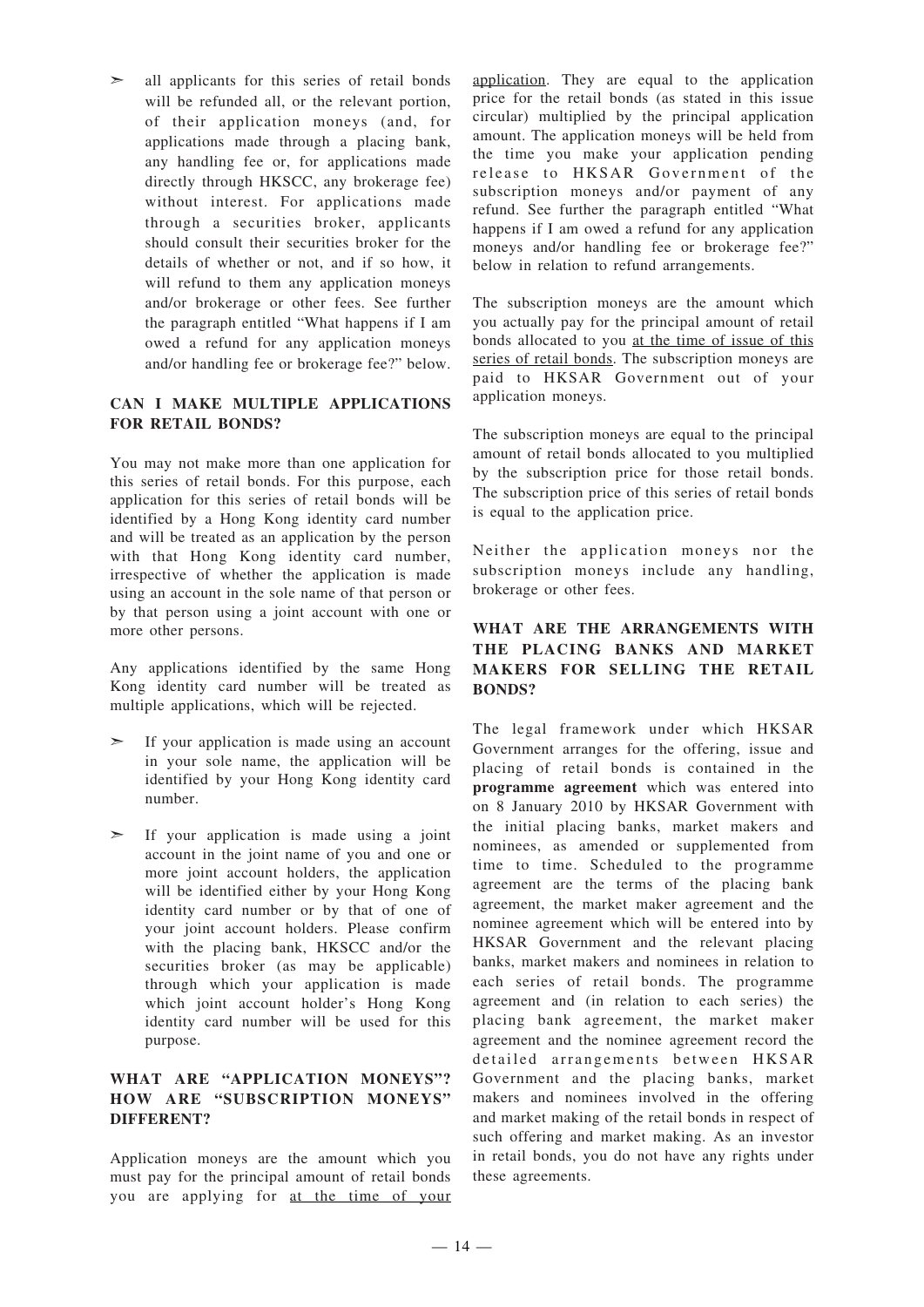The placing banks and market makers appointed for this series of retail bonds are specified in this issue circular. Each placing bank will receive a placing fee from HKSAR Government of 0.15% of the principal amount of retail bonds issued to such placing bank to be paid within 30 days of the issue date. They may also receive a handling fee from successful applicants in respect of retail bonds allocated to them. If you are not allocated the full amount of retail bonds you have applied for, or are allocated no retail bonds at all, any handling fee you have paid for the retail bonds which you are not allocated will be refunded in full without interest. Please see further the paragraph entitled "What happens if I am owed a refund for any application moneys and/or handling fee or brokerage fee?" below for more information about refund arrangements.

There are no soft commission or rebate arrangements between HKSAR Government and any of the placing banks.

#### **WHAT ARRANGEMENTS ARE IN PLACE WITH HKSCC AND SECURITIES BROKERS?**

The programme agreement does not govern HKSAR Government's arrangements with HKSCC. These are governed under a separate agreement entered into on 13 August 2009 between HKSAR Government and HKSCC in connection with the institutional bond programme and the retail bond programme together (as amended or supplemented from time to time), as well as by the rules and regulations of the CMU and CCASS.

HKSAR Government has not entered into any direct arrangements with securities brokers. The interests of any securities brokers in retail bonds will be held through HKSCC.

HKSCC, for itself and on behalf of the securities brokers, will receive from HKSAR Government a placing fee of 0.15% of the principal amount of retail bonds issued to HKSCC. Each of HKSCC and the securities brokers may also receive a brokerage fee charged directly to successful applicants for retail bonds. If you are not allocated the full amount of retail bonds you have applied for, or are allocated no retail bonds at all, any brokerage fee you have paid to HKSCC for the retail bonds which you are not allocated will be refunded in full without interest. If you apply (whether directly or indirectly) through a securities broker, you should consult your securities broker for the details of whether or not, and if so how, it will refund to you any brokerage fee you have paid to it. Please see

further the paragraph entitled "What happens if I am owed a refund for any application moneys and/ or handling fee or brokerage fee?" below for more information about refund arrangements.

There are no soft commission or rebate arrangements between HKSAR Government and HKSCC or any of the securities brokers.

#### **IS THE OFFER UNDERWRITTEN?**

The offering of the retail bonds is not underwritten.

#### **WHAT HAPPENS IF THIS SERIES OF RETAIL BONDS IS OVER-SUBSCRIBED?**

The total issue amount for this series of retail bonds is expected to be up to  $HK$15,000,000,000$ , which is subject to adjustment by HKSAR Government as set out below. HKSAR Government has specified the following maximum issue amount for this series:

#### ➣ HK\$20,000,000,000

HKSAR Government may determine or adjust the total issue amount in light of investor demand so long as the total issue amount does not exceed the maximum issue amount set out above. The maximum issue amount will not be adjusted.

If this series of retail bonds is over-subscribed (that is, if the total principal amount of valid applications for retail bonds of this series exceeds the final issue amount for this series), the allocation of retail bonds of this series will depend on the number of valid applications received in respect of this series.

- ➣ If the number of valid applications received is equal to or smaller than the number of retail bonds to be issued for this series (i.e. the quotient arrived at by dividing the final issue amount by HK\$10,000), HKSAR Government intends first to satisfy investors applying for a smaller number of retail bonds as much as possible and then to distribute any remaining retail bonds by ballot, at HKSAR Government's sole discretion.
- $\geq$  If the retail bonds are so over-subscribed that HKSAR Government cannot even allocate one HK\$10,000 retail bond to each applicant who has made a valid application, HKSAR Government will allocate the retail bonds by ballot. Those valid applications which are successful in the ballot will each be allocated a retail bond in a principal amount of HK\$10,000.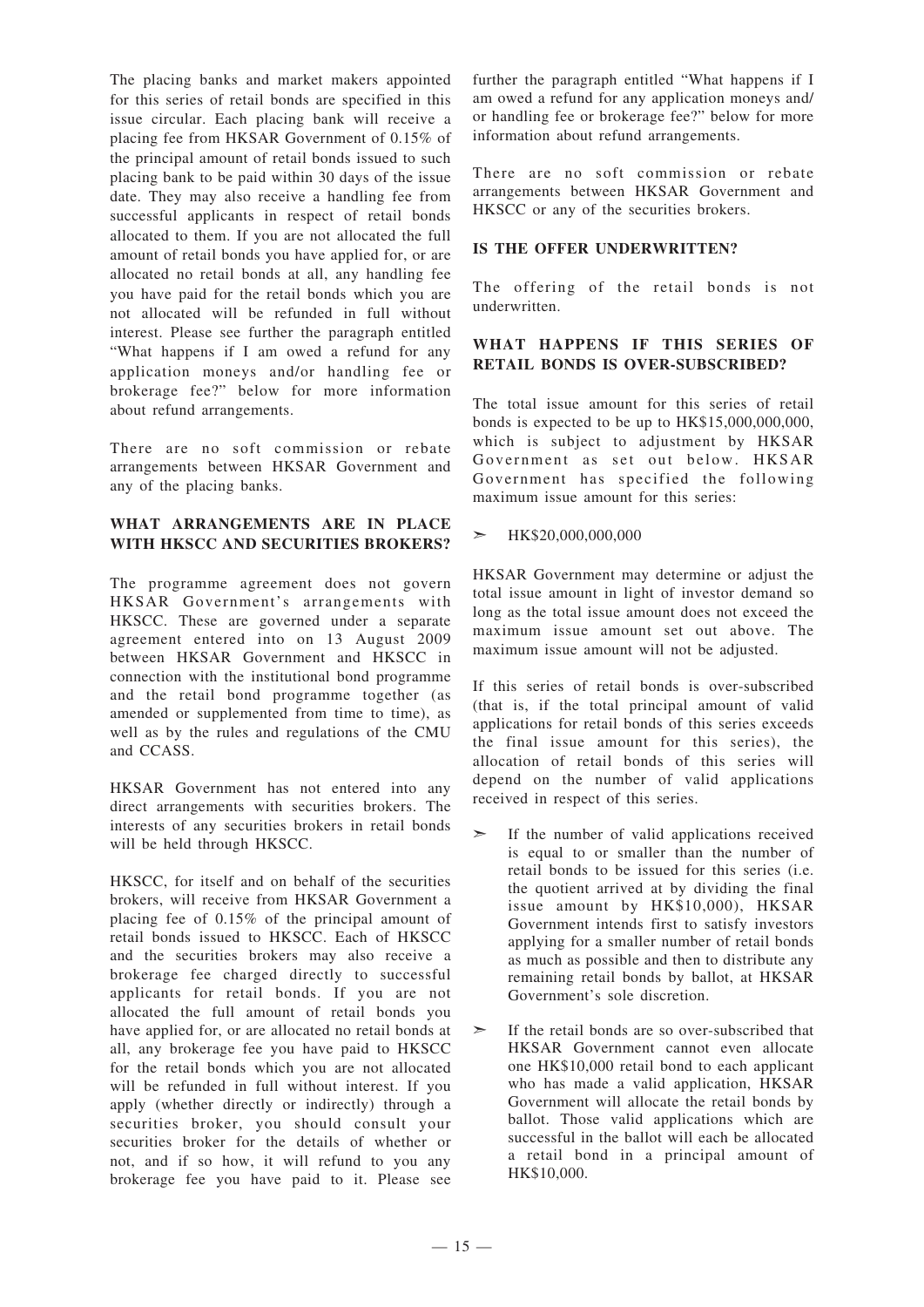If you are not allocated the full amount of retail bonds you have applied for, or are allocated no retail bonds at all, the application moneys (and, if you apply through a placing bank, any handling fee or, if you apply directly through HKSCC, any brokerage fee) you have paid for the retail bonds which you are not allocated will be refunded in full without interest. If you apply (whether directly or indirectly) through a securities broker, you should consult your securities broker for the details of whether or not, and if so how, it will refund to you any application moneys and/or brokerage or other fees. See further the paragraph entitled "What happens if I am owed a refund for any application moneys and/or handling fee or brokerage fee?" below.

#### **WHAT HAPPENS IF I AM OWED A REFUND FOR ANY APPLICATION MONEYS AND/OR HANDLING FEE OR BROKERAGE FEE?**

Some or all of the application moneys and handling fee or brokerage fee, if any, you have paid will be refunded if:

- your application is wholly or partly unsuccessful;
- $\geq$  this series of retail bonds is over-subscribed and as a result you are not allocated all of the bonds you have applied for;
- $\geq$  at any time on or before the issue date, HKSAR Government imposes a maximum principal application amount per investor for this series of retail bonds in order to prevent

an over-concentration of holdings in retail bonds by a single investor and your application is for a principal amount of retail bonds which exceeds that maximum principal application amount; and/or

➣ at any time on or before the issue date, HKSAR Government cancels all or a portion of the offering of this series of retail bonds.

If you apply for retail bonds through a placing bank, your placing bank agrees to transfer the corresponding amount of any such refund to your designated bank account with that placing bank within five business days of the issue date.

If you apply for retail bonds through HKSCC directly, HKSCC agrees to refund to you the corresponding amount of any such refund on or before the issue date.

If you apply for retail bonds (whether directly or indirectly) through a securities broker, HKSCC agrees to refund to your securities broker the corresponding amount of any such refund on or before the issue date. You will have to rely on your securities broker to pass on such refund to you in a timely manner. You should consult your securities broker for the details of whether or not, and if so how, it will refund to you any application moneys and/or brokerage or other fees in any of the circumstances listed above.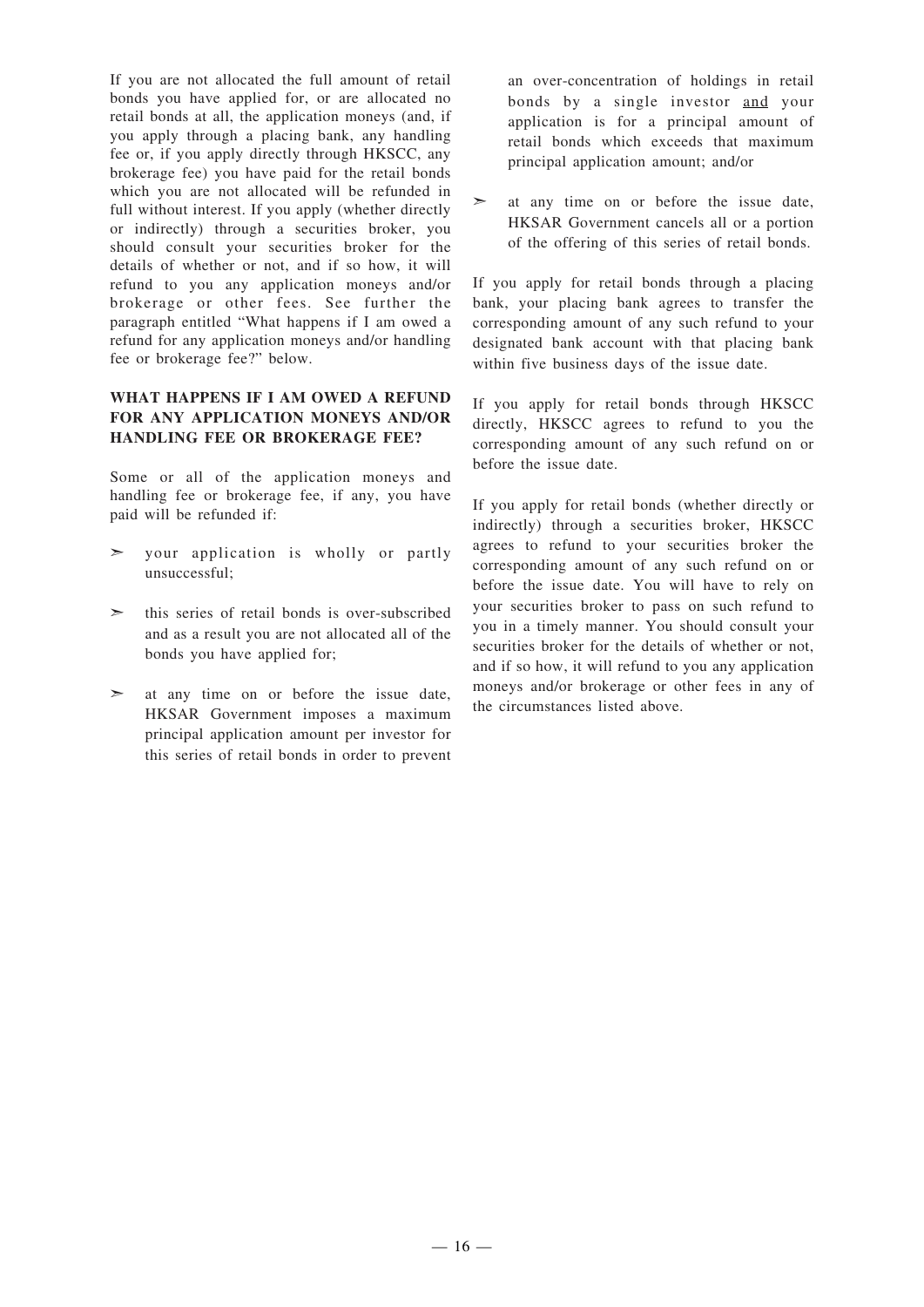## **HOLDING RETAIL BONDS**

#### **HOW DO I HOLD MY RETAIL BONDS?**

Retail bonds are issued in the form of computerised book entries in CMU accounts of recognised dealers. This means that the retail bonds are registered securities. HKSAR Government will not issue certificates for any retail bonds.

Individual investors cannot open a personal account with the CMU. You can therefore only hold retail bonds through a recognised dealer or through a securities broker holding through HKSCC as a recognised dealer.

Because legal title to retail bonds is held by the recognised dealer who is the holder of the CMU account to which the retail bonds are credited, you cannot hold retail bonds directly. References in this issue circular or the programme circular to you "holding" retail bonds mean your holding of an indirect interest in retail bonds the legal title to which is held by a recognised dealer.

Securities or investment accounts and other services provided to you by your recognised dealer or securities broker are provided on its terms and conditions. HKSAR Government is not responsible for the way your recognised dealer or securities broker handles your account or the nature or quality of the services it provides.

Discuss this with your recognised dealer or securities broker and shop around if you wish: placing banks and securities brokers charge varying fees for their services and have different arrangements for processing applications. Ensure you are familiar with the terms and conditions which your recognised dealer or securities broker will apply to your account. Ask your recognised dealer or securities broker to explain if you are not familiar with these arrangements.

Your total return on an investment in retail bonds will be affected by charges levied by your recognised dealer and/or securities broker.

#### **WHO ARE THE RECOGNISED DEALERS?**

A **recognised dealer** is an institution which is appointed by the Monetary Authority as a recognised dealer to hold and deal in retail bonds and institutional bonds through the CMU. Recognised dealers are HKSCC and the placing banks, as well as any other institutions appointed by the Monetary Authority as recognised dealers (**additional recognised dealers**). Additional recognised dealers can hold and deal in retail bonds, but cannot apply for them. This means that you cannot apply for retail bonds through an additional recognised dealer, but after you have been allocated your retail bonds you may transfer your holding in the retail bonds to your investment or securities account with an additional recognised dealer.

- ➣ If you hold retail bonds through a placing bank, then your recognised dealer is that placing bank.
- $\geq$  If you hold retail bonds through an additional recognised dealer, then your recognised dealer is that additional recognised dealer.
- ➣ If you hold retail bonds through an investor account with HKSCC, then your recognised dealer is HKSCC.
- ➣ If you hold retail bonds (whether directly or indirectly) through a securities broker, then your recognised dealer is HKSCC.

HKSCC accepts no responsibility for the services provided by any securities brokers or for any losses arising from the application by any person for retail bonds (whether directly or indirectly) through the securities brokers. HKSCC provides CCASS services to participants of CCASS subject to its rules and procedures. In rendering its services to the CCASS participants, HKSCC will not recognise any right or interest which any person may have or claim to have in relation to any eligible securities deposited into CCASS (including the retail bonds) by your securities brokers.

A list of the recognised dealers appointed by the Monetary Authority is available from the HKSAR government bond programme website at www.hkgb.gov.hk.

#### **WHAT MUST I RELY ON MY RECOGNISED DEALER AND/OR SECURITIES BROKER TO DO FOR ME?**

For all purposes in respect of your retail bonds, HKSAR Government will treat your recognised dealer as the holder of your retail bonds.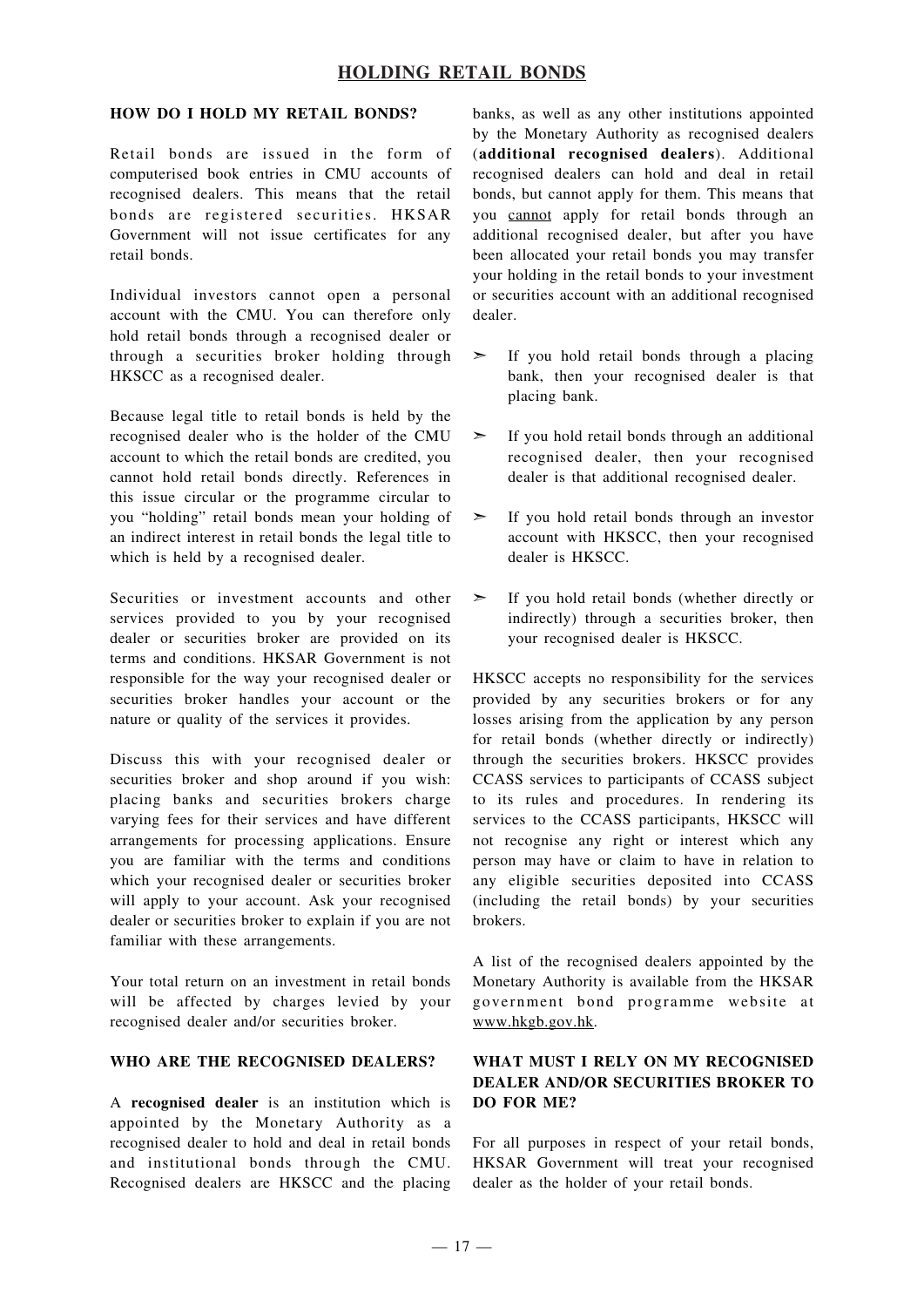If you hold retail bonds through:

- (i) a recognised dealer which is a placing bank;
- (ii) an additional recognised dealer; or
- (iii) an investor account with HKSCC (which will be your recognised dealer),

your recognised dealer will hold your retail bonds for you (and any other investors who hold retail bonds through that recognised dealer) in a CMU account. HKSAR Government will pay interest on and principal amounts of your retail bonds to your recognised dealer and you will have to rely on your recognised dealer to ensure that payments on your retail bonds are credited to your account with your recognised dealer in a timely manner and, if necessary, prove your interest in the retail bonds and make claims for any sums due under the retail bonds which HKSAR Government has not paid. Any notices HKSAR Government gives to holders of retail bonds after your retail bonds are issued will be given to your recognised dealer and you will have to rely on your recognised dealer to ensure that HKSAR Government's notices reach you in a timely manner. Similarly, you will have to rely on your recognised dealer to forward any notices from you to HKSAR Government in a timely manner.

If you hold retail bonds (whether directly or indirectly) through a securities broker, your securities broker will arrange to hold your retail bonds for you (together with any retail bonds it holds on behalf of any other investors) in its CCASS account maintained with HKSCC, which will arrange to hold your retail bonds (together with any retail bonds it holds on behalf of any other investors) in HKSCC's CMU account. HKSAR Government will pay interest on and principal amounts of your retail bonds to HKSCC for payment to your securities broker and you will have to rely on both HKSCC and your securities broker to ensure that payments on your retail bonds are credited to your account with your securities broker in a timely fashion and, if necessary, prove your interest in the retail bonds and make claims for any sums due under the retail bonds which HKSAR Government has not paid. Any notices HKSAR Government gives after your retail bonds are issued will be given to HKSCC for forwarding to your securities broker and you will have to rely on HKSCC and your securities broker to ensure that HKSAR Government's notices reach you in a timely manner. Similarly, you will have to

rely on your securities broker and HKSCC to forward any notices from you to HKSAR Government in a timely manner.

HKSAR Government does not accept any responsibility for any account or service provided to you (whether directly or indirectly) by any recognised dealer or securities broker.

#### **HOW DO I PROVE MY HOLDING OF RETAIL BONDS?**

Legal title to retail bonds is held by the recognised dealer to whose CMU account the retail bonds are credited.

If you hold retail bonds through a recognised dealer which is a placing bank, you must rely on the records and account statements provided by your placing bank to prove your interest in the retail bonds.

If you hold retail bonds through an additional recognised dealer, you must rely on the records and account statements provided to you by your additional recognised dealer to prove your interest in the retail bonds.

If you hold retail bonds through an investor account held by you with HKSCC, you must rely on the records and account statements provided to you by HKSCC through CCASS to prove your interest in the retail bonds.

If you hold retail bonds (whether directly or indirectly) through a securities broker, you must rely on both the records and account statements provided to you by your securities broker (whether directly or indirectly) and the records and account statements provided to your securities broker by HKSCC through CCASS to prove your interest in the retail bonds.

In all cases, your recognised dealer must rely on the computerised records of the CMU to prove its holdings of the retail bonds in the CMU. The CMU will from time to time issue a statement of your recognised dealer's holding of retail bonds in the CMU. This statement will be conclusive evidence of your recognised dealer's holding of retail bonds in the CMU – you will still need to prove your interest in the retail bonds held by your recognised dealer, as described above.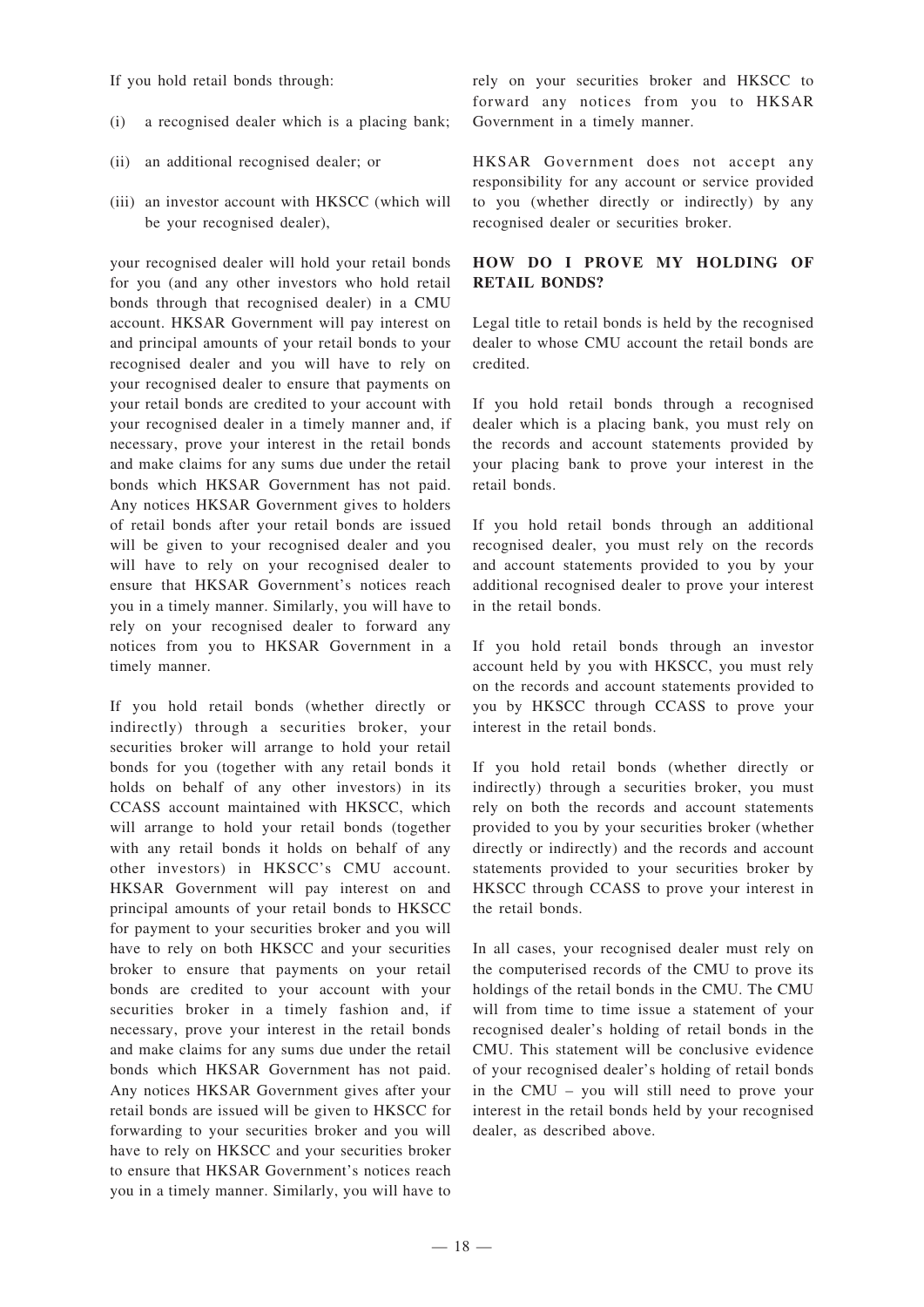#### **HOW DOES HKSAR GOVERNMENT MAKE PAYMENTS AND SEND NOTICES?**

HKSAR Government makes payments of principal of and interest on retail bonds to your recognised dealers through the Monetary Authority who is acting as the paying representative of HKSAR Government. Once HKSAR Government has so made a payment, it will be under no further obligation to anyone in relation to that payment, even if your recognised dealer or securities broker fails to transmit to you your share of the payment or transmits it late.

HKSAR Government issues notices in relation to retail bonds to your recognised dealers through the CMU. You will have to rely on your recognised dealer and, where applicable, your securities broker, to pass these notices to you.

#### **HOW D O I ISSUE NOTICES AND INSTRUCTIONS TO MY RECOGNISED DEALER OR SECURITIES BROKER?**

- $\geq$  If your recognised dealer is a placing bank, you can issue notices and instructions as specified in the terms and conditions applicable to your account with your placing bank.
- ➣ If your recognised dealer is an additional recognised dealer, you can issue notices and instructions as specified in the terms and conditions applicable to your account with that additional recognised dealer.
- ➣ If you hold retail bonds through an investor account with HKSCC, you can issue notices and instructions through CCASS.
- ➣ If you hold retail bonds through a securities broker, you can issue notices and instructions as specified in the terms and conditions applicable to your account held (whether directly or indirectly) with your securities broker, which can be passed on by your securities broker through CCASS.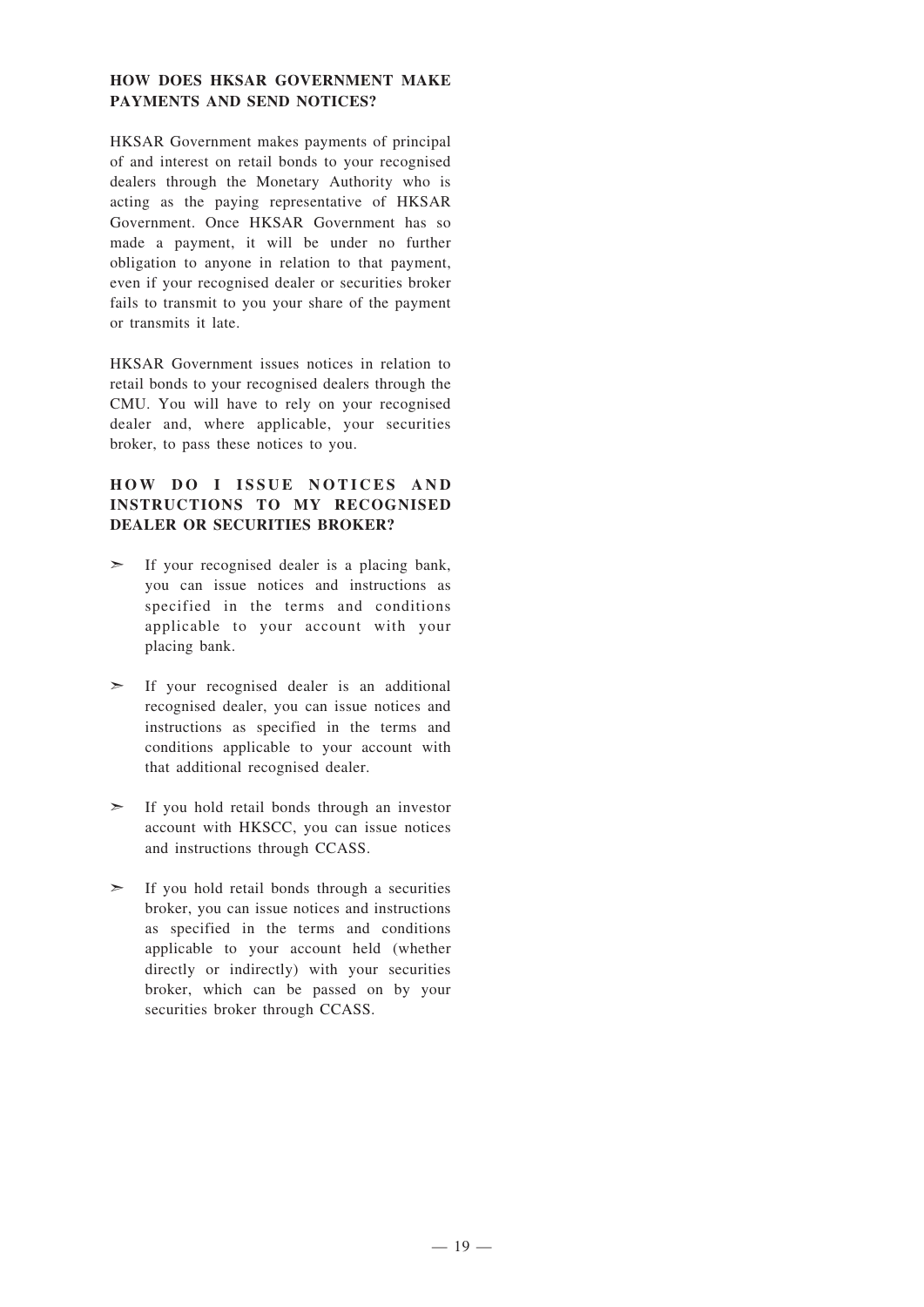#### **HOW DO I SELL MY RETAIL BONDS?**

Retail bonds can be sold:

- ➣ through the Hong Kong Stock Exchange; or
- $\geq$  over-the-counter, including to market makers appointed by HKSAR Government in relation to the retail bonds. (You may also sell them over-the-counter to a placing bank, a recognised dealer or any other person who is willing to buy them from you. Any such sale will be subject to your agreement with the relevant placing bank, recognised dealer or such other person.)

#### **You can sell retail bonds through the Hong Kong Stock Exchange if you hold them through HKSCC directly or through your securities broker.**

If you hold retail bonds through HKSCC directly or (whether directly or indirectly) through a securities broker, as well as being able to sell retail bonds through the Hong Kong Stock Exchange, you can also sell retail bonds to a market maker. If you sell any retail bonds to a market maker, you can instruct HKSCC or your securities broker to transfer the retail bonds to that market maker. The relevant market maker, HKSCC and/or your securities broker may charge you fees for this transfer.

See further the paragraph entitled "What are the market making arrangements for retail bonds?" below.

**If you do not hold retail bonds through HKSCC directly or through your securities broker (for example, if you hold retail bonds through a placing bank or an additional recognised dealer), then you have the following options for selling retail bonds.**

If you hold retail bonds through a placing bank, you can contact a market maker to ask for a price at which it will buy the retail bonds. See further the paragraph entitled "What are the market making arrangements for retail bonds?" below.

If you hold retail bonds through a placing bank and wish to trade any of the retail bonds through the Hong Kong Stock Exchange, you will need to

instruct your placing bank to transfer the retail bonds from your securities or investment account with that placing bank to your investor account with HKSCC or your securities or custody account with your securities broker beforehand. Your placing bank, HKSCC and/or your securities broker may charge you fees for this transfer. If you do not have an investor account with HKSCC or a securities or custody account with a securities broker, you will need to open one for this purpose. In that case, HKSCC or your securities broker may require you to undergo an assessment to satisfy its regulatory and internal requirements.

Alternatively, your placing bank may be able to transfer the retail bonds to a stock account it holds with HKSCC through the CMU and CCASS (in other words your placing bank may be able to perform the role of a securities broker). Your placing bank and/or HKSCC may charge you fees for this transfer.

#### **HOW DO I TRANSFER MY RETAIL BONDS?**

To transfer retail bonds, you must give a transfer instruction to your recognised dealer or securities broker in accordance with the terms and conditions applicable to your account with them.

Bonds can be transferred from one recognised dealer's CMU account to another's through book entries. You can therefore only transfer your retail bonds to a person who:

- $\geq$  is a recognised dealer;
- $\geq$  holds an investment or securities account with a recognised dealer;
- $\geq$  holds an investor account with HKSCC;
- $\geq$  is a securities broker; or
- $\geq$  holds a securities or custody account with a securities broker.

Settlement and clearing of transfers are performed through the CMU in accordance with the rules applicable to the CMU.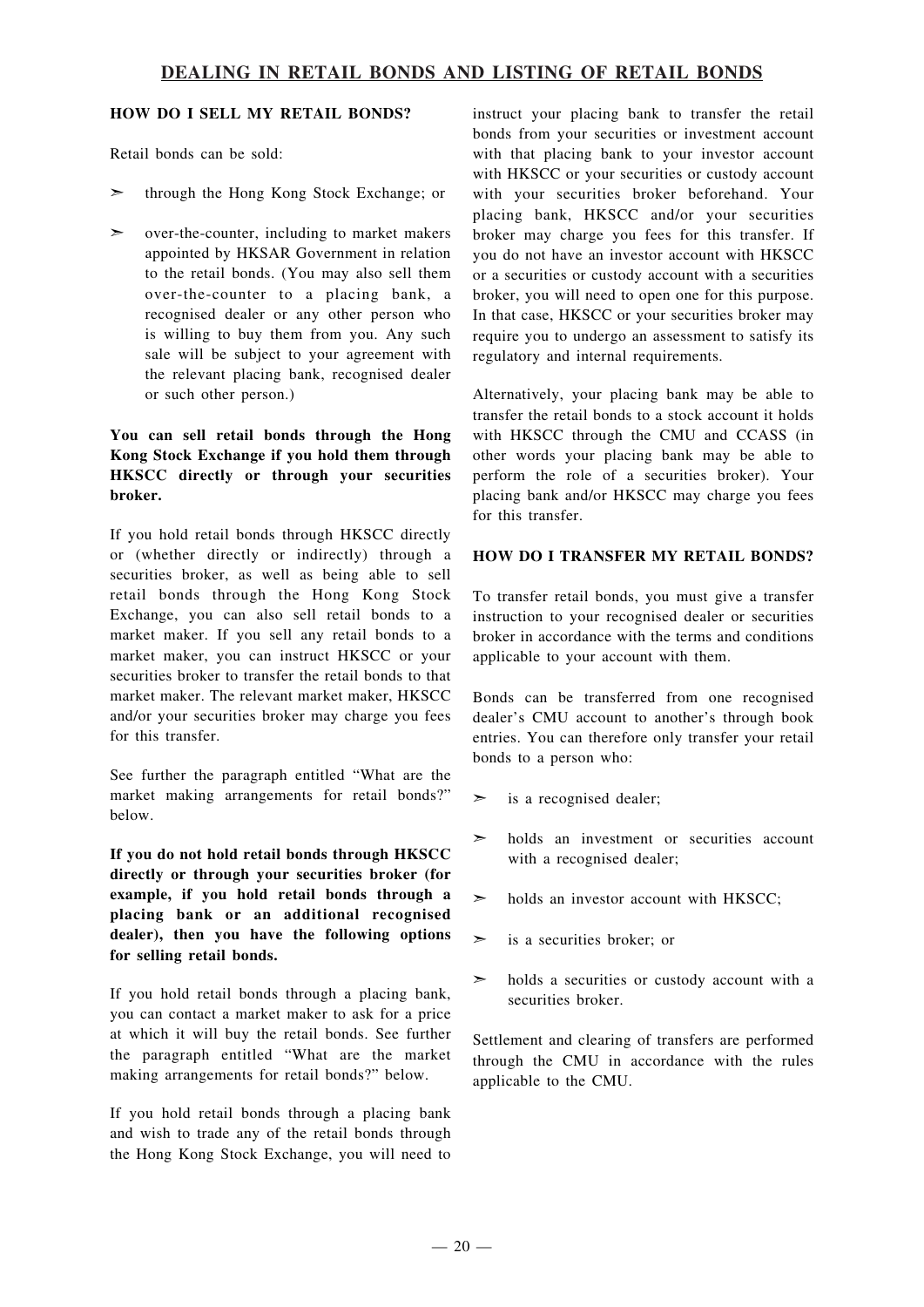#### **WHAT ARE THE MARKET MAKING ARRANGEMENTS FOR RETAIL BONDS?**

HKSAR Government has appointed some of the placing banks listed on page 26 of this issue circular to act as the market makers in respect of this series of retail bonds to use their best efforts to maintain a market in these retail bonds in overthe-counter transactions. They will do this by quoting prices at which they are willing to purchase retail bonds (bid prices) and prices at which they are willing to sell retail bonds (offer prices) during normal banking hours on any business day.

Market makers will quote a firm bid price in respect of retail bonds so long as this series of retail bonds is outstanding. However, their ability to quote a firm bid price in respect of retail bonds may be subject to any internal guidelines of that market maker on exposures to any single entity. Market makers can only quote a firm offer price in respect of retail bonds if they are holding retail bonds for their own account as market makers.

Market makers may have the right to apply for retail bonds. In that case, market makers may be exempted from any maximum amount or subject to a different maximum amount in respect of this series of retail bonds if HKSAR Government considers it necessary for the performance of their obligations as market makers. However, HKSAR Government has decided not to issue any of the retail bonds of this series to any market makers. As a result, they will not be able to quote offer prices unless they hold retail bonds through purchases in the market.

Moreover, the market makers may discontinue their market making service. As a result, the market making arrangements do not assure an active secondary trading market for the retail bonds or that you will have access to a firm bid price or a firm offer price for retail bonds in a principal amount which you may wish to purchase or sell.

The prices quoted by market makers may be different from the last traded price of the retail bonds on the Hong Kong Stock Exchange and the information which a market maker may rely on when quoting a price may be very limited. Prices quoted by different market makers may not be the same.

A market maker may require you to transfer your retail bonds to a securities or investment account held with it in order for it to buy your retail bonds from you or to open a securities or investment account with it in order for it to sell to you its retail bonds. Fees may be charged for the transfer. Please note that if you need to open an account with a market maker for this purpose, that market maker may require you to undergo an assessment to satisfy its regulatory and internal requirements.

#### **WHAT ARE THE ARRANGEMENTS FOR LISTING RETAIL BONDS ON THE HONG KONG STOCK EXCHANGE?**

Application has been made to the Hong Kong Stock Exchange for permission to deal in, and for listing of, the retail bonds. The retail bonds are expected to be admitted to listing on 24 June 2021. The retail bonds will be accepted as eligible securities by HKSCC for deposit, clearance and settlement in CCASS with effect from the listing date or any other date HKSCC chooses. The retail bonds will be quoted and traded on the basis of a price expressed as a percentage of their principal amount. For example, a price of "99.50" means 99.50% of the principal amount of a retail bond.

Settlement of trades in retail bonds listed on the Hong Kong Stock Exchange is required to take place in CCASS on the second settlement day after the trade date. The following fees and levies will be chargeable on both the buyer and the seller:

- ➣ a transaction levy of 0.0027%; and
- $\geq$  a trading fee of 0.005%,

in each case, of the consideration amount of the retail bonds traded. An investor compensation levy of 0.002% administered by the SFC may also apply to the consideration amount of the retail bonds traded although as at the date of this issue circular the SFC has temporarily suspended this levy.

All activities under CCASS are subject to the General Rules of CCASS and CCASS Operational Procedures in effect from time to time.

**Listing does not assure an active secondary trading market for the retail bonds or that you will have access to a firm bid price or a firm offer price for retail bonds in a principal amount which you wish to purchase or sell.**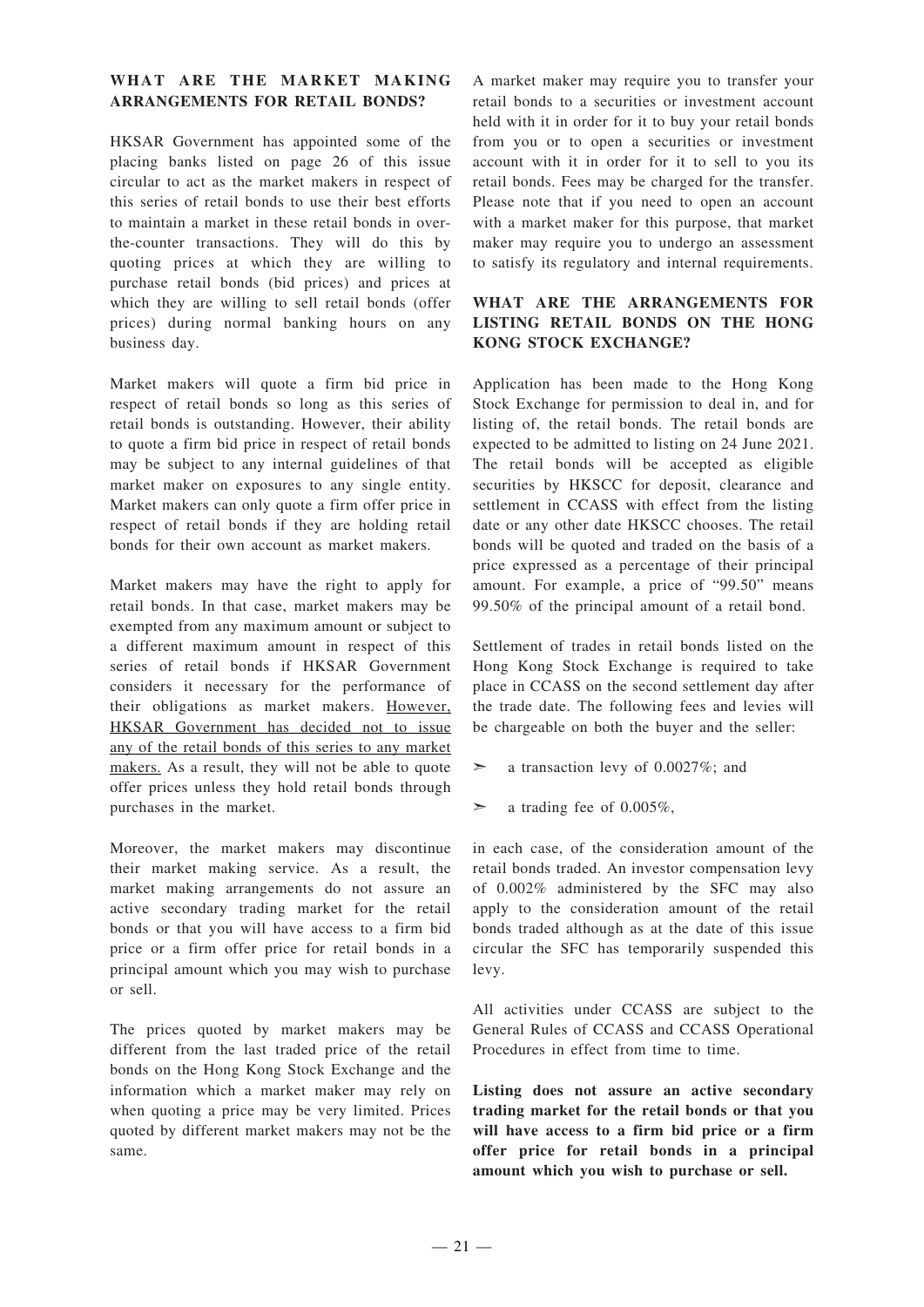If the Hong Kong Stock Exchange grants the listing of, and permission to deal in, the retail bonds, your interest in retail bonds and any transactions in retail bonds you engage in may be protected by the investor compensation fund. Whether you are eligible for this protection will depend on whether you and the persons you are dealing with (including your placing bank, HKSCC and/or your securities broker) satisfy certain criteria set out in the Securities and Futures Ordinance and the investor compensation fund rules. If you wish to find out more about your eligibility for protection under the investor compensation fund in connection with the retail bonds, you should seek independent advice and consult your placing bank or securities broker (as appropriate).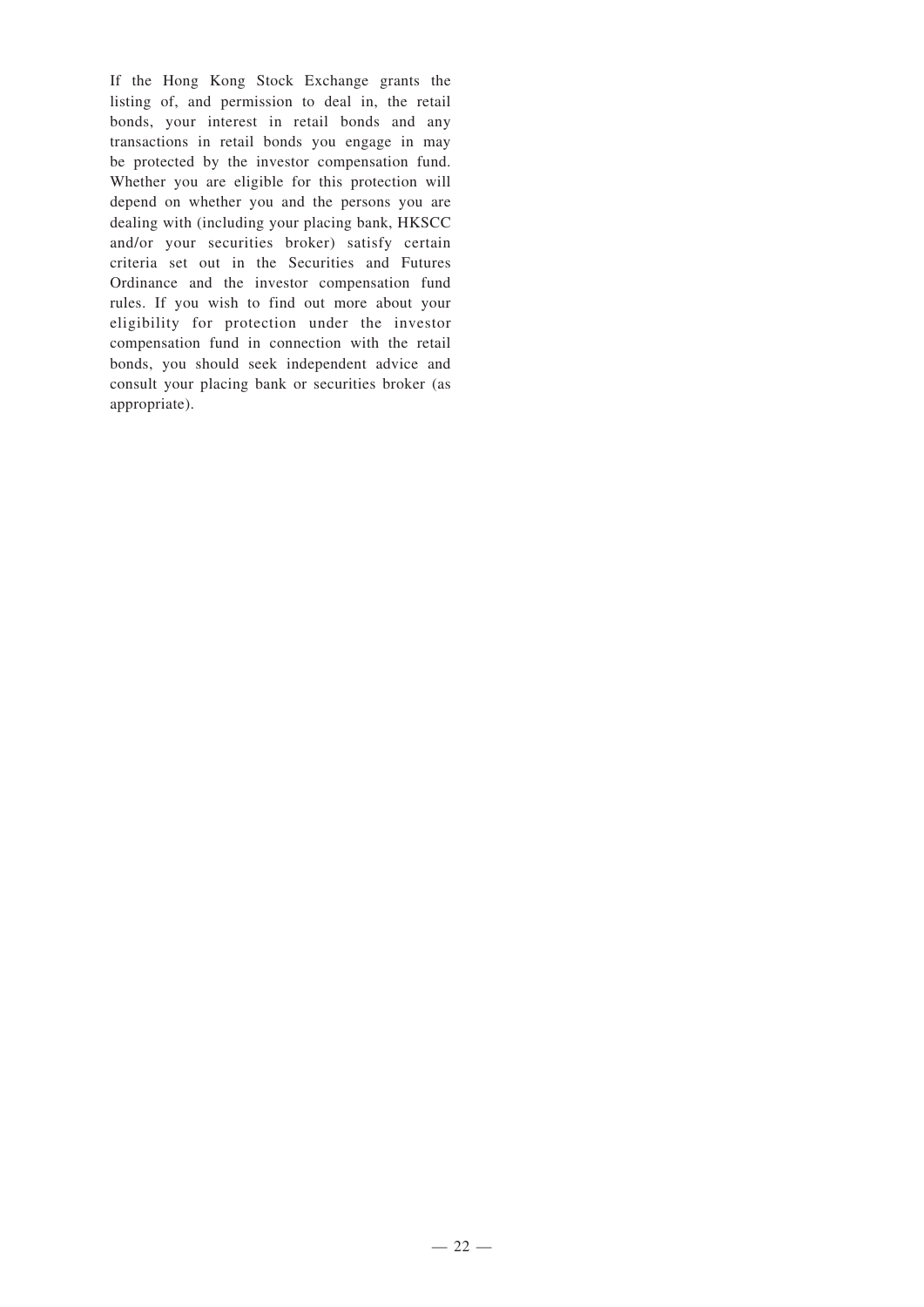### **FREQUENTLY ASKED QUESTIONS**

#### **A. GENERAL INFORMATION**

#### **WHAT IS THE iBOND SERIES OF RETAIL BONDS?**

This series of retail bonds – the iBond series – is a series of retail bonds that has its half-yearly interest payments linked to the average year-onyear inflation measured by the Composite Consumer Price Index, subject to a minimum interest rate. Principal will be repaid in full, without adjustments based on inflation, at maturity.

The interest payment mechanism is further described in the paragraph entitled "What will be my investment return from retail bonds?" below.

#### **WHAT ARE THE RATINGS OF RETAIL BONDS?**

This series of retail bonds has not been given a credit rating specific to it. However, as of the date of this issue circular, HKSAR Government has been assigned specific credit ratings by a number of credit rating agencies as set out in the programme circular, which should be read together with the information presented in the section entitled "The Hong Kong Special Administrative Region" in the programme circular. Such credit ratings may change from time to time, including during the subscription period for this series of retail bonds and at any time on or before the issue date. You should refer to the latest credit rating information published on the HKSAR government bond programme website at www.hkgb.gov.hk.

**Like investments in any other fixed income instruments, your investment in retail bonds is also subject to credit risk of default on any repayment of principal or any payment of interest. This credit risk can be assessed by referring, among other things, to the credit rating of the issuer of the fixed income instruments or to the credit rating of such instruments themselves if available, but you should not rely solely on such credit ratings.**

#### **B. INVESTMENT RETURN**

#### **WHAT ARE THE KEY BENEFITS OF INVESTING IN RETAIL BONDS?**

This series of retail bonds:

- $\geq$  is issued by HKSAR Government, which has a strong "investment grade" credit rating;
- $\geq$  may offer higher interest rates than Hong Kong dollar time deposits of similar maturities; and
- ➣ offers half-yearly interest payments that are linked to inflation, subject to a pre-specified minimum interest rate, for the entire term of your investment.

#### **WHAT WILL BE MY INVESTMENT RETURN FROM RETAIL BONDS?**

HKSAR Government will repay 100% of the principal amount of the retail bonds at maturity.

In addition, HKSAR Government will pay interest on the scheduled interest payment date at the end of every 6 months. The annual interest rate to be used for each interest payment date will be determined on the relevant interest determination date as the higher of:

- $\geq$  the <u>floating rate</u>, being the arithmetic average of the year-on-year rates of change in the Composite Consumer Price Index compiled and published by the Census and Statistics Department of HKSAR Government based on the results of the most recent Household Expenditure Survey at the relevant interest determination date (currently being the 2014/15-based Composite Consumer Price Index) for the 6 most recent preceding months, rounded to the nearest two decimal places; and
- $\blacktriangleright$  the <u>fixed rate</u> of 2.00%.

If the floating rate is greater than or equal to the fixed rate, the annual interest rate will be set as the floating rate.

If the fixed rate is greater than the floating rate, the annual interest rate will be set as the fixed rate.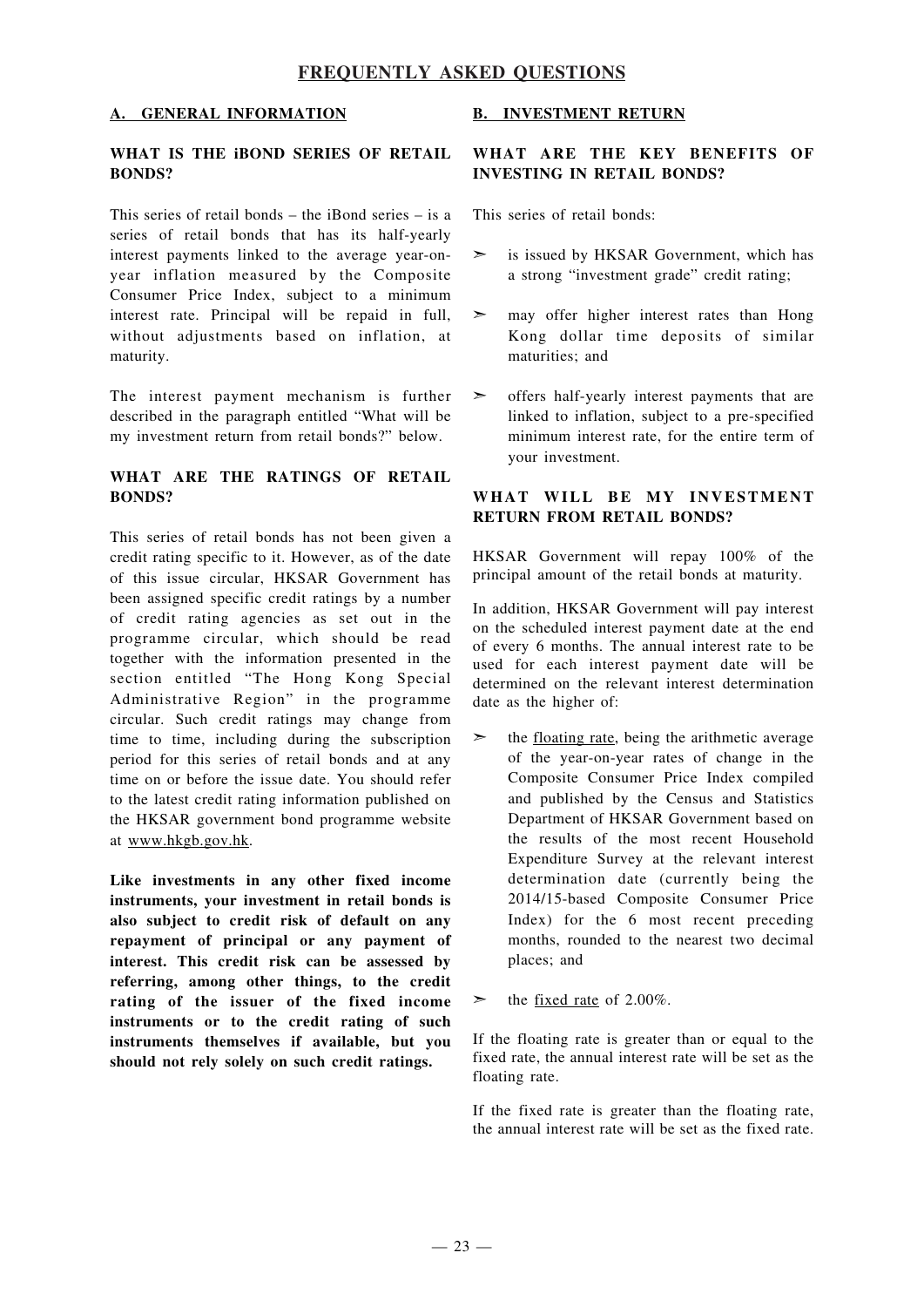Interest rates will be determined and announced on the relevant interest determination dates. The interest rates will be announced on the HKSAR government bond programme website at www.hkgb.gov.hk.

In calculating your return, you should also remember to take into account the fees you will incur in applying for the retail bonds and in setting up and maintaining a securities or investment account with a placing bank, your securities broker (whether directly or indirectly) and/or HKSCC to hold the retail bonds and any other costs you may incur.

#### **WHAT IS THE MINIMUM INTEREST RATE PAYABLE ON RETAIL BONDS?**

It is 2.00% per annum.

#### **CAN I RE-INVEST INTEREST RECEIVED INTO RETAIL BONDS?**

The interest payments received cannot be reinvested into retail bonds.

#### **C. CONSUMER PRICE INDEX**

#### **WHICH CONSUMER PRICE INDEX SERIES WILL BE USED IN DETERMINING THE ANNUAL INTEREST RATE O N THE RETAIL BONDS?**

The Composite Consumer Price Index compiled and published by the Census and Statistics Department of HKSAR Government (**C&SD**) based on the results of the most recent Household Expenditure Survey (**HES**) at the relevant interest determination date (currently being the 2014/15-based Composite Consumer Price Index) will be used in determining the annual interest rate of this series of retail bonds every 6 months.

#### **HOW IS INFLATION MEASURED UNDER THE CONSUMER PRICE INDEX AND WHAT IS THE COMPOSITE CONSUMER PRICE INDEX?**

The Consumer Price Index (**CPI**) is compiled and published by the C&SD. It measures the changes during a specified period in the price level of consumer goods and services generally purchased by households. The year-on-year rate of change in the CPI is widely used as an indicator of the level of inflation affecting consumers over the year in question. Different series of CPIs are compiled to reflect the impact of consumer price changes on households in different expenditure ranges. The CPI(A), CPI(B) and CPI(C) are compiled based on the expenditure patterns of households in the relatively low, medium and relatively high expenditure ranges respectively. The Composite Consumer Price Index is compiled based on the overall expenditure pattern of all the above households taken together to reflect the impact of consumer price changes on the household sector as a whole.

Different expenditure weightings are used to compile the different CPI series. These weightings are determined every 5 years based on the results of a new HES. The period in which an HES is conducted forms the "base" of a CPI series. The latest published HES, based on which the CPI series are now being compiled, was conducted in 2014/15. A more recent HES was conducted in 2019/20, the results of which have not yet been published. Accordingly, CPI series based on the results of the 2019/20 HES or a more recent HES may be available during the term of the retail bonds.

Further information on the different CPI series is available from the C&SD's official website at www.censtatd.gov.hk.

#### **D. OTHERS**

#### **DO I HAVE TO HOLD A VALID HONG KONG IDENTITY CARD TO BUY RETAIL BONDS IN THE SECONDARY MARKET?**

There is no Hong Kong identity card requirement for participants in the secondary market of this series of retail bonds.

#### **HOW IS INTEREST ALLOCATED ON A SECONDARY MARKET TRADE OF RETAIL BONDS?**

The current market convention for the allocation of interest on a secondary market trade of retail bonds (and related information) is described on the HKSAR government bond programme website at www.hkgb.gov.hk. Please note that the market convention may change from time to time. You should obtain independent professional advice if you are in doubt.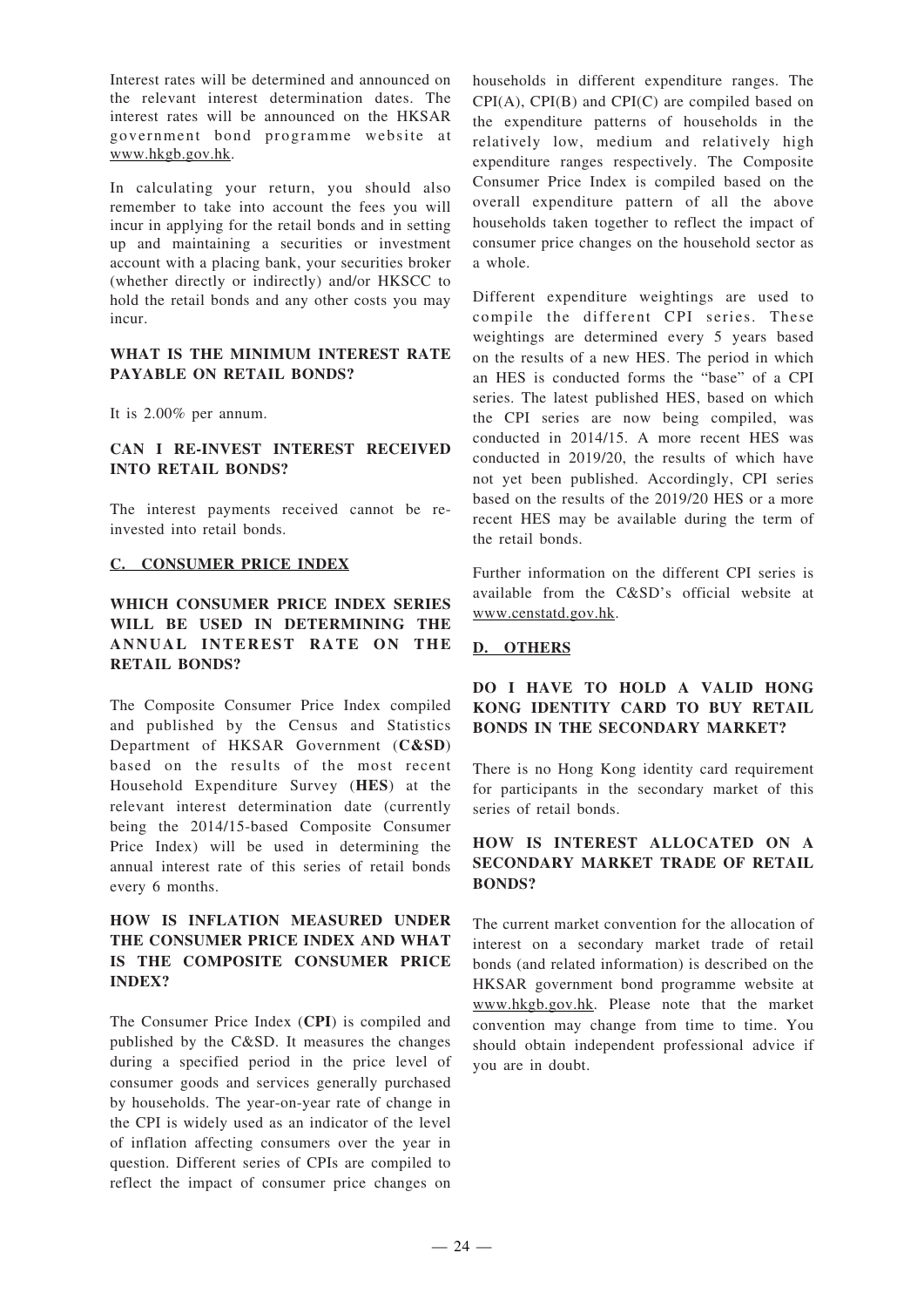#### **WHO IS RESPONSIBLE FOR THIS ISSUE CIRCULAR?**

HKSAR Government accepts responsibility for the information contained in this issue circular and confirms, having made all reasonable enquiries, that this issue circular contains no untrue statement (including any statement which is misleading in the form and context in which it is included and including any material omission).

None of Bank of China (Hong Kong) Limited and The Hongkong and Shanghai Banking Corporation Limited (the **joint lead managers**), the placing banks, HKSCC or any additional recognised dealers or the securities brokers is responsible in any way to ensure the accuracy of this issue circular.

#### **IS THIS ISSUE CIRCULAR AVAILABLE IN CHINESE?**

This issue circular is available in English and Chinese.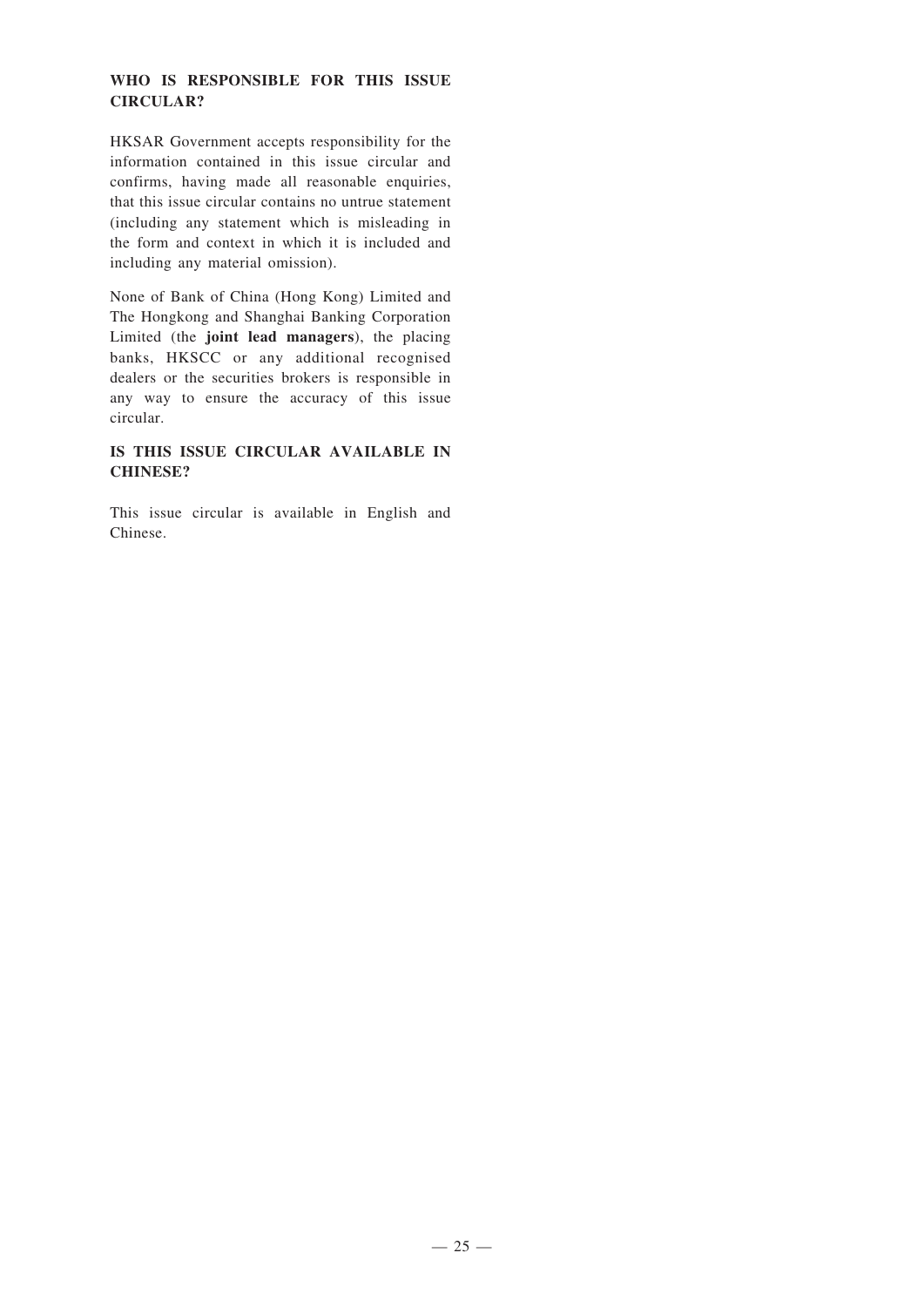## **APPLICATION CHANNELS**

#### **Placing banks**

Please contact one of the following placing banks if you wish to find out how to apply for this series of retail bonds through the placing banks. As at the date of this issue circular, the banks listed below have been appointed as placing banks for the retail bonds and the telephone numbers provided are the hotlines of each of the placing banks for enquiries in relation to how to give application instructions for the retail bonds.

You can give instructions to apply for this series of retail bonds through a placing bank at its designated branches or through the placing bank's internet, telephone or mobile banking service as specified below.

|                                                           |                           | <b>Applications</b> |                            |                      |                          |                        |
|-----------------------------------------------------------|---------------------------|---------------------|----------------------------|----------------------|--------------------------|------------------------|
|                                                           | <b>Enquiry</b><br>hotline | <b>Branch</b>       | <b>Internet</b><br>banking | Telephone<br>banking | <b>Mobile</b><br>banking | Market<br><b>Maker</b> |
| Bank of China (Hong Kong) Limited                         | 3669 3668                 | ✓                   | ✓                          | ✓                    | $\checkmark$             | $\checkmark$           |
| Bank of Communications (Hong Kong)<br>Limited             | 2239 5559                 | ✓                   | ✓                          | ✓                    |                          | ✓                      |
| The Bank of East Asia, Limited                            | 2211 1311                 | $\checkmark$        | ✓                          |                      |                          | $\checkmark$           |
| China CITIC Bank International Limited                    | 2287 6767                 | $\checkmark$        |                            |                      |                          | $\checkmark$           |
| China Construction Bank (Asia)<br>Corporation Limited     | 2903 8343                 | $\checkmark$        |                            | $\checkmark$         |                          | ✓                      |
| Chiyu Banking Corporation Limited                         | 2232 3633                 | $\checkmark$        | $\checkmark$               | $\checkmark$         |                          | $\checkmark$           |
| Chong Hing Bank Limited                                   | 3768 6888                 | $\checkmark$        |                            |                      |                          | $\checkmark$           |
| Citibank (Hong Kong) Limited                              | 2860 0222                 | $\checkmark$        |                            |                      |                          |                        |
| CMB Wing Lung Bank Limited                                | 2309 5555                 | $\checkmark$        | $\checkmark$               |                      | $\checkmark$             |                        |
| Dah Sing Bank, Limited                                    | 2828 8001                 | $\checkmark$        | $\checkmark$               |                      |                          | $\checkmark$           |
| DBS Bank (Hong Kong) Limited                              | 2290 8888                 | $\checkmark$        |                            | $\checkmark$         |                          |                        |
| Fubon Bank (Hong Kong) Limited                            | 2566 8181                 | $\checkmark$        |                            |                      |                          | $\checkmark$           |
| Hang Seng Bank Limited                                    | 2826 8866                 | $\checkmark$        | $\checkmark$               | $\checkmark$         |                          |                        |
| The Hongkong and Shanghai Banking<br>Corporation Limited  | 2269 2121                 | ✓                   | ✓                          | ✓                    | ✓                        | ✓                      |
| Industrial and Commercial Bank of China<br>(Asia) Limited | 2189 5588                 | $\checkmark$        | ✓                          |                      |                          | ✓                      |
| Nanyang Commercial Bank, Limited                          | 2622 2633                 | $\checkmark$        | $\checkmark$               | $\checkmark$         |                          | $\checkmark$           |
| OCBC Wing Hang Bank Limited                               | 2815 9919                 | $\checkmark$        | $\checkmark$               |                      |                          | $\checkmark$           |
| Public Bank (Hong Kong) Limited                           | 2851 9803                 | $\checkmark$        |                            |                      |                          |                        |
| Shanghai Commercial Bank Limited                          | 2818 0282                 | $\checkmark$        |                            |                      |                          |                        |
| Standard Chartered Bank (Hong Kong)<br>Limited            | 2886 8868                 | ✓                   | ✓                          |                      |                          |                        |

• In person: You may go to any designated branch of a placing bank to give instructions in person to apply for retail bonds. The list of designated branches for each placing bank can be obtained by calling the relevant enquiry hotline above.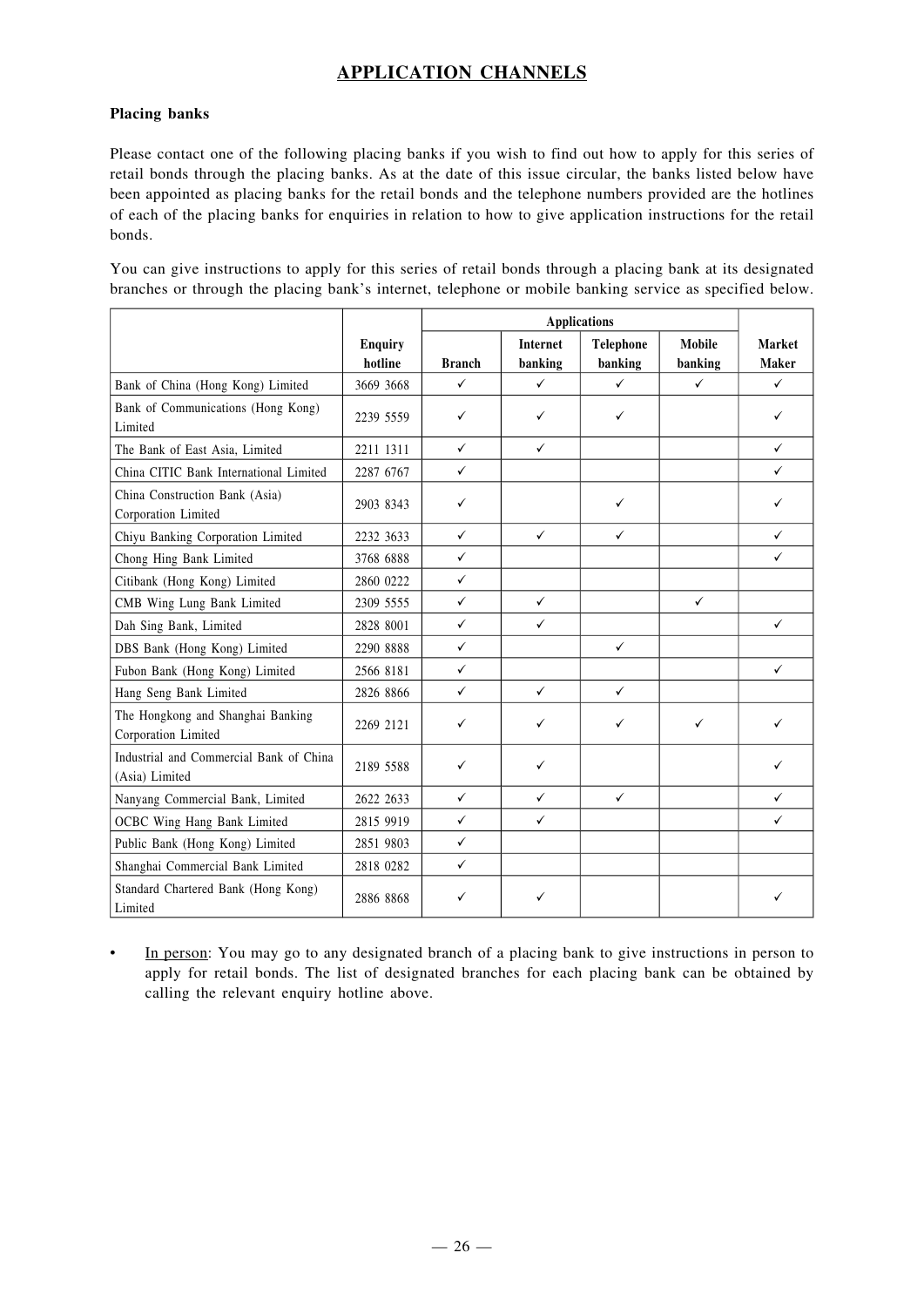• By internet: The websites of the placing banks that offer internet banking services through which you can apply for retail bonds are set out below:

| Bank of China (Hong Kong) Limited                      | www.bochk.com           |
|--------------------------------------------------------|-------------------------|
| Bank of Communications (Hong Kong) Limited             | www.hk.bankcomm.com     |
| The Bank of East Asia, Limited                         | www.hkbea.com           |
| Chiyu Banking Corporation Limited                      | www.chiyubank.com       |
| CMB Wing Lung Bank Limited                             | www.cmbwinglungbank.com |
| Dah Sing Bank, Limited                                 | www.dahsing.com         |
| Hang Seng Bank Limited                                 | www.hangseng.com        |
| The Hongkong and Shanghai Banking Corporation Limited  | www.hsbc.com.hk/ipo     |
| Industrial and Commercial Bank of China (Asia) Limited | www.icbcasia.com        |
| Nanyang Commercial Bank, Limited                       | www.ncb.com.hk          |
| <b>OCBC</b> Wing Hang Bank Limited                     | www.ocbcwhhk.com        |
| Standard Chartered Bank (Hong Kong) Limited            | www.sc.com/hk           |
|                                                        |                         |

• By telephone: The telephone banking numbers for the placing banks that offer telephone banking services through which you can apply for retail bonds are set out below:

|                                                                 | Phone banking number                                                                                                                                                                                                                          | <b>Service hours</b>                                                      |
|-----------------------------------------------------------------|-----------------------------------------------------------------------------------------------------------------------------------------------------------------------------------------------------------------------------------------------|---------------------------------------------------------------------------|
| Bank of China (Hong Kong)<br>Limited                            | Investment Service Hotline:<br>3988 2688<br>(Press 3 after selecting language)<br>Wealth Management Hotline:<br>3988 2888<br>(Press 6 after selecting language)<br>Enrich Banking Hotline:<br>3988 2988<br>(Press 6 after selecting language) | Monday to Friday: 8:00 am to 8:00 pm<br>Saturday:<br>8:00 am to 3:00 pm   |
| <b>Bank</b> of Communications<br>(Hong Kong) Limited            | 2269 9033                                                                                                                                                                                                                                     | Monday to Friday: 9:00 am to 6:00 pm<br>Saturday:<br>9:00 am to 1:00 pm   |
| China Construction Bank (Asia)<br>Corporation Limited           | 2903 8343                                                                                                                                                                                                                                     | Monday to Friday: 9:00 am to 6:00 pm                                      |
| Chiyu Banking Corporation<br>Limited                            | Cantonese: 2232 3882<br>English:<br>2232 3887<br>Putonghua: 2232 3883<br>Wealth Management/Enrich<br>Banking Hotline: 2232 3638<br>(Press 4, then 2 after selecting<br>language)                                                              | Monday to Friday: 8:00 am to 8:00 pm<br>Saturday:<br>8:00 am to 3:00 pm   |
| DBS Bank (Hong Kong)<br>Limited                                 | 2290 8888<br>(Press 3 after selecting language)                                                                                                                                                                                               | Monday to Friday: 9:00 am to 6:00 pm<br>Saturday:<br>9:00 am to 1:00 pm   |
| Hang Seng Bank Limited                                          | 2826 8866                                                                                                                                                                                                                                     | Monday to Friday: 8:45 am to 5:40 pm<br>Saturday:<br>$9:00$ am to 1:00 pm |
| The Hongkong and Shanghai<br><b>Banking Corporation Limited</b> | 2269 2121                                                                                                                                                                                                                                     | Monday to Friday: 8:00 am to 7:00 pm<br>Saturday:<br>8:00 am to 1:00 pm   |
| Nanyang Commercial Bank,<br>Limited                             | Cantonese: 2850 1228<br>English:<br>2850 1227<br>Putonghua: 2850 1229<br>NCB Wealth Management/Enrich<br>Banking: 2616 6166<br>(Press 4, then 3 after selecting<br>language)                                                                  | Monday to Friday: 8:00 am to 8:00 pm<br>Saturday:<br>8:00 am to 3:00 pm   |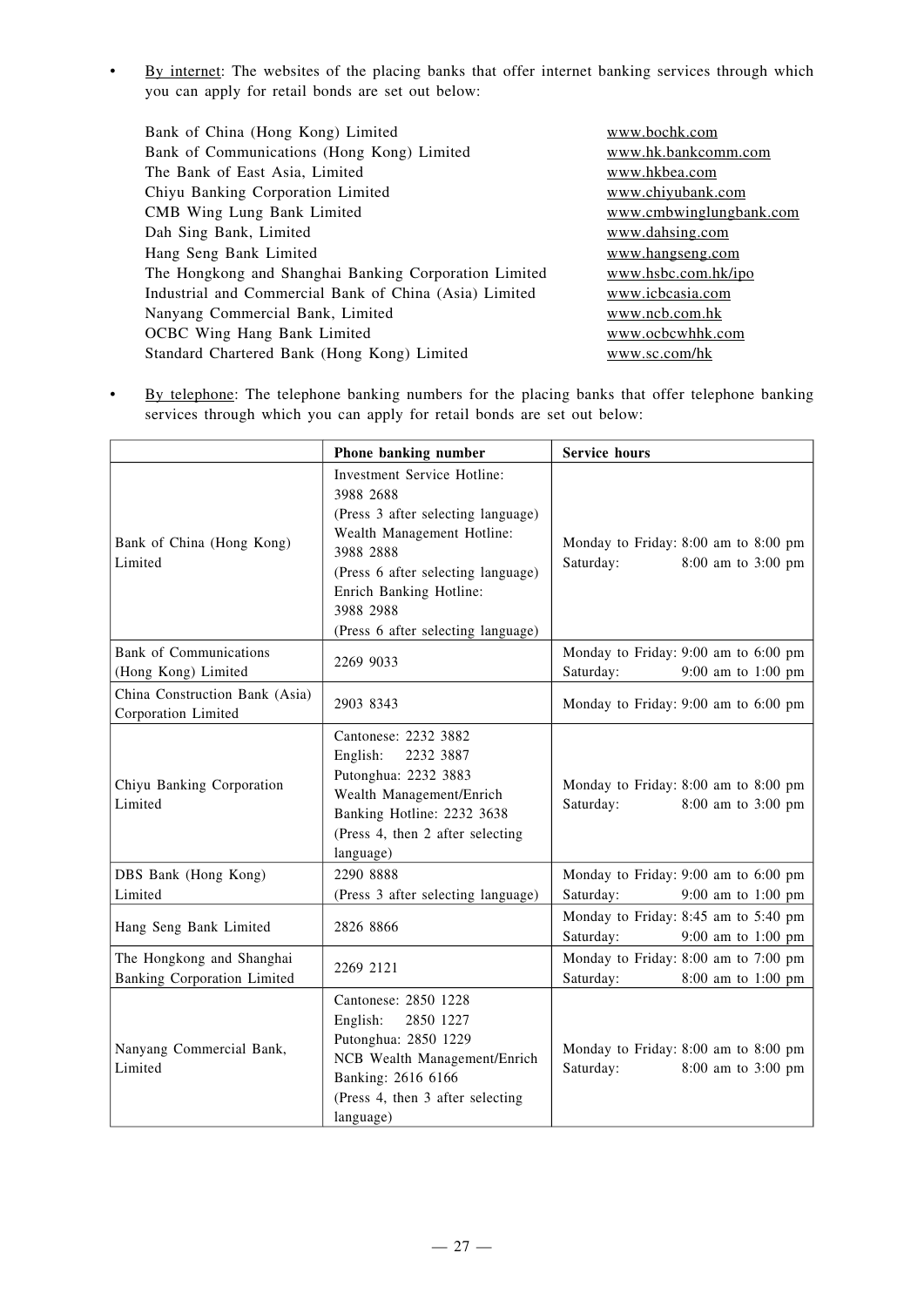• By mobile banking: The placing banks that offer mobile banking services through which you can apply for retail bonds are set out above. Enquiries on how to make an application through the mobile banking channel of such placing bank can be made by calling the relevant enquiry hotline above.

By making an application through the internet, telephone or mobile banking channel, you are required to comply with the terms and conditions in respect of the internet, telephone or mobile banking facilities, as the case may be, provided by such placing bank.

#### **HKSCC and securities brokers**

Please contact HKSCC at telephone number 2979 7888 if you hold an investor account with HKSCC and wish to find out how to apply for this series of retail bonds directly through HKSCC. Otherwise, you may contact your securities broker to find out the procedures for applying for this series of retail bonds through a securities broker who is willing and able to apply (whether directly or indirectly) on your behalf through HKSCC.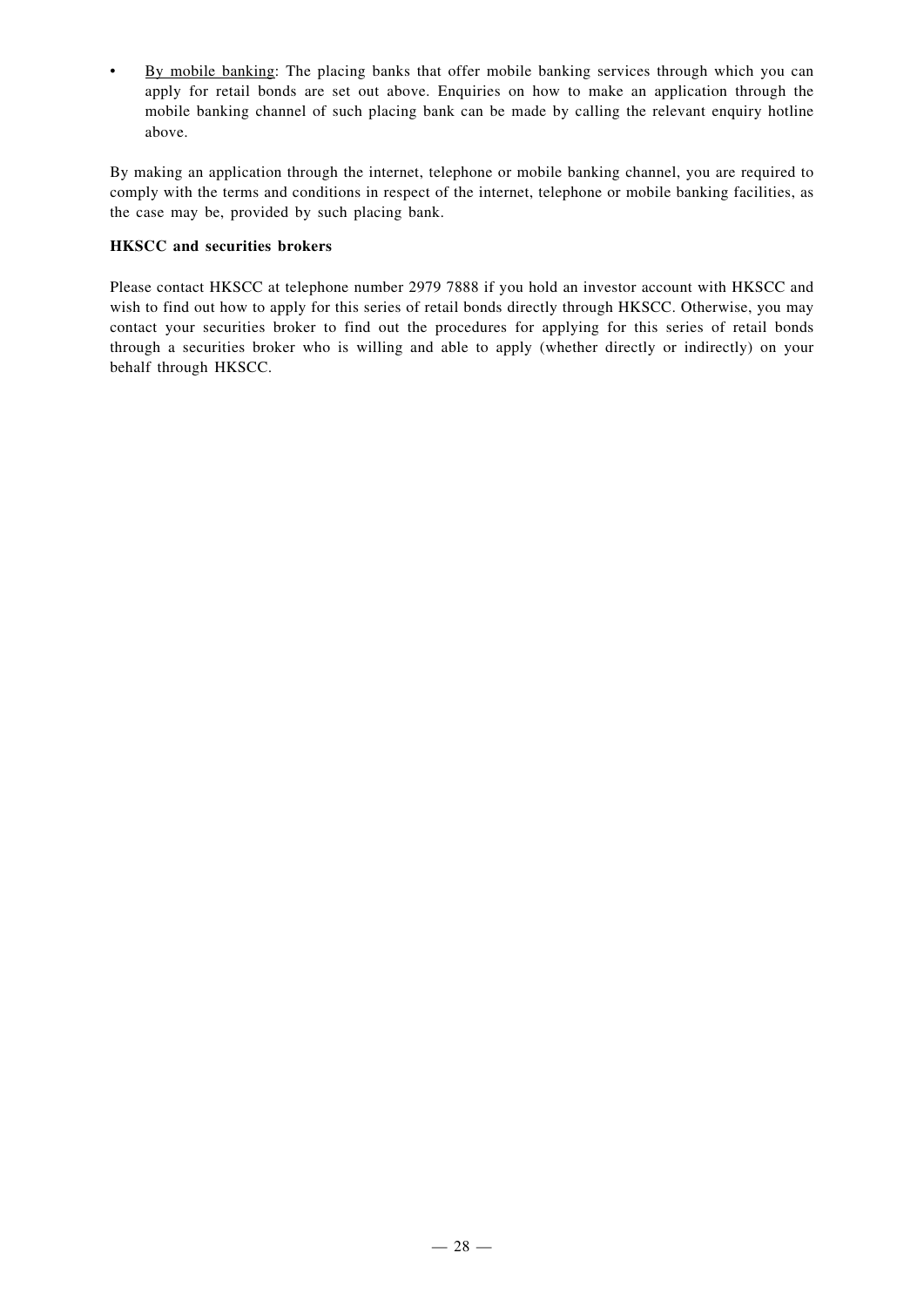## **DEFINED TERMS USED IN THIS ISSUE CIRCULAR**

Many of the words and expressions used in this issue circular have a specific meaning. Words and expressions used in this issue circular have the meanings given in the section entitled "Defined terms used in this programme circular" in the programme circular and the following table unless the particular context in which a word or expression is used requires that it must have a different meaning. References in this issue circular to an individual investor or securities broker "holding" retail bonds mean the holding by that individual investor or securities broker of an indirect interest in retail bonds held by a recognised dealer.

| additional recognised dealer     | a recognised dealer who is not a placing bank or HKSCC                                                                                                                                                                                                                                                                                                        |
|----------------------------------|---------------------------------------------------------------------------------------------------------------------------------------------------------------------------------------------------------------------------------------------------------------------------------------------------------------------------------------------------------------|
| application moneys               | the amount paid by an applicant at the time of his application<br>for retail bonds in respect of the retail bonds themselves<br>excluding any fees. You can read more about application<br>moneys on page 14 of this issue circular, in the paragraph<br>entitled "What are "application moneys"? How are<br>"subscription moneys" different?"                |
| <b>CCASS</b>                     | the Central Clearing and Settlement System operated by<br><b>HKSCC</b>                                                                                                                                                                                                                                                                                        |
| eligibility criteria             | the criteria set out on page 1 of this issue circular                                                                                                                                                                                                                                                                                                         |
| investor account                 | an account maintained with HKSCC by an investor participant<br>admitted to participate in CCASS                                                                                                                                                                                                                                                               |
| investor compensation fund       | the investor compensation fund established under section 236<br>of the Securities and Futures Ordinance                                                                                                                                                                                                                                                       |
| investor compensation fund rules | the Securities and Futures (Investor Compensation – Claims)<br>Rules (Chapter 571T of the Laws of Hong Kong) made by the<br>SFC under section 244(2) of the Securities and Futures<br>Ordinance                                                                                                                                                               |
| Securities and Futures Ordinance | the Securities and Futures Ordinance (Chapter 571 of the<br>Laws of Hong Kong)                                                                                                                                                                                                                                                                                |
| <b>SFC</b>                       | the Securities and Futures Commission established under<br>section 3 of the Securities and Futures Commission Ordinance<br>(Chapter 24 of the Laws of Hong Kong) (now repealed) and<br>continuing in existence under section 3 of the Securities and<br><b>Futures Ordinance</b>                                                                              |
| subscription moneys              | the amount actually paid by an applicant for retail bonds on<br>the issue date in respect of the retail bonds allocated to the<br>applicant (excluding any fees). You can read more about<br>subscription moneys on page 14 of this issue circular, in the<br>paragraph entitled "What are "application moneys"? How are<br>"subscription moneys" different?" |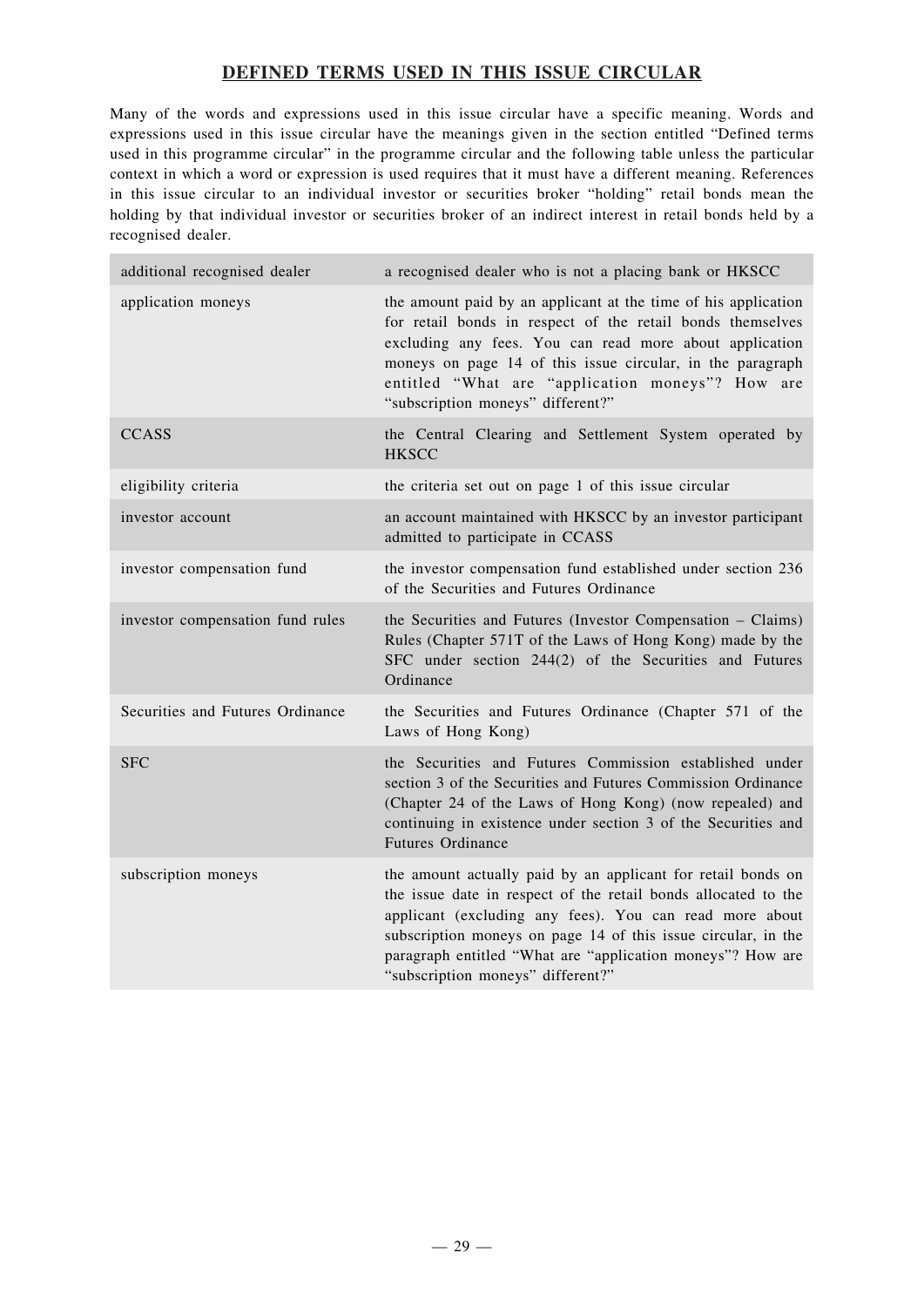## **PERSONAL INFORMATION COLLECTION STATEMENT**

#### **for Applications for the iBond Series of Retail Bonds (iBonds) issued under the Government Bond Programme**

This Personal Information Collection Statement is made in accordance with the Personal Data (Privacy) Ordinance, Cap. 486 (the **PDPO**). It sets out the purposes for which your personal data<sup>1</sup> provided by you as an applicant for iBonds may be used after collection as well as what you are agreeing to in respect of the use, disclosure, transfer and retention of your personal data by the Government of the Hong Kong Special Administrative Region of the People's Republic of China (**HKSAR Government**) as the issuer of iBonds and your rights under the PDPO.

#### **Purposes of Collection of Personal Data**

It is necessary for you as an applicant for iBonds, when applying for iBonds, to provide your personal data to HKSAR Government and any agents or parties duly authorised by it in connection with the iBond issuance.

Failure to provide your personal data may result in your application for iBonds being rejected, delay or an inability to process your application. It may also result in delay to the allocation of iBonds to you if your application is successful or to any refund being made to you if you are owed a partial or full refund of your application moneys.

It is important that you inform the person or party to whom you provided your personal data immediately upon becoming aware of any inaccuracy in or change to your personal data so provided.

Your personal data provided in your application for iBonds will be used for one or more of the following purposes:

- (a) processing your application;
- (b) verifying the validity of your application;
- (c) enabling compliance with the terms and application procedures set out in the relevant application form and this issue circular;
- (d) conducting identity and signature verifications;
- (e) enabling exchange of information directly or indirectly between HKSAR Government as the issuer of iBonds and you;
- (f) statistical purposes;
- (g) enabling compliance with all applicable laws, rules and regulations, codes and practices binding on or applicable to HKSAR Government or any agents or parties duly authorised by it in connection with the iBonds issuance, or an order of a court of any competent jurisdiction (including making required disclosures);
- (h) any other incidental or associated purposes relating to any of the above purposes; and
- (i) for any other purposes in connection with the iBonds issuance as permitted by law.

<sup>1</sup> The term **personal data** means personal data as defined in the PDPO.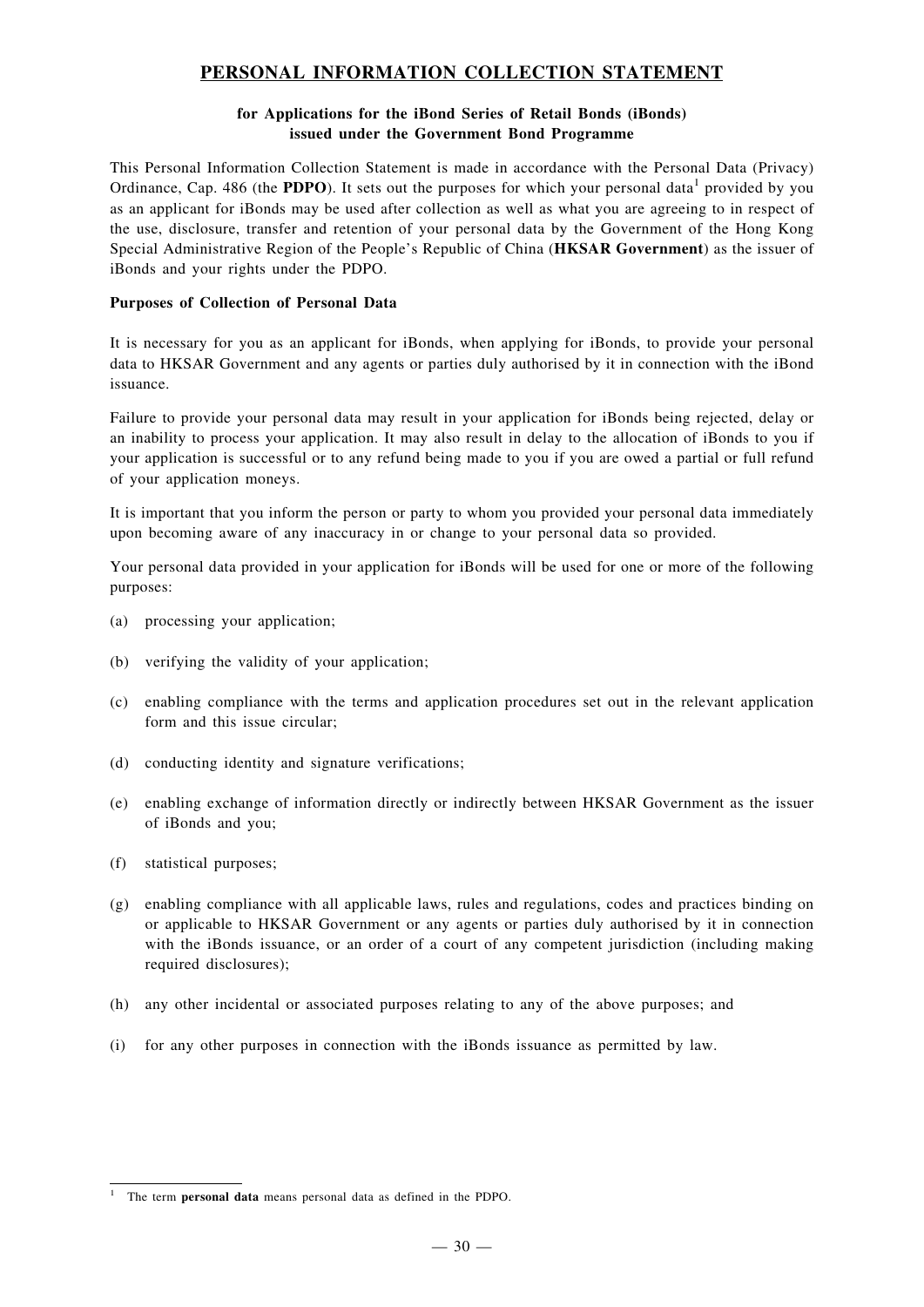#### **Transfer of Personal Data**

Your personal data will be kept confidential but may, for any of the above purposes, be disclosed or transferred to any of the following parties (whether within or outside Hong Kong):

- (a) Hong Kong Monetary Authority, HKSCC and recognised dealers, placing banks, and securities brokers (as defined in this issue circular);
- (b) any agents, contractors or third-party service providers who offer administrative, telecommunications, computer, payment, data processing, matching, storage, research, statistical or other services to HKSAR Government for the purposes mentioned above, or to any of the parties mentioned in (a) above in connection with the operation of such party's activity or business for purposes relating to iBonds;
- (c) any government or regulatory bodies;
- (d) any legal adviser, accountant, other financial or professional adviser to HKSAR Government; and
- (e) any other persons with whom, or institutions with which, you as a holder of iBonds have or propose to have dealings for purposes relating to your iBonds, including but without limitation your bankers, legal advisers, accountants or stockbrokers.

#### **Access to and Correction of Personal Data**

Under the PDPO, you have:

- (a) the right to check whether HKSAR Government and/or any of the agents or parties duly authorised by it in connection with the iBond issuance holds personal data about you and the right of access to such personal data;
- (b) the right to require HKSAR Government and/or any of the agents or parties duly authorised by it in connection with the iBond issuance to correct any personal data relating to you which is inaccurate; and
- (c) the right, as far as practicable, to ascertain the policies and practices of HKSAR Government and/or any of the agents or parties duly authorised by it in connection with the iBond issuance in relation to personal data for purposes relating to iBonds.

In accordance with the PDPO, HKSAR Government and/or any of the agents or parties duly authorised by it in connection with the iBond issuance have the right to charge a reasonable fee for processing of any data access request. All requests for access to or correction of personal data held by HKSAR Government and/or any of the agents or parties duly authorised by it in connection with the iBond issuance, or for information regarding the policies and practices of such parties in relation to the personal data for purposes relating to iBonds should be addressed to:

Hong Kong Monetary Authority Attention: The Data Protection Officer Address: 55/F, Two International Finance Centre 8 Finance Street, Central, Hong Kong Fax Number: 2878 8262 Email: hkgbenquiry@hkma.gov.hk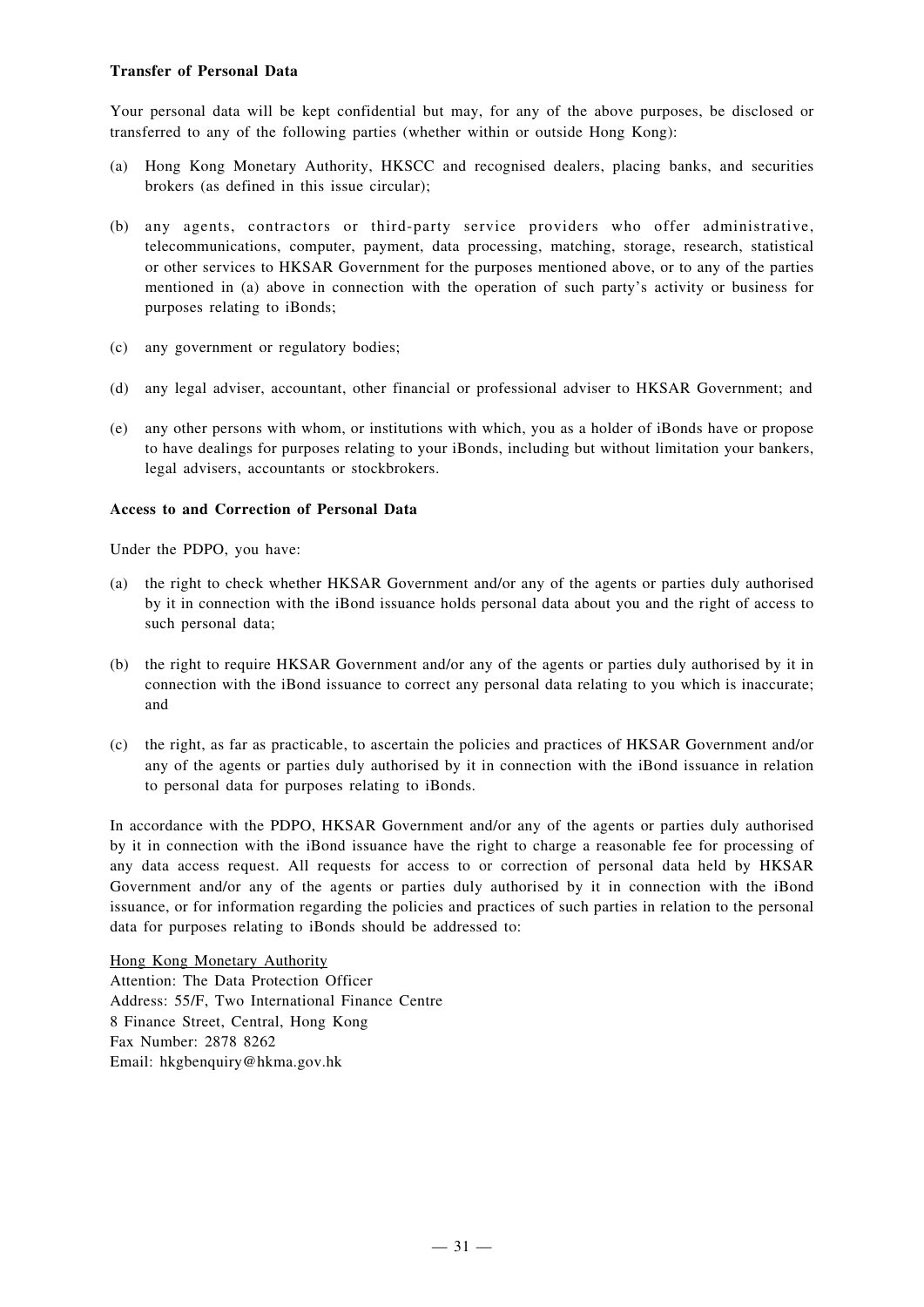#### **PARTIES INVOLVED IN THE ISSUE OF THE RETAIL BONDS**

#### **ISSUER**

#### **The Government of the Hong Kong Special Administrative Region of the People's Republic of China**

#### **ISSUER'S REPRESENTATIVE AND ISSUING AND PAYING REPRESENTATIVE**

**Monetary Authority** 55th Floor Two International Finance Centre 8 Finance Street Central Hong Kong

#### **JOINT LEAD MANAGERS**

#### **Bank of China (Hong Kong) Limited**

34/F Bank of China Tower 1 Garden Road Central Hong Kong

**The Hongkong and Shanghai Banking Corporation Limited** Level 17 HSBC Main Building 1 Queen's Road Central Hong Kong

#### **COUNSEL TO THE ISSUER AND ISSUER'S REPRESENTATIVE**

#### **Herbert Smith Freehills**

23rd Floor Gloucester Tower 15 Queen's Road Central Central Hong Kong

#### **COUNSEL TO THE JOINT LEAD MANAGERS**

#### **Clifford Chance**

27<sup>th</sup> Floor Jardine House One Connaught Place Central Hong Kong